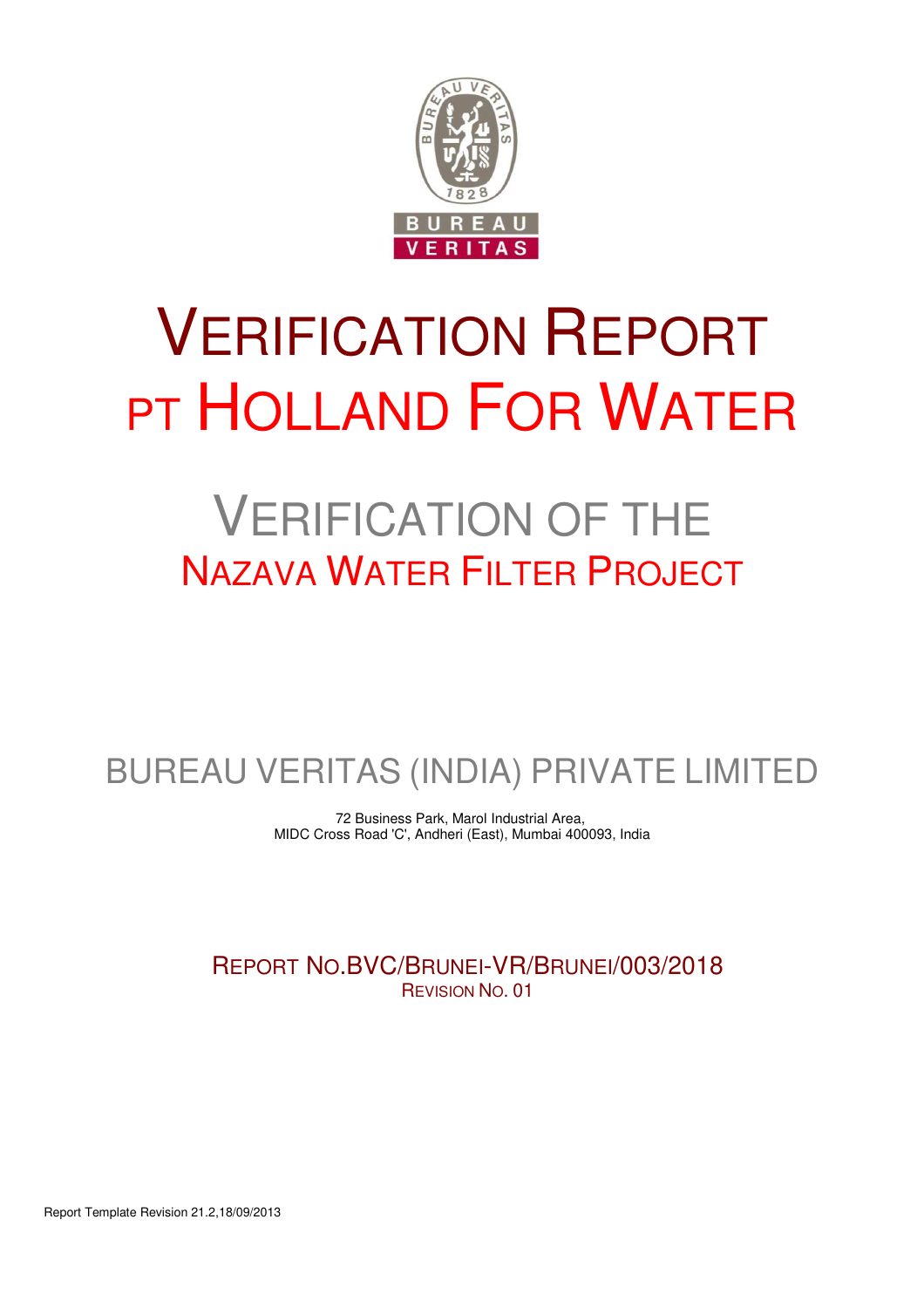

 $\mathbb{R}^n$ 

| Date of first issue:                                                                                                                                                                                                                                                                                                                                                                                                                                                                                                                                                                                                                                                                                                                                                                                                                                                      |  | Organizational unit:                   |                                                                                                                                                                                                                                                                                                                                                                                                                                                                                                                                             |  |  |
|---------------------------------------------------------------------------------------------------------------------------------------------------------------------------------------------------------------------------------------------------------------------------------------------------------------------------------------------------------------------------------------------------------------------------------------------------------------------------------------------------------------------------------------------------------------------------------------------------------------------------------------------------------------------------------------------------------------------------------------------------------------------------------------------------------------------------------------------------------------------------|--|----------------------------------------|---------------------------------------------------------------------------------------------------------------------------------------------------------------------------------------------------------------------------------------------------------------------------------------------------------------------------------------------------------------------------------------------------------------------------------------------------------------------------------------------------------------------------------------------|--|--|
| 25/02/2019                                                                                                                                                                                                                                                                                                                                                                                                                                                                                                                                                                                                                                                                                                                                                                                                                                                                |  |                                        | Bureau Veritas (India) Private Limited                                                                                                                                                                                                                                                                                                                                                                                                                                                                                                      |  |  |
| Client:                                                                                                                                                                                                                                                                                                                                                                                                                                                                                                                                                                                                                                                                                                                                                                                                                                                                   |  | Client ref.:                           |                                                                                                                                                                                                                                                                                                                                                                                                                                                                                                                                             |  |  |
| <b>PT Holland For Water</b>                                                                                                                                                                                                                                                                                                                                                                                                                                                                                                                                                                                                                                                                                                                                                                                                                                               |  |                                        | Mr. Guido Van Hofwegen                                                                                                                                                                                                                                                                                                                                                                                                                                                                                                                      |  |  |
| Summary:                                                                                                                                                                                                                                                                                                                                                                                                                                                                                                                                                                                                                                                                                                                                                                                                                                                                  |  |                                        |                                                                                                                                                                                                                                                                                                                                                                                                                                                                                                                                             |  |  |
| Bureau Veritas (India) Private Limited has conducted the 1st periodic verification of Nazava Water Filter<br>Project, GS Registration Reference Number GS4290, owned by PT Holland For Water, which is<br>located in Jalan Kolonel Masturi 345. Kav 1, KM 1.4 RW 22, RT 01 Kel. Cipageran Kec. Cimahi Utara,<br>40511 Cimahi Indonesia, and applying the methodology AMS-III.AV, version 04.0, Small-scale<br>Methodology, "Low greenhouse gas emitting safe drinking water production systems", on the basis of<br>UNFCCC criteria for the CDM & GS, as well as criteria given to provide for consistent project<br>operations, monitoring and reporting. UNFCCC criteria refer to Article 12 of the Kyoto Protocol, the<br>CDM/GS rules and modalities and the subsequent decisions by the CDM Executive Board/ GS<br>Secretariat as well as the host country criteria. |  |                                        |                                                                                                                                                                                                                                                                                                                                                                                                                                                                                                                                             |  |  |
| Bureau Veritas (India) Private Limited internal procedures.                                                                                                                                                                                                                                                                                                                                                                                                                                                                                                                                                                                                                                                                                                                                                                                                               |  |                                        | The verification scope is defined as an independent and objective review and ex-post determination of<br>the monitored GHG emission reductions, and consisted of the following three phases: i) desk review of<br>the project design, the baseline and monitoring plan; ii) follow-up interviews with project stakeholders;<br>iii) resolution of outstanding issues and the issuance of the final verification report and opinion. The<br>overall verification, from Contract Review to Verification Report & Opinion, was conducted using |  |  |
| In summary, Bureau Veritas (India) Private Limited confirms that the project is implemented as planned<br>and described in the submitted revised project design documents. Installed equipment's being essential<br>for generating emission reduction run reliably and are calibrated appropriately. The monitoring system<br>is in place and the project is generating GHG emission reductions. The GHG emission reductions are<br>calculated without material misstatements, and the emission reductions verified totalize 28,879 tons of<br>CO <sub>2</sub> e for the monitoring period.                                                                                                                                                                                                                                                                               |  |                                        |                                                                                                                                                                                                                                                                                                                                                                                                                                                                                                                                             |  |  |
| Our opinion relates to the projects' GHG emissions and resulting GHG emission reductions reported<br>and related to the valid and registered project baseline, submitted revised monitoring plan and its<br>associated documents.                                                                                                                                                                                                                                                                                                                                                                                                                                                                                                                                                                                                                                         |  |                                        |                                                                                                                                                                                                                                                                                                                                                                                                                                                                                                                                             |  |  |
| Reporting period:                                                                                                                                                                                                                                                                                                                                                                                                                                                                                                                                                                                                                                                                                                                                                                                                                                                         |  | 19/12/2015 to 18/12/2018               |                                                                                                                                                                                                                                                                                                                                                                                                                                                                                                                                             |  |  |
| <b>Baseline emissions:</b>                                                                                                                                                                                                                                                                                                                                                                                                                                                                                                                                                                                                                                                                                                                                                                                                                                                |  | 30,399 t CO <sub>2</sub> equivalents.  |                                                                                                                                                                                                                                                                                                                                                                                                                                                                                                                                             |  |  |
| Project emissions:                                                                                                                                                                                                                                                                                                                                                                                                                                                                                                                                                                                                                                                                                                                                                                                                                                                        |  | 00,000 t CO <sub>2</sub> equivalents.  |                                                                                                                                                                                                                                                                                                                                                                                                                                                                                                                                             |  |  |
| Leakage emissions:                                                                                                                                                                                                                                                                                                                                                                                                                                                                                                                                                                                                                                                                                                                                                                                                                                                        |  | $1,520$ t CO <sub>2</sub> equivalents. |                                                                                                                                                                                                                                                                                                                                                                                                                                                                                                                                             |  |  |
| <b>Emission Reductions:</b>                                                                                                                                                                                                                                                                                                                                                                                                                                                                                                                                                                                                                                                                                                                                                                                                                                               |  | 28,879 t CO <sub>2</sub> equivalents.  |                                                                                                                                                                                                                                                                                                                                                                                                                                                                                                                                             |  |  |
| Report No.:                                                                                                                                                                                                                                                                                                                                                                                                                                                                                                                                                                                                                                                                                                                                                                                                                                                               |  | Subject Group:                         |                                                                                                                                                                                                                                                                                                                                                                                                                                                                                                                                             |  |  |
| BVC Brunei/VRBrunei/003/2018                                                                                                                                                                                                                                                                                                                                                                                                                                                                                                                                                                                                                                                                                                                                                                                                                                              |  | <b>Gold Standard</b>                   | <b>Indexing terms</b>                                                                                                                                                                                                                                                                                                                                                                                                                                                                                                                       |  |  |
| Project title:<br>Nazava Water Filter Project                                                                                                                                                                                                                                                                                                                                                                                                                                                                                                                                                                                                                                                                                                                                                                                                                             |  |                                        | rang. Spire                                                                                                                                                                                                                                                                                                                                                                                                                                                                                                                                 |  |  |
| Work carried out by:                                                                                                                                                                                                                                                                                                                                                                                                                                                                                                                                                                                                                                                                                                                                                                                                                                                      |  |                                        | Ms. Sapana Pednekar                                                                                                                                                                                                                                                                                                                                                                                                                                                                                                                         |  |  |
| Mr. Ram M. Desai<br>- Team Leader<br>Mr. Palinisamy Murugappan - Tech Expert<br>Mr. Pradana Fitra Zumario - Interpretor                                                                                                                                                                                                                                                                                                                                                                                                                                                                                                                                                                                                                                                                                                                                                   |  |                                        | $\boxtimes$<br>No distribution without permission from<br>the Client or responsible organizational<br>unit                                                                                                                                                                                                                                                                                                                                                                                                                                  |  |  |
| Internal Technical Review carried out by:<br>Mr. Hong Linh Nguyen - Internal Technical Reviewer<br>Mr. Sanjay Patankar - Technical Expert - Internal Technical Review                                                                                                                                                                                                                                                                                                                                                                                                                                                                                                                                                                                                                                                                                                     |  |                                        | Limited distribution                                                                                                                                                                                                                                                                                                                                                                                                                                                                                                                        |  |  |
| Date of this revision:<br>Rev. No.:<br>Number of pages:<br>28/02/2019<br>01<br>41                                                                                                                                                                                                                                                                                                                                                                                                                                                                                                                                                                                                                                                                                                                                                                                         |  |                                        | Unrestricted distribution                                                                                                                                                                                                                                                                                                                                                                                                                                                                                                                   |  |  |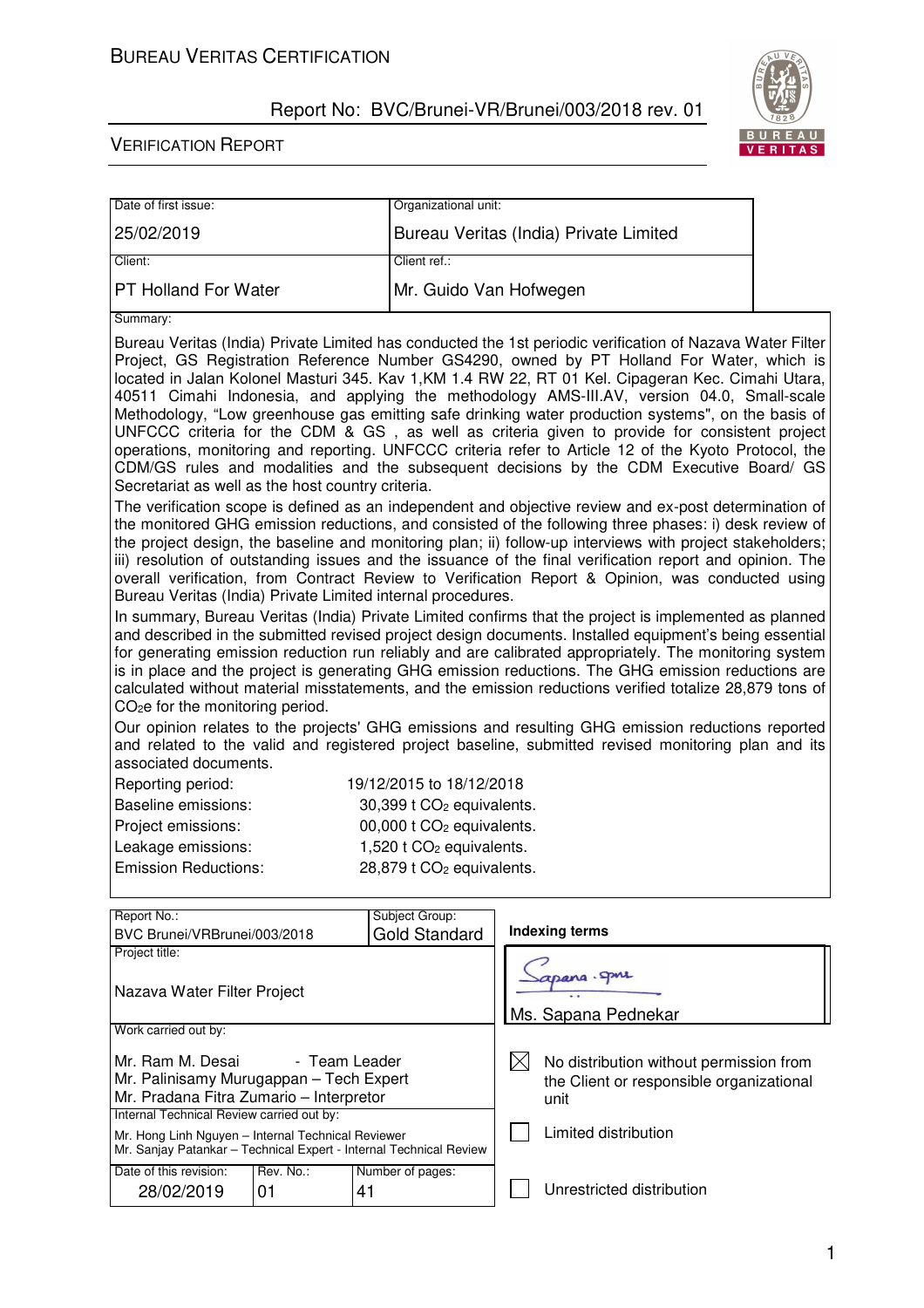VERIFICATION REPORT



# **Abbreviations**

| <b>CAR</b>        | <b>Corrective Action Request</b>                      |
|-------------------|-------------------------------------------------------|
| GS                | <b>Gold Standard</b>                                  |
| <b>CDM</b>        | Clean Development Mechanism                           |
| <b>CER</b>        | <b>Certified Emission Reductions</b>                  |
| CL                | <b>Clarification Request</b>                          |
| CO <sub>2</sub>   | <b>Carbon Dioxide</b>                                 |
| CO <sub>2</sub> e | Carbon Dioxide Equivalent                             |
| <b>VVB</b>        | Validation & Verification Body                        |
| <b>DRR</b>        | Daily Reading Record                                  |
| <b>ETN</b>        | <b>Electricity Transaction Note</b>                   |
| <b>FAR</b>        | <b>Forward Action Request</b>                         |
| <b>GHG</b>        | Green House Gas(es)                                   |
| MoV               | <b>Means of Verification</b>                          |
| <b>MP</b>         | Monitoring Plan                                       |
| MR.               | <b>Monitoring Report</b>                              |
| <b>MRR</b>        | Monthly Reading Record                                |
| <b>PDD</b>        | <b>Project Design Document</b>                        |
| <b>PLF</b>        | <b>Plant Load Factor</b>                              |
| <b>PP</b>         | <b>Project Participant</b>                            |
| <b>PPA</b>        | Power Purchase Agreement                              |
| <b>UNFCCC</b>     | United Nations Framework Convention on Climate Change |
| <b>VVS</b>        | <b>Validation and Verification Standard</b>           |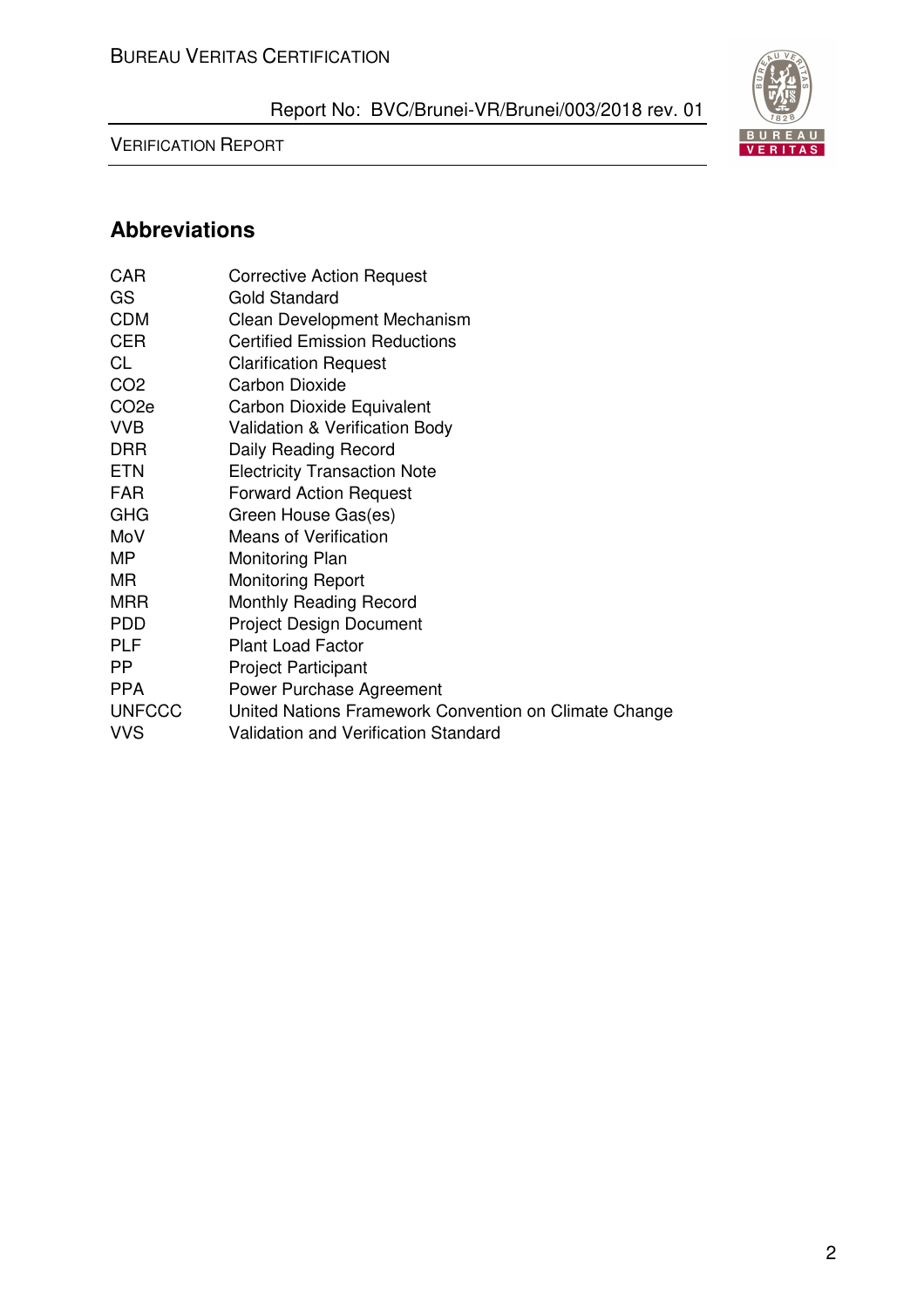| 1.   |                                                                                                   | $\overline{4}$ |
|------|---------------------------------------------------------------------------------------------------|----------------|
| 1.1. | Objective                                                                                         | $\overline{4}$ |
| 1.2. | Scope                                                                                             | 4              |
| 1.3. | <b>GHG Project Description</b>                                                                    | $\overline{4}$ |
| 1.4. | <b>Verification Team</b>                                                                          | 6              |
| 2.   |                                                                                                   | $\overline{7}$ |
| 2.1. | <b>Review of Documents</b>                                                                        | $\overline{7}$ |
| 2.2. | Follow-up Interviews                                                                              | $\overline{7}$ |
| 2.3. | Resolution of Clarification, Corrective and Forward Action Requests                               | 8              |
| 2.4. | <b>Internal Technical Review</b>                                                                  | 9              |
| 3.   |                                                                                                   |                |
| 3.1. | Remaining issues from validation or previous verification                                         | 10             |
| 3.2. | Compliance of the project implementation with the registered project design                       |                |
|      | document                                                                                          | 10             |
| 3.3. | Compliance of the monitoring plan with the monitoring methodology including<br>applicable tool(s) | 14             |
| 3.4. | Compliance of monitoring activities with the monitoring plan                                      | 15             |
| 3.5. | Compliance with the calibration frequency requirements for measuring                              |                |
|      | instruments                                                                                       | 24             |
| 3.6. | Assessment of data and calculation of emission reductions                                         | 24             |
| 4.   |                                                                                                   |                |
| 5.   |                                                                                                   |                |
| 6.   | CURRICULA VITAE OF THE DOE'S VERIFICATION TEAM MEMBERS 32                                         |                |
|      | Table 1 Verification requirements based on the Gold Standard Validation and                       |                |

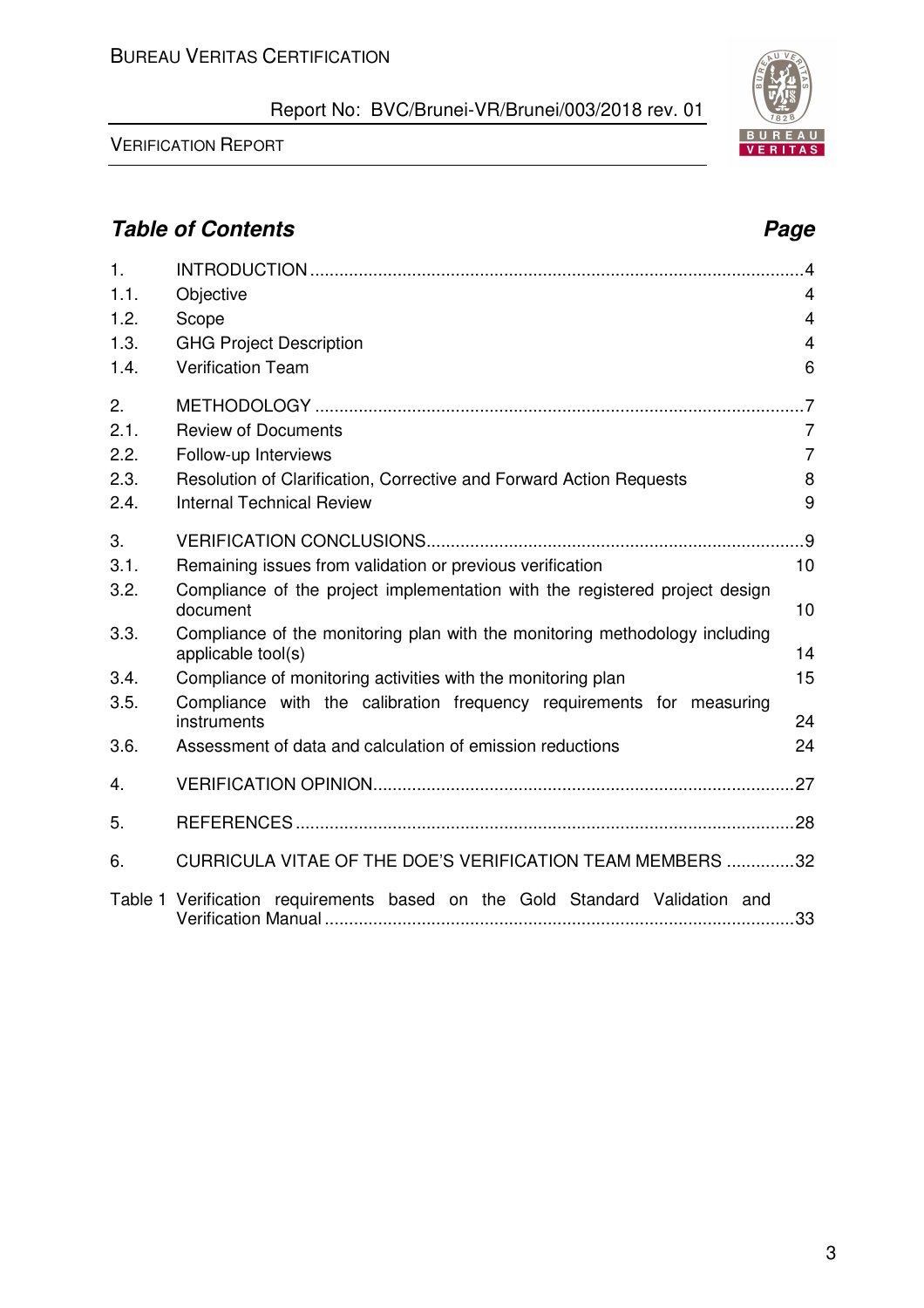

VERIFICATION REPORT

# **1. INTRODUCTION**

PT Holland For Water has commissioned Bureau Veritas (India) Private Limited to verify the emissions reductions of its GS project Nazava Water Filter Project (hereafter called "**the Project**") at Jalan Kolonel Masturi 345. Kav 1,KM 1.4 RW 22, RT 01 Kel. Cipageran Kec. Cimahi Utara, 40511 Cimahi Indonesia.

This report summarizes the findings of the verification of the Project, performed on the basis of Gold Standard criteria, as well as criteria given to provide for consistent project operations, monitoring and reporting.

# **1.1. Objective**

The objective of GS verification is to conduct a thorough, independent assessment of the registered project activities.

In carrying out its verification work, the DOE shall ensure that the project activity complies with the requirements of paragraph 62 of the CDM modalities and procedures. In particular, this assessment shall:

- (a) Ensure that the project activity has been implemented and operated as per the registered PDD or any approved revised PDD, and that all physical features (technology, project equipment, and monitoring and metering equipment) of the project are in place;
- (b) Ensure that the monitoring report and other supporting documents provided are complete in accordance with latest applicable version of the completeness checklist for requests for issuance of VERs, verifiable, and in accordance with applicable Gold Standard Ver 2.2 / CDM requirements;
- (c) Ensure that actual monitoring systems and procedures comply with the monitoring systems and procedures described in the monitoring plan or any revised approved monitoring plan, and the approved methodology including applicable tool(s) / Gold standard Passport, Sustainability indicators;
- (d) Evaluate the data recorded and stored as per the monitoring methodology including applicable tool(s).

# **1.2. Scope**

The verification scope is defined as an independent and objective review and ex-post determination of the monitored GHG emission reductions. The verification is based on the validated and registered project design document, the monitoring report, emission reduction calculation spreadsheet, and supporting documents. The information in these documents is reviewed against Gold Standard Rules, Kyoto Protocol requirements, UNFCCC rules and associated interpretations.

The verification is not meant to provide any consulting service towards the PPs. However, stated requests for clarifications and/or corrective actions may provide input for improvement of the project monitoring towards reductions in the GHG emissions.

# **1.3. GHG Project Description**

The Project involves production and distribution of Ceramic Candle water filters in Indonesia.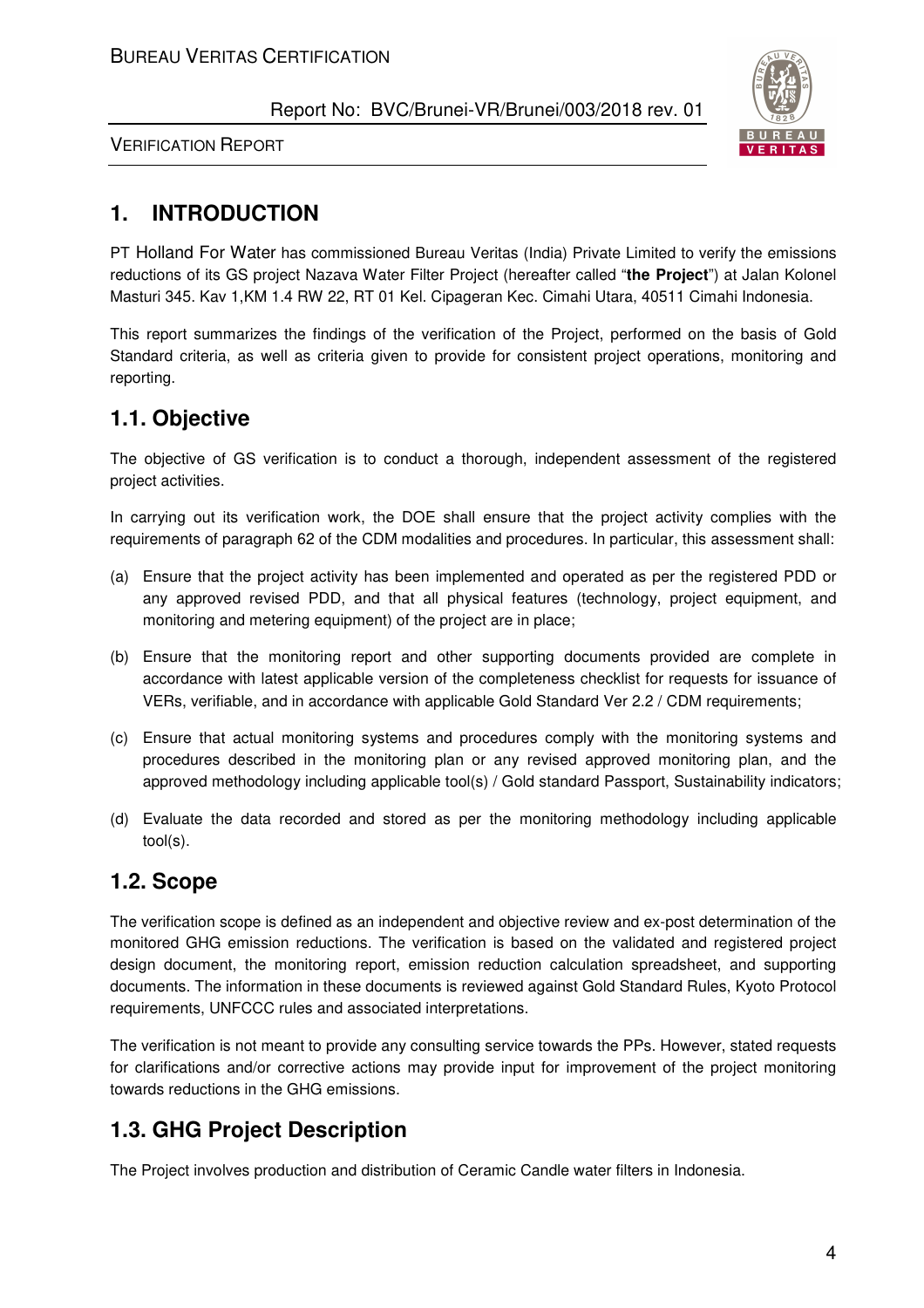

#### VERIFICATION REPORT

The project owner PT Holland For Water (PTH) is a social enterprise that distributes ceramic candle water filters across Indonesia, targeting low-income households (<\$7/day) in rural and urban areas through a wide network of resellers or micro-entrepreneurs under the brand name Nazava Water Filters which means "cleanliness" in Arabic.

The activity that is implemented under the "Nazava Water Filter Project" (here referred as "the proposed project") is the sale and distribution of Nazava ceramic water filtration technology by PT Holland For Water (PTH) in regions of Indonesia. The applied technology is a ceramic water filter that produces water of safe drinking water quality

Prior to the implementation of this project within the project boundary, there is limited access to clean drinking water. Lack of ready access to a water source also limit the quantity of suitable drinking water that is available to a household. Even if the water is obtained from an improved source, water that must be fetched from a source that is not readily accessible to the household and may be contaminated during transport or storage. Nationally, boiling water prior to drinking is the most common treatment method (70.1 percent of total population). The percentage of urban people and rural people boiling water is 60.0 percent and 80.1 percent, respectively.

The baseline scenario is the continuation of current practice, thus identical to the existing scenario prior to the implementation of this project. Under the project scenario, dissemination of Nazava Filter will reduce GHG emissions by replacing the use of non-renewable biomass or fossil fuel to boil water to purify the water for drinking purposes. This purification method is energy intensive, creates indoor air pollution that is damaging to health, and emits significant GHG. Thus, the project activity contributes to the reduction in the GHG emissions associated to fossil fuel combustion for obtaining safe drinking water (SDW) as per conventional methods of water purification and also provides access to SDW to the consumers at an affordable price.

PT Holland for Water aims to enhance the dissemination of Ceramic Candle Water Filter (CWF) as a way to filter safe drinking water for end-users in Indonesia. The CWF units treat contaminated drinking water and reduce conventional water treatment through boiling water with non-renewable biomass thus reducing carbon emissions. The project aims to address the issues described in the scenario existing prior to the implementation of the project activity below, by introducing CWFs to effectively remove over 99% of bacteria. The primary objective of the project activity is to disseminate over 165,379 CWFs between 2014 and 2024 i.e. during entire crediting period, potentially providing safe water to approximately 0.83 million people and reducing water boiling using non-renewable biomass.

Ceramic water filtration unit uses porous candle filters installed in the plastic container (housing Unit) which are produced locally. CWF has three main components as mentioned below.

#### **Ceramic filter**

The filters are made of diatomaceous earth with pores of 0.4 micron (0.0004 millimeter) and remove micro-organisms: bacteria, cysts, parasites, fungi, sand, clay and other particles greater than 0.4 micron.

#### **Activated Carbon**

The ceramic is filled with activated carbon which reduces the content of harmful chemicals such as pesticides and chlorine. It improves the taste and reduces smell.

#### **Anti-microbial Silver**

The ceramic is impregnated with silver (0.08 % by weight), which kills micro-organisms like bacteria that are trapped at the surface of the ceramic. The silver content is very low and not harmful for frequent use.

PTH's filters are ceramic filters that remove microorganisms such as bacteria, fungi, sand, clay and other particles greater than 0.4 micron. PTH's water filter technologies conservatively purifies 3 litres per hour, is certified to last for 7,000 litres

PT Holland for Water has introduced Ceramic Candle Water Filter in Indonesia with the specifications as provided in the table below. PP has provided detailed specifications along with pictures of CWF's in the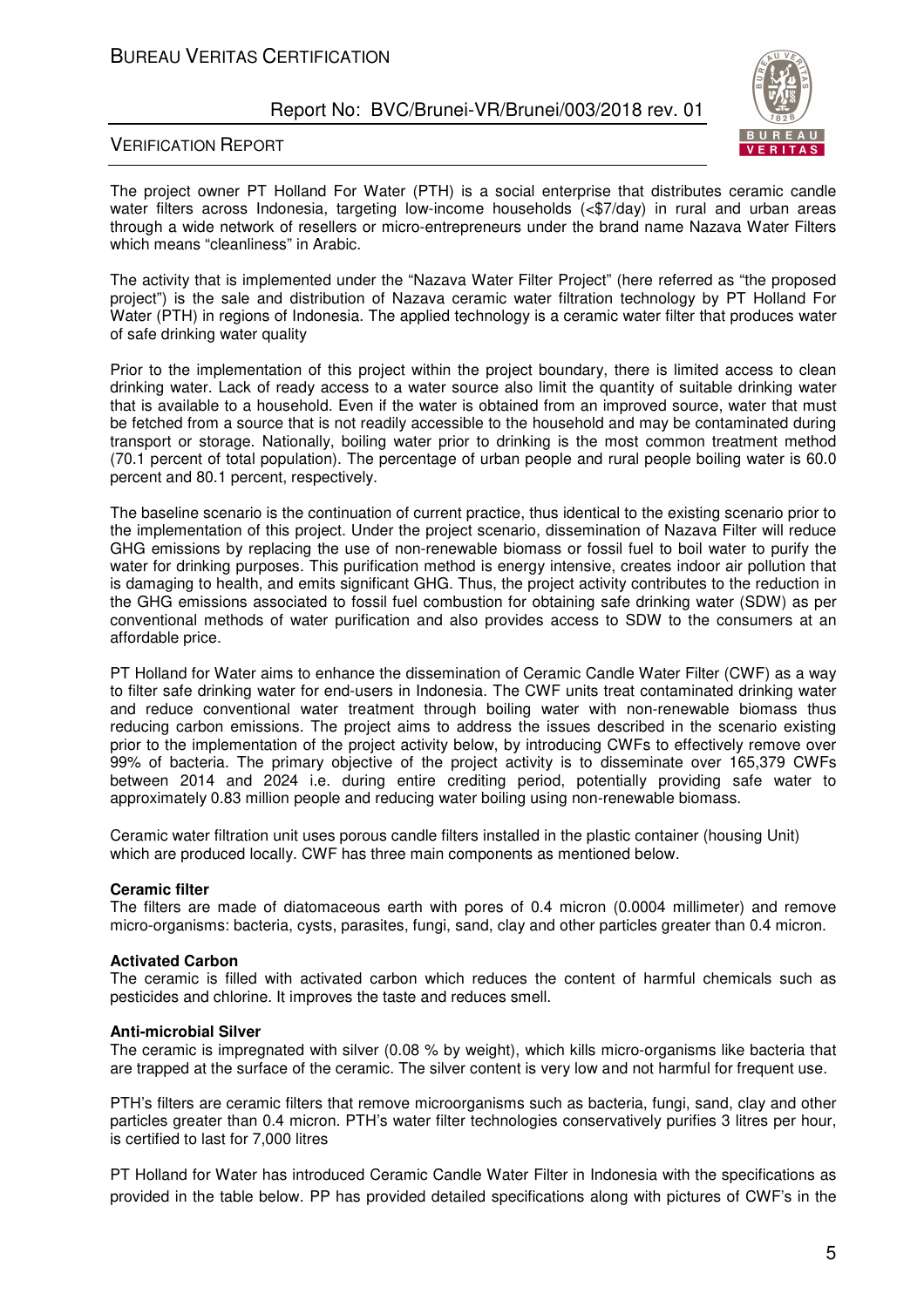## BUREAU VERITAS CERTIFICATION

## Report No: BVC/Brunei-VR/Brunei/003/2018 rev. 01



#### VERIFICATION REPORT

PDD section A.3. The actual production and dissemination is found in accordance with the specifications provided in the Registered PDD. Verification team herewith confirms that the specifications of Ceramic Candle Water Filter (CWF) */Ref-40/* are same as provided in the registered PDD Sction A.3 */Ref-1/*. There is no deviation / change evidenced during this monitoring period.

PT Holland for Water has so far distributed 87,879 units of Ceramic Candle Water Filter in different provinces of host country Indonesia since start of the project. During this 1st monitoring period i.e. from 19/12/2015 to 18/12/2018 total sale of Ceramic Candle Water Filter is 57,251 units. and the annual average estimated emission reductions over 10 years crediting period is 22,735 tCO<sub>2</sub>e /**Ref-1**/.

| Project title:               | Nazava Water Filter Project                                                                                                |
|------------------------------|----------------------------------------------------------------------------------------------------------------------------|
| GS ref number:               | GS4290                                                                                                                     |
| <b>Registration Date:</b>    | 15/02/2016                                                                                                                 |
| Crediting Period:            | 01/03/2014 to 29/02/2024                                                                                                   |
| <b>Monitoring Period:</b>    | 19/12/2015 to 18/12/2018                                                                                                   |
| <b>Project Participants:</b> | <b>PT Holland For Water</b>                                                                                                |
|                              | Nexus, Carbon for Development                                                                                              |
| Methodologies used           | AMS-III.AV, version 04.0, Small-scale Methodology, "Low greenhouse<br>gas emitting safe drinking water production systems" |
| Location of the Project:     | Jalan Kolonel Masturi 345. Kav 1, KM 1.4 RW 22, RT 01 Kel. Cipageran<br>Kec. Cimahi Utara, 40511 Cimahi Indonesia          |

#### **[Post Registration Changes]**

During this verification of 1st monitoring period, there was no post registration changes related to Project Design observed hence not applicable. However it was noted that during this monitoring period PP has raised a deviation request to Gold Standard for following change in the Monitoring process

- Usage of Mobile Test Kit for monitoring Water Quality Test instead of 3rd party Laboratory Test as described in the registered PDD.
- Delay in performing Project Survey, Usage Survey

These Deviations are found approved by the Gold Standard and the decision of approval is verified during the Site Visit through physical evidences, Project Survey Report **/Ref-18/** and Water Quality Test Results **/Ref-28/** as well as using approved deviation request **/Ref-37/.**

## **1.4. Verification Team**

The assessment team and internal technical reviewer team consist of the following personnel:

| <b>FUNCTION</b><br><b>NAME</b>                     |                          | TA 1        | TA 3        | <b>TASK PERFORMED*</b>                            |
|----------------------------------------------------|--------------------------|-------------|-------------|---------------------------------------------------|
| <b>Team Leader</b>                                 | Mr. Ram M. Desai         | $\boxtimes$ | $\boxtimes$ | $\boxtimes$ DR $\boxtimes$ SV $\Box$ RI $\Box$ TR |
| <b>Technical Specialist</b>                        | $\overline{\phantom{a}}$ |             |             | DR SV RI TR                                       |
| <b>Internal Technical</b><br><b>Reviewer (ITR)</b> | Hong Linh Nguyen         |             | $\boxtimes$ | $\boxtimes$ DR $\Box$ SV $\Box$ RI $\boxtimes$ TR |
| <b>Specialist</b><br>supporting ITR                | Sanjay Patankar          |             | $\boxtimes$ | $\boxtimes$ DR $\Box$ SV $\Box$ RI $\boxtimes$ TR |
| <b>Final Approval</b>                              | Sapna Pednekar           |             | $\times$    | $\Box$ dr $\Box$ sv $\boxtimes$ ri $\Box$ tr      |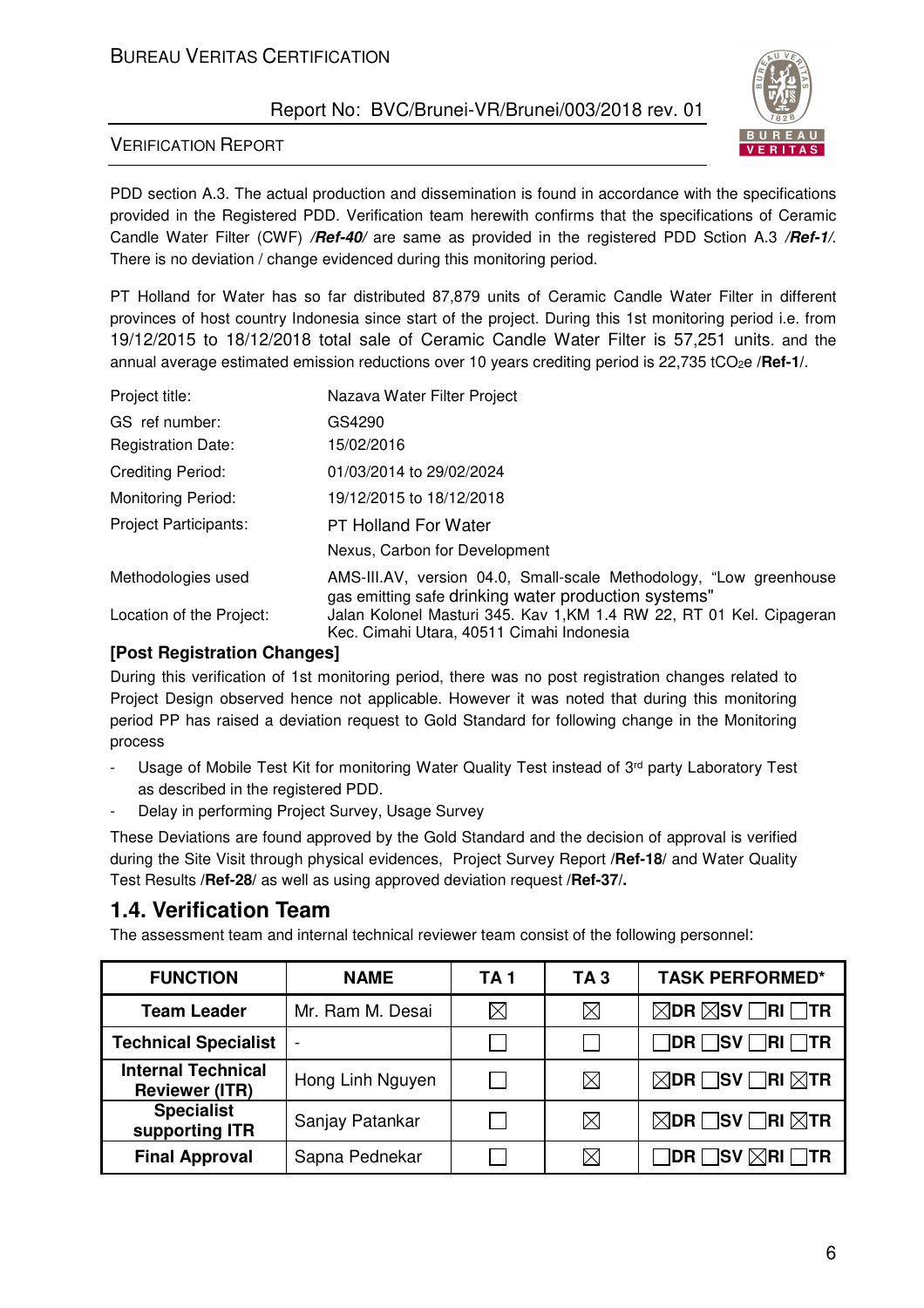

#### VERIFICATION REPORT

 $*$ DR = Document Review; SV = Site Visit; RI = Report issuance; TR = Internal Technical Review

## **2. METHODOLOGY**

The overall verification, from Contract Review to Verification Report & Opinion, was conducted using Bureau Veritas (India) Private Limited internal procedures.

In order to ensure transparency, a verification protocol was customized for the project, according to the version 02.0 of the CDM Validation and Verification Standard for Project Activities (CDM-EB93-A05- STAN), issued by CDM Executive Board /9/, and Gold Standard Validation & Verification Manual and Gold standard version 2.2 for GS Projects */Ref-2/*. The protocol shows, in a transparent manner, criteria (requirements), means of verification and the results from verifying the identified criteria. The verification protocol serves the following purposes:

It organizes, details and clarifies the requirements a Gold Standard project is expected to meet;

 It ensures a transparent verification process where the verifier will document how a particular requirement has been verified and the result of the verification.

The completed verification protocol is enclosed in Appendix A to this report.

## **2.1. Review of Documents**

The assessment of the project documentation provided by the project participant is based upon both quantitative and qualitative information on emission reductions. Quantitative information comprises the reported numbers in the monitoring report (MR) version 2.0 dated 24/01/2019 **/6/** and emission reduction calculation spreadsheet version 3.0 dated 24/01/2019 **/7**/. Qualitative information comprises information on internal management controls, calculation procedures, and procedures for transfer of data, frequency of emissions reports, and review and internal audit of calculations.

The monitoring report Version 01, dated 14/12/2018 submitted by the project participant was considered as an initial input to verification and site visit.

In addition to the monitoring documentation provided by the project participants, the DOE reviews:

- (a) The registered PDD and the monitoring plan, including any approved revised monitoring plan and/or changes from the registered PDD, and the corresponding validation opinion /1//3/;
- (b) The validation report
- (c) The applied monitoring methodology **/8/;**
- (d) Relevant decisions, clarifications and guidance from the CMP and the CDM Executive Board / GS Secretariat;
- (e) Other information and references relevant to the project activity's resulting emission reductions (e.g. IPCC reports, laboratory analysis or national regulations).

## **2.2. Follow-up Interviews**

On 19/12/2018 to 23/12/2018, Bureau Veritas (India) Private Limited performed a site visit and interviews with project stakeholders to confirm selected information and to resolve issues identified in the document review. Representatives of PT Holland For Water and Nexus, Carbon for Development were interviewed (see References). The main topics of the interviews are summarized in Table 1.

Table 1 Interview topics

| Interviewed organization                             | Interview topics                  |                                                |  |
|------------------------------------------------------|-----------------------------------|------------------------------------------------|--|
| <b>PT</b> Holland For Water<br>(the $\triangleright$ | Project Design and implementation |                                                |  |
| Project Owner)                                       |                                   | Technical equipment, calibration and operation |  |
|                                                      |                                   | Monitoring Plan and management procedures      |  |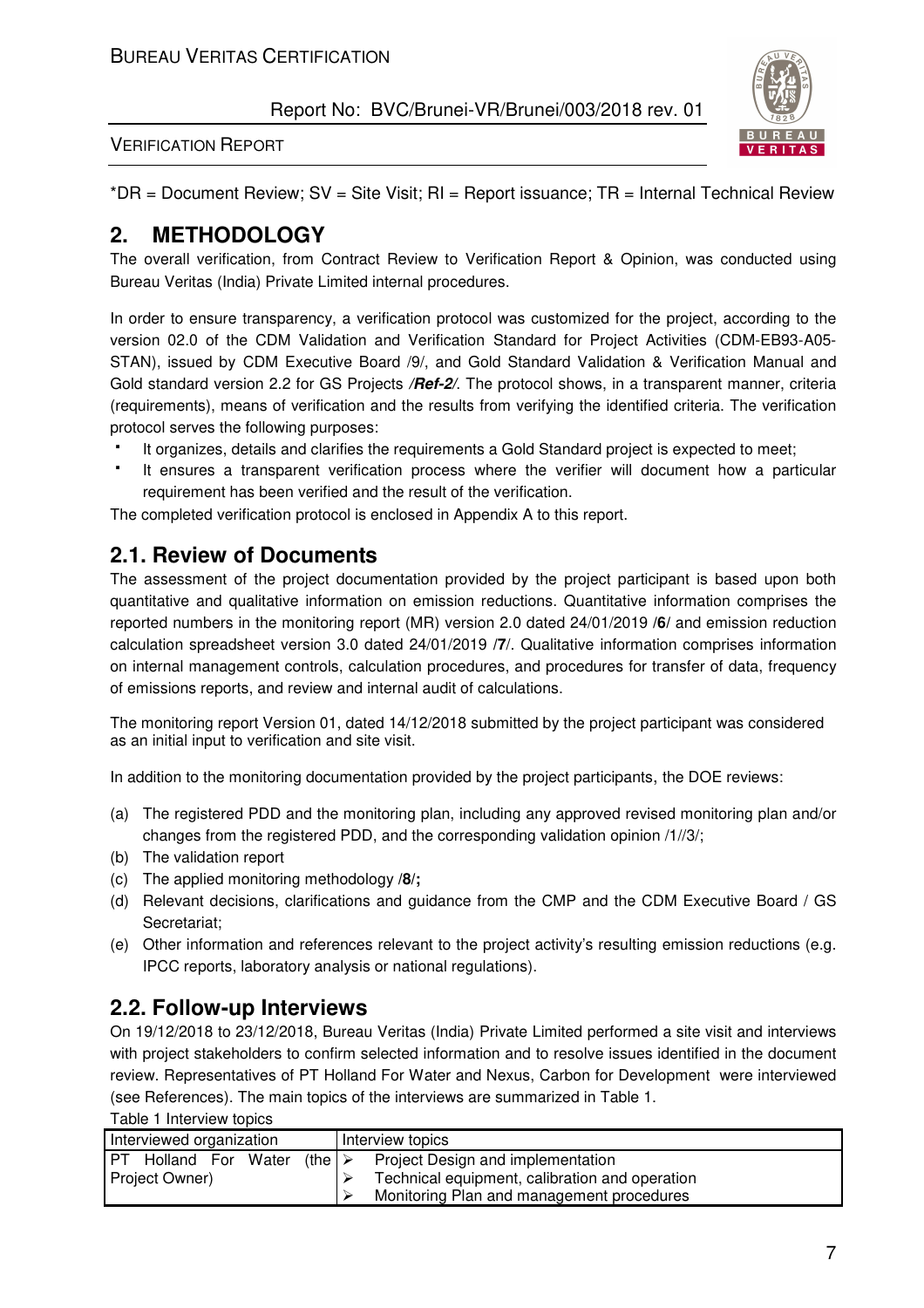



## VERIFICATION REPORT

|                                          | Monitoring data<br>➤<br>Data uncertainty and residual risks (QA/QC)<br>⋗<br><b>GHG Calculation</b><br>≻<br><b>Environmental Impacts</b><br>➤<br>Compliance with National Laws and Regulations<br>⋗ |
|------------------------------------------|----------------------------------------------------------------------------------------------------------------------------------------------------------------------------------------------------|
| for $\triangleright$<br>Nexus,<br>Carbon | Monitoring Plan                                                                                                                                                                                    |
| Development (the Consultant)             | Monitored data and Monitoring Report<br>$\blacktriangleright$                                                                                                                                      |
|                                          | <b>GHG Calculations</b><br>≻                                                                                                                                                                       |
|                                          | <b>CWF Usage practices</b><br>≻                                                                                                                                                                    |
|                                          | <b>CWF Benefits</b><br>➤                                                                                                                                                                           |
|                                          | CWF Problems while using it<br>➤                                                                                                                                                                   |
|                                          | Boiling water consumption for house<br>≻                                                                                                                                                           |
| House Holds                              | Wood Consumption and charcoal Consumption pre and post<br>≻                                                                                                                                        |
|                                          | usage of CWF.                                                                                                                                                                                      |
|                                          | Health Issues after using CWF<br>➤                                                                                                                                                                 |
|                                          | Accessibility to PT Holland for Water Sales personnel<br>➤                                                                                                                                         |
|                                          | After sale services by PT Holland for Water                                                                                                                                                        |

## **2.3. Resolution of Clarification, Corrective and Forward Action Requests**

The objective of this phase of the verification is to resolve issues related to the monitoring, implementation and operations of the registered project activity that could impair the capacity of the registered project activity to achieve emission reductions or influence the monitoring and reporting of emission reductions prior to Bureau Veritas (India) Private Limited's positive conclusion on the GHG emission reduction calculation.

Findings established during the verification can either be seen as a non-fulfillment of criteria ensuring the proper implementation of a project or where a risk to deliver high quality emission reductions is identified.

A Corrective Action Request (CAR) is raised, if one of the following situations occurs:

- (a) Non-compliance with the monitoring plan or methodology are found in monitoring and reporting and has not been sufficiently documented by the project participants, or if the evidence provided to prove conformity is insufficient;
- (b) Modifications to the implementation, operation and monitoring of the registered project activity has not been sufficiently documented by the project participants;
- (c) Mistakes have been made in applying assumptions, data or calculations of emission reductions that will impact the quantity of emission reductions;
- (d) Issues identified in a FAR during validation to be verified during verification or previous verification(s) have not been resolved by the project participants.

A Clarification Request (CL) is raised, if information is insufficient or not clear enough to determine whether the applicable CDM / GS requirements have been met.

A Forward Action Request (FAR) is raised, for actions if the monitoring and reporting require attention and/or adjustment for the next verification period.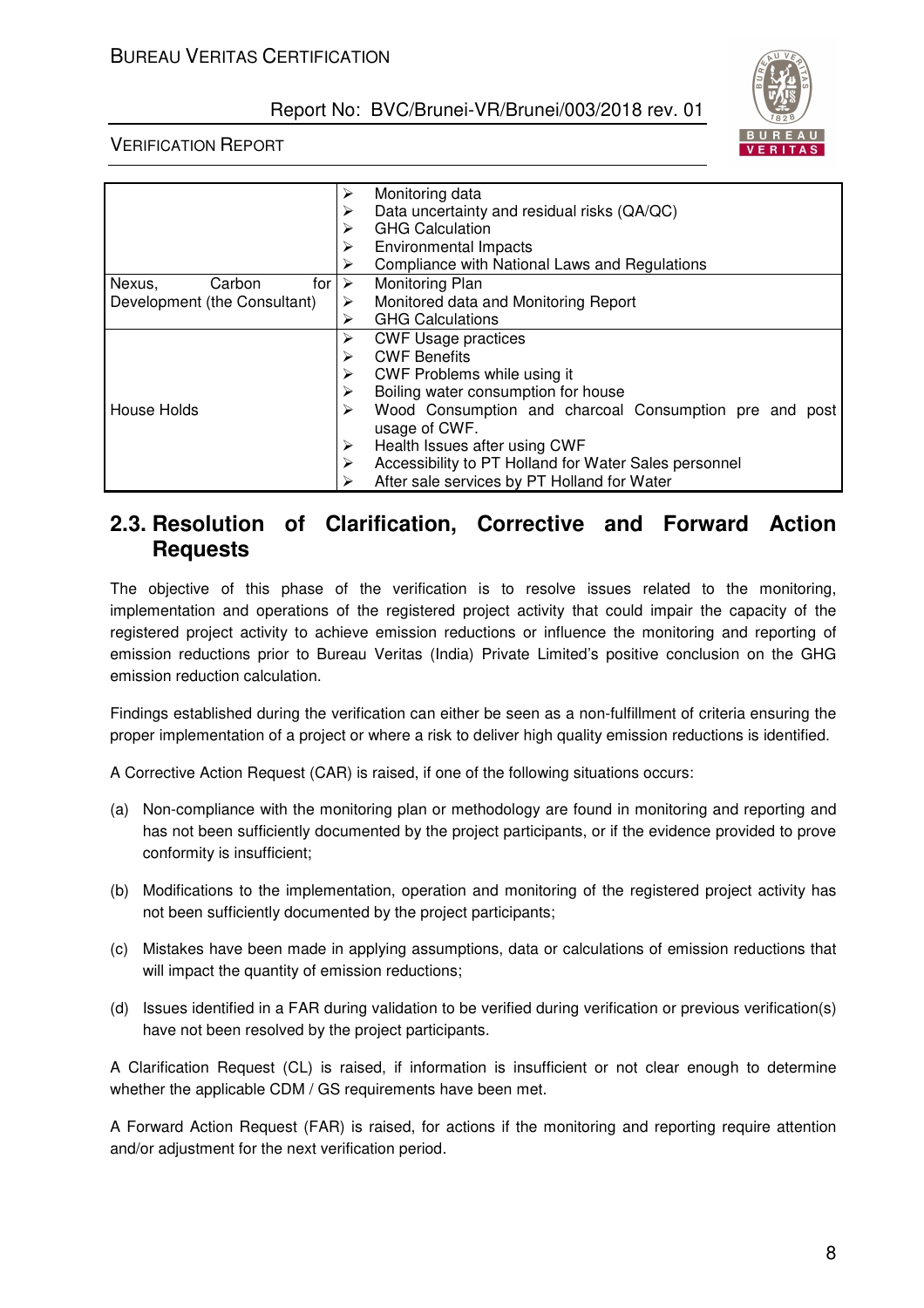

VERIFICATION REPORT

To guarantee the transparency of the verification process, the concerns raised are documented in more detail in the verification protocol in Appendix A.

# **2.4. Internal Technical Review**

The verification report underwent an Internal Technical Review (ITR) before requesting issuance of CERs for the project activity.

The ITR is an independent process performed to examine thoroughly that the process of verification has been carried out in conformance with the requirements of the verification scheme as well as internal Bureau Veritas (India) Private Limited procedures.

The Team Leader provides a copy of the verification report to the reviewer, including any necessary verification documentation. The reviewer reviews the submitted documentation for conformance with the verification scheme. This will be a comprehensive review of all documentation generated during the verification process.

When performing an Internal Technical Review, the reviewer ensures that:

 The verification activity has been performed by the team by exercising utmost diligence and complete adherence to the CDM / GS rules and requirements.

 The review encompasses all aspects related to the project which includes project design, baseline, additionality, monitoring plans and emission reduction calculations, internal quality assurance systems of the project participant as well as the project activity, review of the stakeholder comments and responses, closure of CARs, CLs and FARs during the verification exercise, review of sample documents.

The reviewer may raise Clarification Requests to the verification team and discusses these matters with Team Leader.

After the agreement of the responses on the Clarification Requests from the verification team as well as the PP(s), the finalized verification report is accepted for further processing such as uploading / submitting to Gold Standard.

# **3. VERIFICATION CONCLUSIONS**

In the following sections, the conclusions of the verification are stated.

The findings from the desk review of the original monitoring documents and the findings from interviews during the follow up visit are described in the Verification Protocol in Appendix A.

The Clarification, Corrective and Forward Action Requests are stated, where applicable, in the following sections and are further documented in the Verification Protocol in Appendix A. The verification of the Project resulted in 03 CAR(s), 03 CL(s) and 00 FAR(s).

The CARs, CLs and FARs were closed based on adequate responses from the Project Participant(s) which meet the applicable requirements. They have been reassessed before their formal acceptance and closure.

The number between brackets at the end of each section corresponds to the VVS paragraph.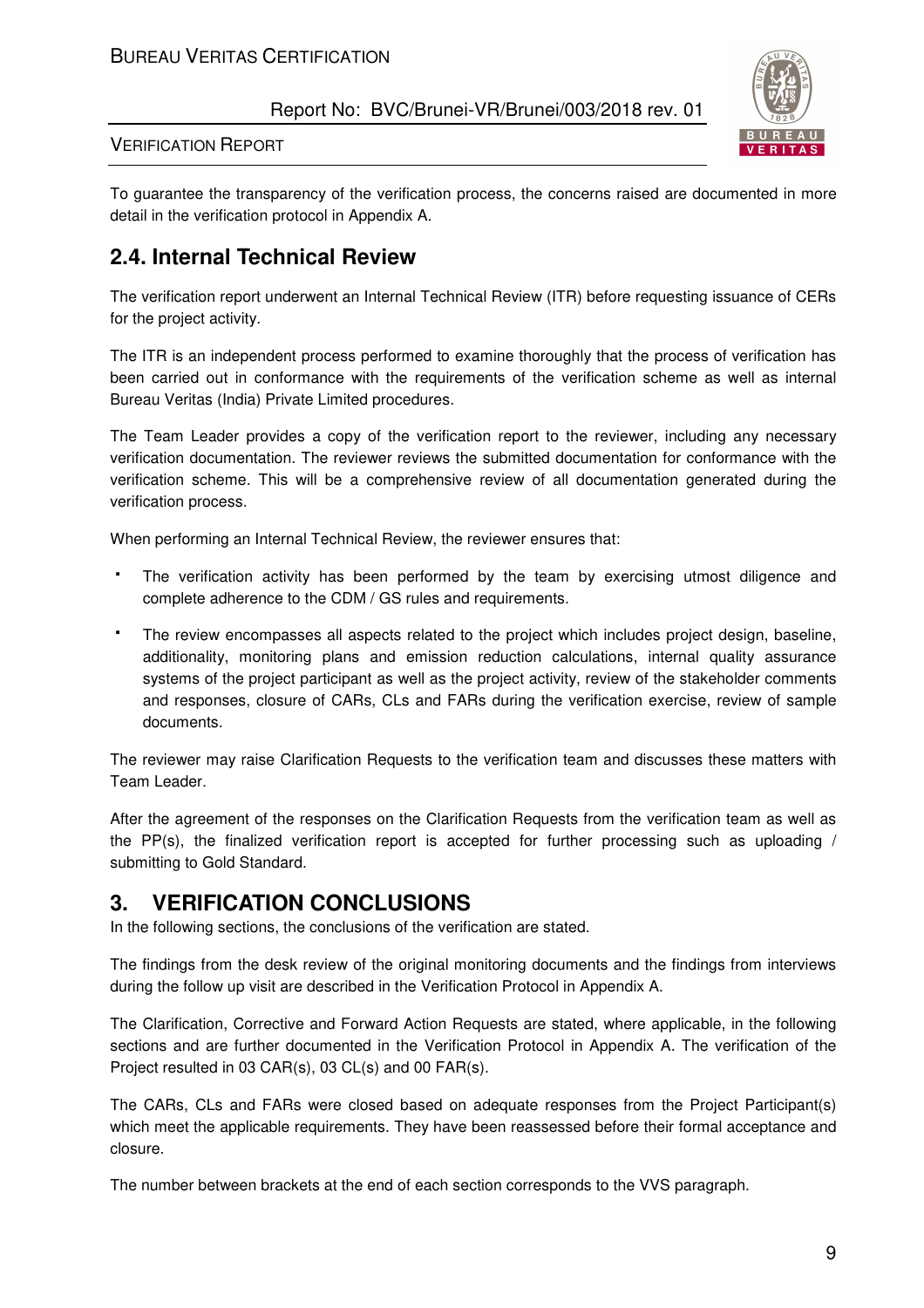

#### VERIFICATION REPORT

## **3.1. Remaining issues from validation or previous verification**

During this Verification visit CARs and CLs raised during previous verification were verified and found that all are closed successfully, no remaining issues were left open.

There was One Forward Action Request (FAR) found raised by Gold Standard during the validation process and registration review stage, PP has provided responses to GS during last Registration review stage. The action taken towards the response provided by PP is reviewed for ensuring effectiveness/ compliance towards the response. This FAR was reviewed during this Verification for the effectiveness of the Actions taken. The Verification details against these FAR's are provided below.

#### FAR #01

The validation team did not see direct evidence of the end users receiving warranty cards that specifically detail that the rights to carbon savings will be transferred to the project implementer.

The PP plans to design a sticker for the filter buckets that will detail product information as well as carbon rights waiver. The verifying DOE is to check these filter buckets with new stickers to ensure that the end users are being provided with enough information to be aware that they are ceding rights to VERs.

#### **Verification Review Comments**:

A detailed review of the action taken against FAR #01 was done by the Verification team during site visit. It was noted that suitable actions are taken and implemented by PP in order to close the gaps Identified during Validation.

PP has created one sticker which shall be pasted on each filter unit which informs about warrantee and rights of carbon savings to be transferred to the project implementer.

This is verified during site visit to the households, also it was noted that Household owner is aware of the warrantee and rights to carbon savings are with project implementer. The Corrective actions are found effectively implemented. Hence it is concluded that the FAR is closed.

Based on the verification of relevant evidences of implementation actions towards FAR found to be satisfactory and hence it is acceptable and hence verification team closes the FAR.

## **3.2. Compliance of the project implementation with the registered project design document**

Bureau Veritas (India) Private Limited has performed a site visit and found that the Project has been put into operation and Ceramic Candle Water Filter are being distributed and it is found that the implementation of the project activity is in accordance with the registered PDD. The changes in the factors and parameters used during this 1st monitoring period to arrive at the emission reduction calculations are transparently described in the Monitoring Report Section 3.3., PP has provided justifications for the changes and these changes are accounted correctly while calculating emission reductions.

The details of verification against changes incorporated by PP during this monitoring period are provided in the respective sections and there is no significant change observed in the listed monitoring parameters since last verification.

This is the 1st Monitoring period and verification team herewith confirms that the project implementation is consistent since the Start date of project as mentioned in the Registered PDD. There are no major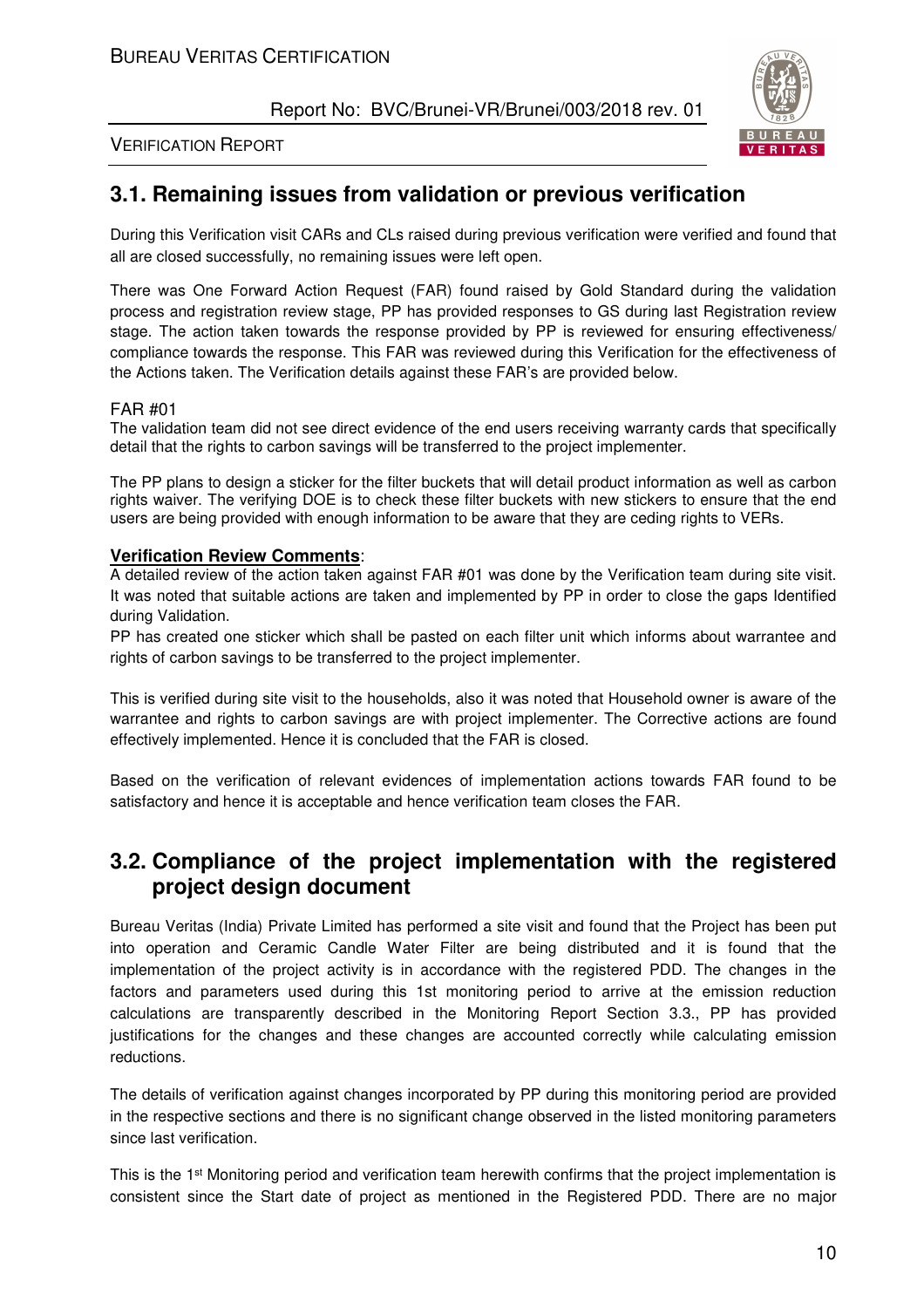

#### VERIFICATION REPORT

obstructions or gaps noted in the implementation of project as described in the registered PDD during this monitoring period.

As per the revised PDD it is noted that the emission reductions are calculated on the basis of the Sales of numbers of units of Ceramic Candle Water Filter, hence it is considered as an important parameter for calculation of Emission reductions during particular monitoring period. PP has an effective system to keep a track of manufactured number of Ceramic Water filters through unique Serial number and a Sales record. PP has established adequate QA /QC methods and reporting structure to capture relevant information in transparent manner. The data collected and processed is found auditable.

#### **Application of Materiality:**

With reference to Guideline on Application of Materiality in Verification, EB69 annex 6, Para (d) The CMP materiality decision prescribes the thresholds for the application of materiality in verifications, by defining that information is material if it might lead, at an aggregated level, to an overestimation of the total emission reductions or removals achieved by a CDM project activity equal to or higher than 5 per cent of the emission reductions or removals for small-scale project activities other than project activities covered under subparagraph (e) of EB 69 Annex 6. Since the Emission Reductions achieved during this 1st monitoring period by the project activity is  $28,879$  tCO<sub>2</sub>e, the materiality threshold for project activity determined is 5 percent (5 %).

| <b>No</b><br><b>Risk that could lead to</b> |                                                                                                                                                                                                                                                                                                                                                         | Assessment of the risk                       |                                                                                                                                                                                                                                                                                                                                                                                                                | Response to the risk in the                                                                                                                                                                                                                                                                                                                                                                                                                                                                                                                                                                                                                                                                                                    |  |
|---------------------------------------------|---------------------------------------------------------------------------------------------------------------------------------------------------------------------------------------------------------------------------------------------------------------------------------------------------------------------------------------------------------|----------------------------------------------|----------------------------------------------------------------------------------------------------------------------------------------------------------------------------------------------------------------------------------------------------------------------------------------------------------------------------------------------------------------------------------------------------------------|--------------------------------------------------------------------------------------------------------------------------------------------------------------------------------------------------------------------------------------------------------------------------------------------------------------------------------------------------------------------------------------------------------------------------------------------------------------------------------------------------------------------------------------------------------------------------------------------------------------------------------------------------------------------------------------------------------------------------------|--|
|                                             | material errors,<br>omissions or<br>misstatements                                                                                                                                                                                                                                                                                                       | <b>Risk</b><br><b>Justification</b><br>level |                                                                                                                                                                                                                                                                                                                                                                                                                | verification plan and/or sampling<br>plan                                                                                                                                                                                                                                                                                                                                                                                                                                                                                                                                                                                                                                                                                      |  |
| 1.                                          | Risk of human error in<br>transferring monitoring data<br>Survey<br>from<br>Results<br>(Primary<br>sources)<br>to<br>calculation<br>spreadsheet<br>(secondary sources). This<br>including<br>transferring of<br>data<br>against<br>various<br>monitoring<br>parameters<br>which are having direct<br>bearing on the Emission<br>reduction calculations. | High                                         | Though PP has established<br>comprehensive<br>sampling<br>methods<br>Survey<br>and<br>Protocols for verifying the<br>Usage rate during project<br>scenario. However there is a<br>risk of error in transferring the<br>the<br>Emission<br>data<br>to<br>Reduction<br>Calculation<br>spreadsheet which will has<br>significant impact on total<br><b>Baseline</b><br>calculation<br>and<br>emission reductions. | Survey results to be verified in<br>detailed and Verification Team has<br>established a sampling plan which is<br>in accordance with the International<br>Accreditation Forum (IAF): Guidance<br>on the Application of ISO/IEC Guide<br>62:1996: 'General Requirements for<br>Bodies Operating Assessment and<br>Certification/registration of Quality<br>Systems'/Ref-37/.<br>Total Survey records for Project<br>Survey and Usage Survey are 213<br>and 503 respectively and hence<br>during this verification 15 samples of<br>Project Survey records and 30<br>samples of Usage survey records<br>were sampled randomly for cross<br>checking the Emission Reduction<br>calculations.<br>Also During site visit totally 65 |  |
|                                             |                                                                                                                                                                                                                                                                                                                                                         |                                              |                                                                                                                                                                                                                                                                                                                                                                                                                | House hold samples were selected<br>randomly to confirm<br>that<br>the<br>information<br>obtained<br>is<br>representative and reflecting actual<br>project scenario.                                                                                                                                                                                                                                                                                                                                                                                                                                                                                                                                                           |  |
| 2.                                          | Inaccuracy in Sales Data<br>base and number of Sales<br>reported during monitoring<br>period.                                                                                                                                                                                                                                                           | High                                         | PP has established a suitable<br>method to record the sales.<br><b>Sales</b><br>done<br>through<br>are<br>different channels <i>i.e.</i> Direct<br>Sales, NGO sales and Agent<br>Sales.<br>However there is a risk of<br>overestimation of Sales due<br>to the error in recording and<br>reporting sale as the baseline                                                                                        | During 1st Monitoring period PP has<br>reported that 87,879 number of<br>CWF's are sold. Verification Team<br>derived 207 samples across all<br>months to check the accuracy.<br>Invoices were verified against the<br>sales data base and found that the<br>sales data is correct and has no<br>materiality. The random sample is<br>determined<br>International<br>using                                                                                                                                                                                                                                                                                                                                                     |  |

#### **Consideration of materiality in planning the verification**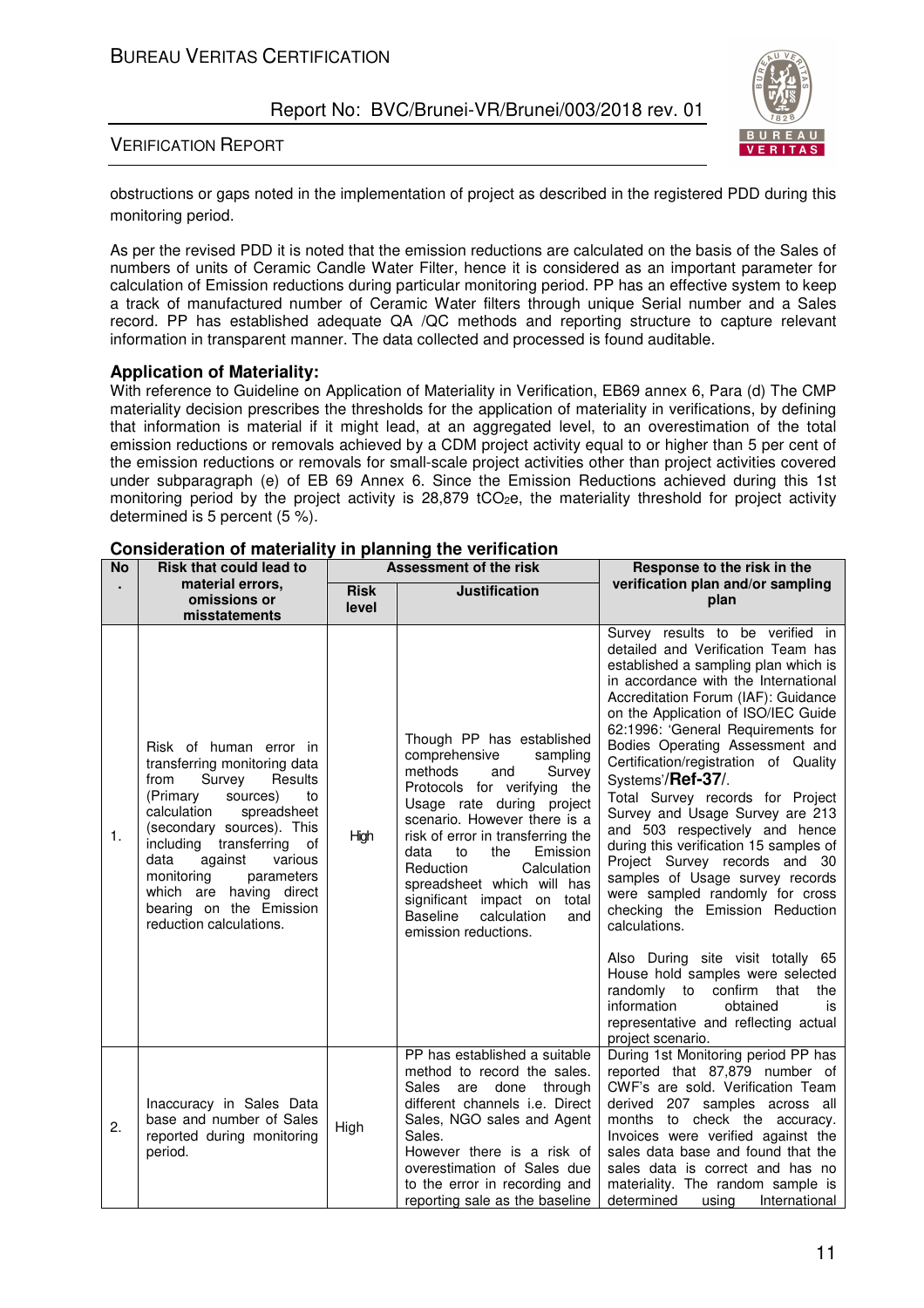

|    |                                                                                                       |        | Emission<br>emissions<br>and<br>Reductions<br>directly<br>are<br>proportional to the number of<br>CWF sold during monitoring<br>period.                                                                                                                                                                                                                                                                                                                                                                                                                                                                                                                         | Accreditation Forum (IAF): Guidance<br>on the Application of ISO/IEC Guide<br>62:1996: 'General Requirements for<br>Bodies Operating Assessment and<br>Certification/registration of Quality<br>Systems'/Ref-37/.                                                                                                                                                                                                                                                                                                                                                                                                                                                                                                                          |
|----|-------------------------------------------------------------------------------------------------------|--------|-----------------------------------------------------------------------------------------------------------------------------------------------------------------------------------------------------------------------------------------------------------------------------------------------------------------------------------------------------------------------------------------------------------------------------------------------------------------------------------------------------------------------------------------------------------------------------------------------------------------------------------------------------------------|--------------------------------------------------------------------------------------------------------------------------------------------------------------------------------------------------------------------------------------------------------------------------------------------------------------------------------------------------------------------------------------------------------------------------------------------------------------------------------------------------------------------------------------------------------------------------------------------------------------------------------------------------------------------------------------------------------------------------------------------|
|    |                                                                                                       |        |                                                                                                                                                                                                                                                                                                                                                                                                                                                                                                                                                                                                                                                                 | Sales data base is also supported<br>with the Accounting system where<br>payment received against each<br>invoice is traceable. During this<br>verification few errors in the Sales<br>Data base were identified and<br>reported as a CAR (refer CAR 03).<br>Subsequently PP has reviewed and<br>revised the Sales database to<br>correct emission reduction, hence<br>the CAR is closed.                                                                                                                                                                                                                                                                                                                                                  |
| 3. | Human error in providing<br>calculation<br>incorrect<br>formulae<br>calculation<br>in.<br>spreadsheet | Medium | The Calculation is done using<br>Excel based spreadsheet and<br>the calculations are done as<br>per the PDD requirement.<br>Formulae used in the Excel<br>sheet<br>transparently<br>are<br>demonstrated and is found<br>verifiable.<br>The spread sheet used is<br>found correct and correctly<br>calculating<br>the<br><b>Baseline</b><br>emissions, project emissions<br>and emission reductions. The<br>Formulae presented in the<br>spreadsheet are validated<br>during validation.                                                                                                                                                                         | Conducting<br>calculation<br>formulae<br>check at stage of document review<br>prior to onsite inspection covering<br>these calculations<br><b>Baseline Emission</b><br>$\bullet$<br><b>Project Emission</b><br>$\bullet$<br>Leakage Emissions<br>$\bullet$<br><b>Total Emission Reduction</b><br>$\bullet$<br>Done and confirmed that there is no<br>material<br>error evidence<br>during<br>Verification of Emission Reduction<br>spreadsheet.<br>Except few error in the sales data<br>base.                                                                                                                                                                                                                                             |
| 4. | Error due to<br>delay of<br>calibration on monitoring<br>equipment                                    | Low    | The project activity does not<br>include any monitoring and<br>measurement<br>equipment,<br>calibration is<br>hence<br>not<br>required, hence there is no<br>perceived risk.                                                                                                                                                                                                                                                                                                                                                                                                                                                                                    | Not Required.                                                                                                                                                                                                                                                                                                                                                                                                                                                                                                                                                                                                                                                                                                                              |
| 5. | Risk related to Survey<br>methods and accuracy                                                        | High   | Although PP has established<br>comprehensive protocols and<br>methods to perform various<br>during<br>survey<br>project<br>scenario, there is an inherent<br>risk in the accuracy and<br>Field<br>transparency.<br>staff<br>engaged for such activities<br>are either PT Holland for<br>Water own staff or hired staff<br>for temporary purpose. The<br>accuracy is depends on the<br>competence of the person<br>and the quality controls<br>established by the PP on<br>survey activities. Since the<br>data obtained from survey is<br>very crucial and is directly<br>proportional<br>to<br>the<br>assumptions and calculations<br>for emission reductions. | Conduct cross-checking of all survey<br>analysis spreadsheets for survey<br>submitted to verification to verify the<br>trends and accuracy.<br>The sampled survey questionnaires<br>also to be verified during site visit.<br>Verification team selected adequate<br>number of Samples of each survey<br>records to verify the input values /<br>information.<br>In order to ensure that surveys are<br>controlled<br>carried<br>out<br>under<br>conditions PP has ensure that teams<br>selected for survey has a proper<br>composition<br>experienced<br>i.e<br>personnel from PT Holland for Water<br>and trained hired staff on the survey<br>requirement. Training records of<br>staff<br>maintained<br>survey<br>is<br>appropriately. |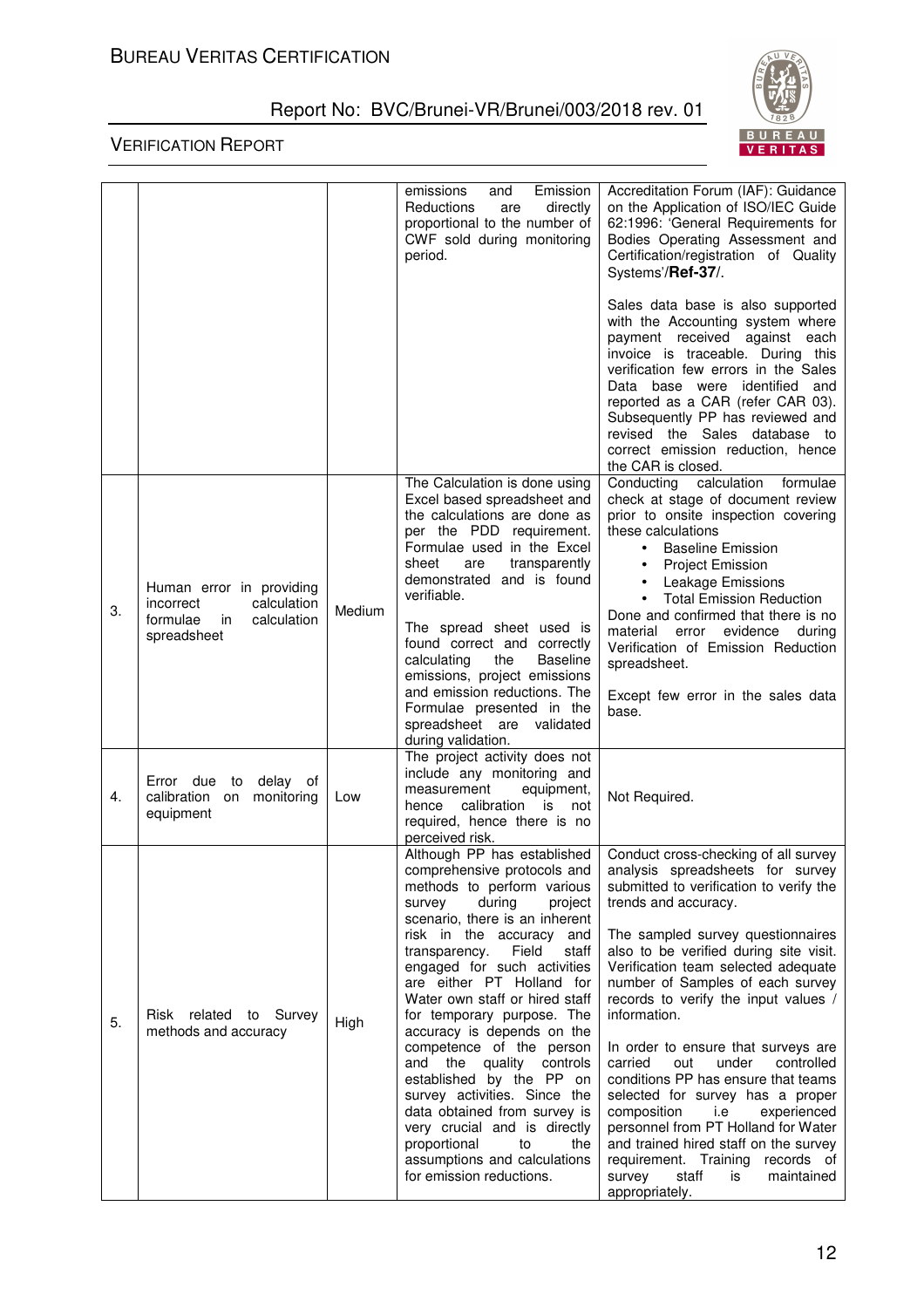

#### VERIFICATION REPORT

| There is risk of wrong data<br>provided by the field staff<br>actual project condition and<br>results into overestimation of<br>Emission Reductions. | Photographic evidences are also<br>which will misrepresent the   taken against each house hold<br>surveyed.<br>Program manager supervises entire<br>process and ensures that the data<br>obtained is correct and transferred to<br>survey data base accurately.<br>There is no material error noted<br>during verification and it is confirmed<br>that the surveys are accurate. |
|------------------------------------------------------------------------------------------------------------------------------------------------------|----------------------------------------------------------------------------------------------------------------------------------------------------------------------------------------------------------------------------------------------------------------------------------------------------------------------------------------------------------------------------------|
|------------------------------------------------------------------------------------------------------------------------------------------------------|----------------------------------------------------------------------------------------------------------------------------------------------------------------------------------------------------------------------------------------------------------------------------------------------------------------------------------------------------------------------------------|

During verification site visit, verification team took a due account of this method by cross checking Monitoring information Flow as well as manufacturing data base and sales data base **/Ref-11/** and warrantee cards issued against each CWF. Sales Data and Sales invoices were verified in detailed for each month during the 1st Monitoring period based on the sampling approach.

To verify the accuracy and correctness of monitored data, verification team has utilized sampling approach. The sample size for the verification of monitored data was determined as per the International Accreditation Forum (IAF): Guidance on the Application of ISO/IEC Guide 62:1996: 'General Requirements for Bodies Operating Assessment and Certification/registration of Quality Systems'**/Ref-37/**. In line with the mentioned IAF guidance, the sample size from the verification body should be square root of the total sample size. Based on this approach verification team has made a sample plan and utilized the same during verification site visit to cross check the Sales Records, Invoices and Manufacturing data etc. which are the input to the calculation Baseline emission, Leakage emissions, project emissions and Emission reductions.

DOE made the sampling plan for visiting house hold during this verification using Simple random Sampling approach as specified in the CDM-EB67-A06-GUID, Version 4.0 "Guidelines for Sampling and Surveys for CDM Project Activities and Programme of Activities"**/Ref-27/**.

These sampling approaches found to be appropriate as the household using water filter are homogenous.

As per the paragraph 50 of EB 69 Annex 5 states that the Sample size calculation by Simple Random Sampling can be done using following formulae:

$$
n \ge \frac{1.645^2 N \times p(1-p)}{(N-1)\times 0.1^2 \times p^2 \times 1.645^2 p(1-p)}
$$

Where:

| n     | : Sample size                                                                                       |
|-------|-----------------------------------------------------------------------------------------------------|
| N     | : Total number of Households in the project Activity using CWF                                      |
| D.    | : Our expected proportion                                                                           |
| 1.645 | : Represents the 90% confidence required                                                            |
| 0.1   | : Represents the 10% relative precision $(0.1 \times 0.5 = 0.05 = 5\%)$<br>points either side of p) |

|  |  |  | The Calculation made for determining the Sample size is provided in the following Table |  |  |
|--|--|--|-----------------------------------------------------------------------------------------|--|--|
|--|--|--|-----------------------------------------------------------------------------------------|--|--|

| Total number of House Holds involved in  <br>the Project activity using CWF (N)                           | 87,879 [Total units sold until this monitoring period from the start of<br>the project.] |
|-----------------------------------------------------------------------------------------------------------|------------------------------------------------------------------------------------------|
| Our expected proportion (p)                                                                               | $90\%$ *                                                                                 |
| Represents the 90% confidence required                                                                    | 1.645                                                                                    |
| Represents the 10% relative precision<br>$(0.1 \times 0.5 = 0.05 = 5\%$ points either side   0.1<br>of p) |                                                                                          |
| Sample size (n)                                                                                           | $1.645^2 \times 87,879 \times 0.9(1 - 0.9)$                                              |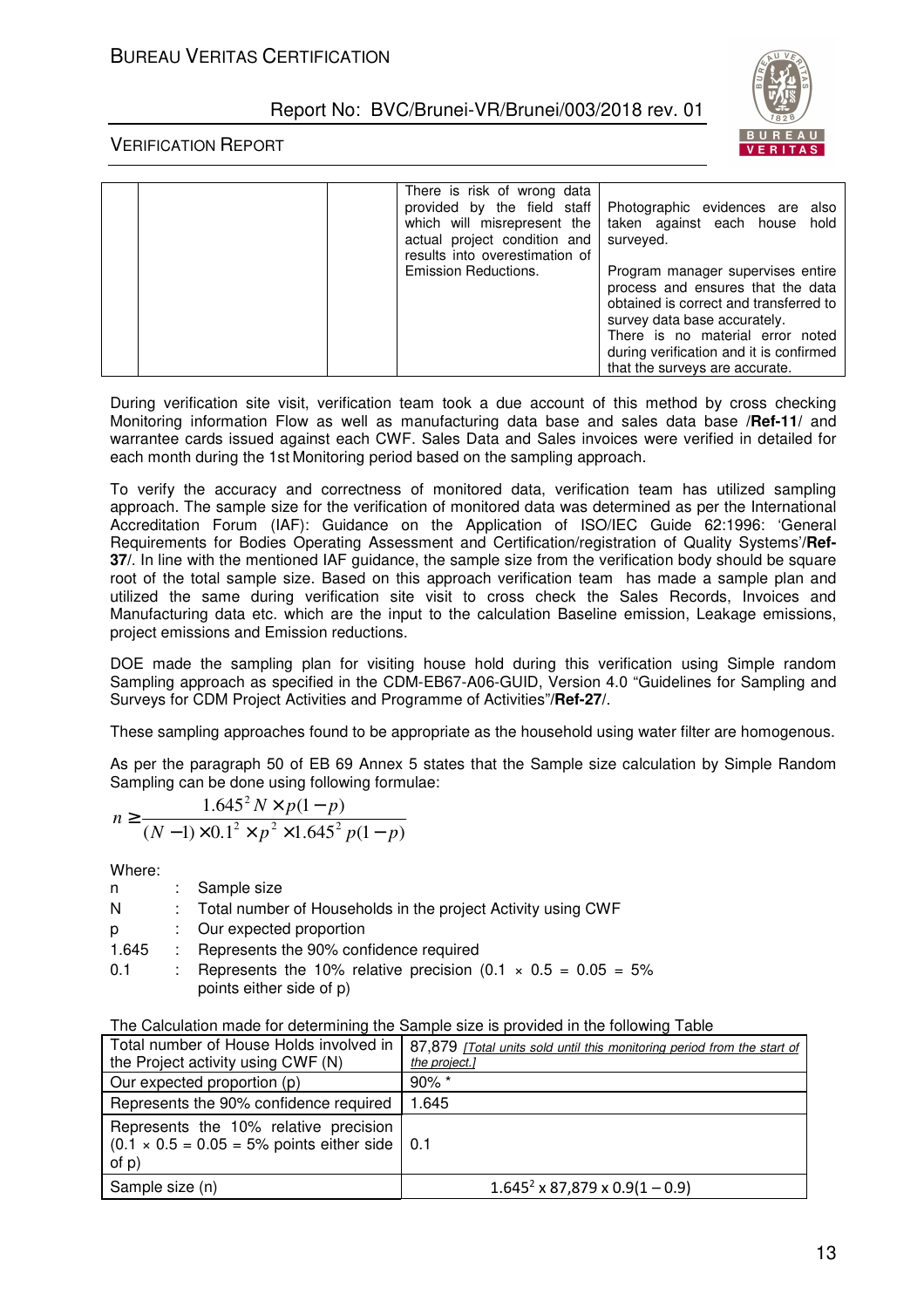

#### VERIFICATION REPORT

| $(87,879 - 1) \times 0.1^2 \times 0.9^2 + 1.645^2 \times 0.9(1 - 0.9)$  |
|-------------------------------------------------------------------------|
| 2.706025 x 87,879 x 0.09                                                |
| $(87,878 \times 0.01 \times 0.81) + (2.706025 \times 0.09)$             |
| Outcome = 30.057 - Sample to be Verified<br>Rounded up to 31 Household. |

\*From the previous experience and the level of confidence established in methods of survey implemented by PP during crediting period, DOE expects that 90% of the samples taken / visited shall comply with the project requirements.

Based on the review of background documents submitted by PP prior to Site Visit, DOE selected 3 provinces for selection of House hold visit during this monitoring plan and this selection is done using following criteria

- 1. Selection of Provinces based on the project database and sales data base
- 2. Number of CWF sales in the province against overall sales.

*Sampling Plan*:

| <b>Important Records as supporting evidences to</b><br>calculate ER                                                                                                                                                                                                      | <b>Total Data</b><br><b>Points</b> | <b>Sampled Data</b><br><b>Points</b> | <b>Remark</b> |
|--------------------------------------------------------------------------------------------------------------------------------------------------------------------------------------------------------------------------------------------------------------------------|------------------------------------|--------------------------------------|---------------|
| <b>Sales Records of CWF units</b>                                                                                                                                                                                                                                        | 10927                              | $155+52$                             | 0K            |
| <b>Project survey Records</b>                                                                                                                                                                                                                                            | 231                                | 16                                   | OK            |
| <b>Usage Survey Records</b>                                                                                                                                                                                                                                              | 503                                | 30                                   | OK            |
| Households selected for the interview during Site<br><b>Visit</b><br>[For Household sampling during site visit Verification Team used<br>CDM-EB67-A06-GUID, Version 4.0 "Guidelines for Sampling and<br>Surveys for CDM Project Activities and Programme of Activities"] |                                    | 66                                   | OΚ            |

## **[Management and Operation]**

The PP has operated the Project as per the registered PDD. The monitoring organization has been set up and all monitoring staff have been trained. Relevant data monitoring and reporting activity is been practiced as per the registered PDD. Staff engaged in the monitoring, surveying, marketing and manufacturing is found adequately trained and PP has provided relevant awareness trainings to demonstrate that the Project activity is monitored by competent staff and follows the monitoring plan correctly.

- $\mathbb{R}$  Corresponding to the paragraph 360 - 364 of CDM Validation and Verification Standard for Project Activities, Version 02.0, Bureau Veritas (India) Private Limited can confirm that:
- The implementation of the Project is consistent with the approved revised PDD.
- The Project is operated as per the approved revised PDD by the PP.

## **3.3. Compliance of the monitoring plan with the monitoring methodology including applicable tool(s)**

The verification team has verified the monitoring plan, including the data and parameters required to be monitored, measurement procedures, monitoring frequency and QC/QA procedures as described in the approved/submitted revised PDD.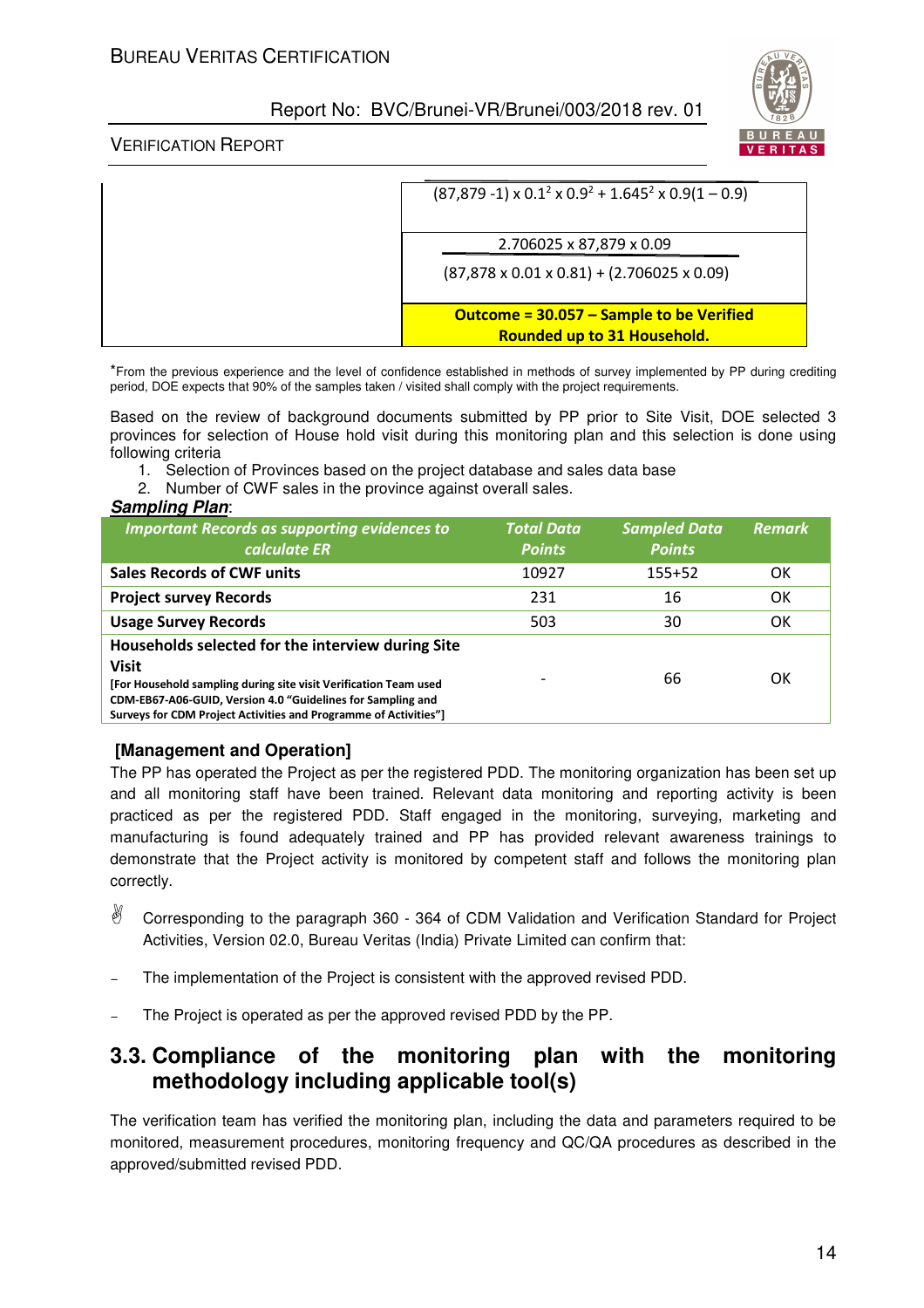

#### VERIFICATION REPORT

 $\mathbb{R}$  Corresponding to the paragraph 357 - 359 of CDM Validation and Verification Standard for Project Activities, Version 02.0, Bureau Veritas (India) Private Limited can confirm that the monitoring plan is in accordance with the approved methodology including applicable tool(s) applied by the Project.

# **3.4. Compliance of monitoring activities with the monitoring plan**

Monitoring has been carried out in accordance with the monitoring plan contained in the approved/submitted revised PDD.

#### **[Parameters and information flow]**

The parameters required by the monitoring plan and how Bureau Veritas (India) Private Limited has verified the information flow (from data generation, aggregation, to recording, calculation and reporting) for these parameters including the values in the monitoring report are described below:

#### *Parameters monitored:*

|                                                                                                                                                                                                                                                                                                                                                                                                                                                                                                                                                                                                                                                                                                                                                                                                                                                                                                                                                                                                                                                                                                                                                                                                                                                            | Applicable<br>as<br>is<br>no                                                                                          |
|------------------------------------------------------------------------------------------------------------------------------------------------------------------------------------------------------------------------------------------------------------------------------------------------------------------------------------------------------------------------------------------------------------------------------------------------------------------------------------------------------------------------------------------------------------------------------------------------------------------------------------------------------------------------------------------------------------------------------------------------------------------------------------------------------------------------------------------------------------------------------------------------------------------------------------------------------------------------------------------------------------------------------------------------------------------------------------------------------------------------------------------------------------------------------------------------------------------------------------------------------------|-----------------------------------------------------------------------------------------------------------------------|
| This Parameter represents The Quantity of safe / purified water<br>Not<br>per supplied by each filter unit for the period of one year.<br>there<br>measurement<br>PP has applied 4,320 (L/yr/unit) for this monitoring period. This<br>required<br>value is the calculated value, arrived using equation<br>determine<br>parameter.<br>parameter<br>Quantity of<br>$\mathit{QPW_Y} = \sum_{i} T_{y,i} * N_{y,i} * R_{y,i} * 365 * Water\; \mathit{Quality}* \mathit{Operational Units} * X_{pool}$<br>purified<br>Every two<br>QPW <sub>v</sub><br>water in year<br>years.<br>y (litres)<br>The Formula was verified in detailed and found correct and<br>ante.<br>suitable to calculate the quantity of Purified water in year y<br>supplied by each individual unit.<br>This formula is correctly applied by the PP in the emission                                                                                                                                                                                                                                                                                                                                                                                                                      | to<br>this<br>This<br>is<br>established based on<br>the result of project<br>survey and default<br>values fixed at ex |
| reduction calculation spreadsheet.<br>This Parameter represents the number of water purification<br>units distributed by the PP during monitoring period. During this<br>Not<br>monitoring period PP has distributed 87,879 units.<br>there<br>measurement<br>required<br>This value is obtained from the Sales Data base /Ref-11/, in<br>determine<br>order to assess the accuracy in accounting the distributed filter<br>units during this monitoring period Verifier took random<br>parameter.<br>samples of invoices /Ref-12 -14 & 16-17/ and other relevant<br>Total<br>Continuous<br>records for verification. Out of total 10297 Data points in the<br>distributed<br>sales data base Verifier selected 207 samples and noted few<br>and<br>water<br>Ty,i<br>errors and hence CAR 03 was reported during site visit.<br>aggregated<br>purification<br>monthly<br>units<br>Subsequently this CAR was closed by PP taking appropriate<br>corrections to the data base.<br>Subsequently Verifier took additional samples to check if the<br>same error persists in the data base and found that the data<br>base in clean and conservative enough to provide confidence<br>that the Accounted filter units during this monitoring period are<br>real. | Applicable<br>as<br>is<br>no<br>to<br>this                                                                            |
| The average<br>This Parameter represents the number of persons served by one<br>Not<br>population<br>Every two<br>unit of CWF during year y.<br>there<br>N <sub>y,i</sub><br>serviced by<br>years<br>measurement<br>PP has applied 4.32 persons/unit person for this monitoring<br>water<br>required                                                                                                                                                                                                                                                                                                                                                                                                                                                                                                                                                                                                                                                                                                                                                                                                                                                                                                                                                       | Applicable<br>as<br>is<br>no<br>to                                                                                    |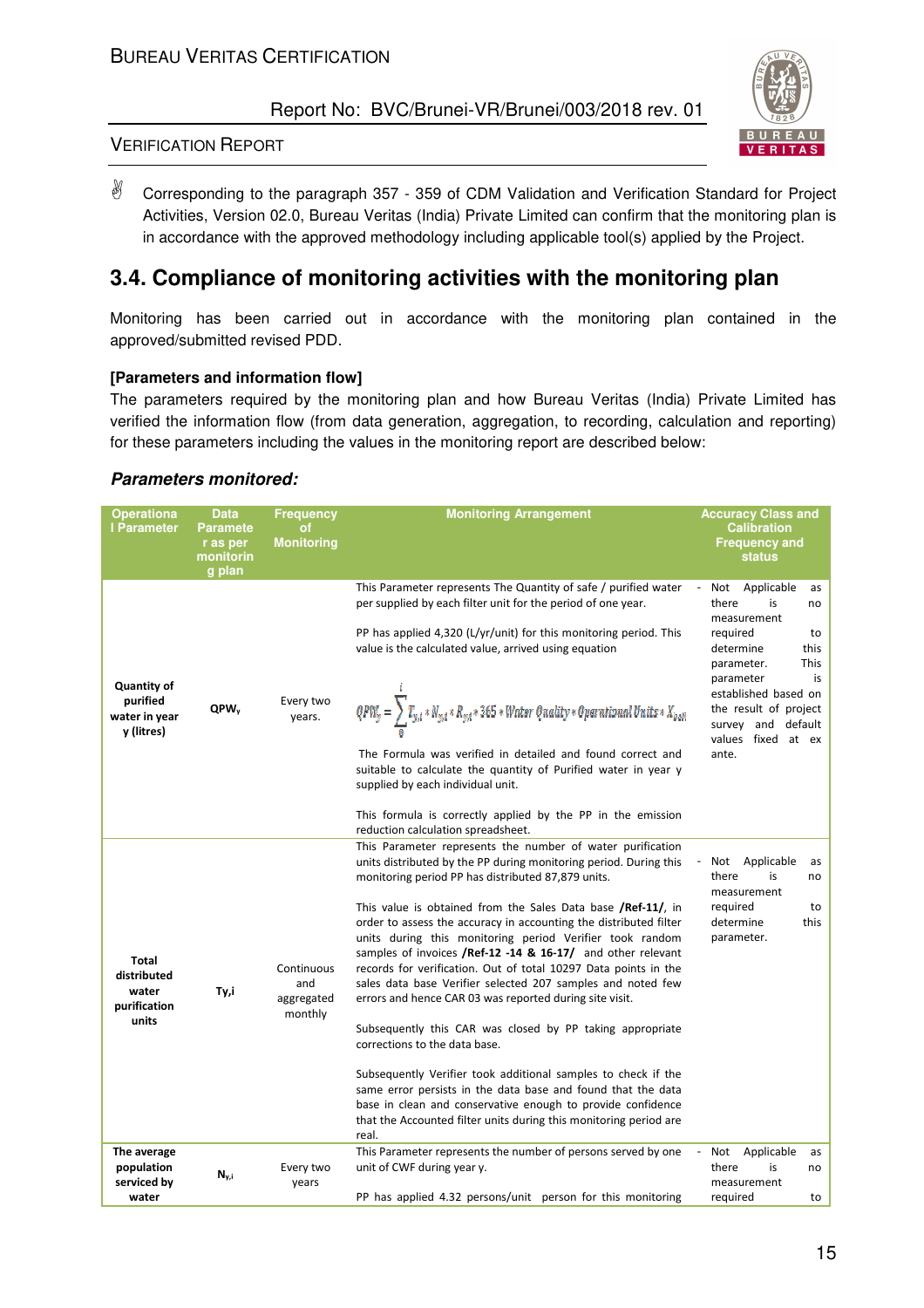

| purification                                                                                          |                    |                       | period. This value is obtained from the Project Survey <b>/Ref-18/</b> .                                                                                                                                                                                                                                                                                                                                                                                                                                                                                                                                                                                                                                                                                                                                                                                                                                                                                                                                                                                                                                                                                                                                                                                                                     |                                                                                        | determine<br>this                                                                                                                                                                                                                                                                                                                                                                                                                  |
|-------------------------------------------------------------------------------------------------------|--------------------|-----------------------|----------------------------------------------------------------------------------------------------------------------------------------------------------------------------------------------------------------------------------------------------------------------------------------------------------------------------------------------------------------------------------------------------------------------------------------------------------------------------------------------------------------------------------------------------------------------------------------------------------------------------------------------------------------------------------------------------------------------------------------------------------------------------------------------------------------------------------------------------------------------------------------------------------------------------------------------------------------------------------------------------------------------------------------------------------------------------------------------------------------------------------------------------------------------------------------------------------------------------------------------------------------------------------------------|----------------------------------------------------------------------------------------|------------------------------------------------------------------------------------------------------------------------------------------------------------------------------------------------------------------------------------------------------------------------------------------------------------------------------------------------------------------------------------------------------------------------------------|
| system                                                                                                |                    |                       | The value applied is found statistically correct. PP has ensured<br>that adequate QA/QC measures are implemented and the data<br>is verified, entered and analyzed independently.<br>As per the Registered PDD it was noted that PP has applied<br>Value of 4.57 person/unit. Since the value presented in the<br>Monitoring Report is based on the Actual Survey result it was<br>considered correct, based on the verification of Results of<br>Project and usage survey presented by PP during site visit.<br>PP has established a comprehensive Sampling approach <b>/Ref-28</b><br>& 40/ based on the approved Gold standard procedure for<br>Sampling. Statistical calculations are found addressing all points<br>and found that stratified sampling is followed. This is confirmed<br>using Sampling protocol /Ref-40/ and Sample Calculation<br>Spreadsheets / Ref-28/                                                                                                                                                                                                                                                                                                                                                                                                              |                                                                                        | parameter.                                                                                                                                                                                                                                                                                                                                                                                                                         |
| Water<br>Quality<br><b>Passed Rate</b><br>(WHO<br>standard)                                           | <b>WQpassedWHO</b> | Every<br>two<br>years | PP has maintained in-house test reports to demonstrate that<br>the purified water meets the WHO Standard for drinking water<br>quality.<br>In order to test the Water sample collected from the house<br>hold, PP has proposed to use mobile test kit to monitor the E-<br>Coli content in the water. However in the registered PDD it was<br>mentioned that water samples shall be tested through<br>approved laboratory, hence the method adopted by the PP is<br>considered as deviation to the registered PDD.<br>PP has requested an approval on this deviation from Gold<br>Standard and in regards to this PP submitted a Deviation<br>Request form /Ref-37/ Dtd. 12/04/2018. The deviation was<br>found approved by the Gold Standard and hence it is conclude<br>that the water quality test results presented during this<br>monitoring period are acceptable.<br>Verifier further checked the specification of the Test kit /Ref-<br>42/ and observed that the test method and test kit utilized by<br>the PP for gathering information on Water Quality results found<br>to be correct.<br>PP has applied the water quality pass rate as 88.71%<br>Verification team verified the results of analysis submitted by<br>the PP in the form of MP1 Water Quality Test Survey Report |                                                                                        | Applicable<br>Not<br>as<br>is<br>there<br>no<br>measurement<br>equipment is used<br>which<br>needs<br>calibration<br>for<br>determining<br>this<br>parameter.<br>However PP has used<br>a Portable / Mobile<br>test kit to monitor<br>the water quality.<br>Mobile testing kit:<br>Compact<br>dry<br>Compact<br><b>Dry</b><br>Е.<br>coli/Coliform Count<br>(EC)<br>{https://www.ncbi.nl<br>m.nih.gov/pubmed/1<br>6512235.}/Ref-42/ |
| Usage rate in<br>project<br>scenario p<br>during year y<br>Percentage<br>of sold unit<br>in operation | Usage rate         | Every two<br>years    | /Ref-25/,<br>This is the calculated (Weighted Average) value to know what<br>the usage rate of the CWF's Sold is during this Monitoring<br>Period. The Value applied earlier by PP for this monitoring<br>period was 66.05% this Monitoring period.<br>PP has applied the usage rate based on the age of the filter unit<br>and hence this approach is found conservative. The usage rate<br>applied by the PP for different age groups of filter units is<br>assessed based on the usage survey results presented in the<br>form of Excel spreadsheet, where PP has provided the Raw<br>survey data and statistical calculation. / Ref-18/ Age wise USAGE<br>rates applied by PP are provided in the below table<br>Year<br>Year 5 - 6<br>Year 4 - 5<br>Year 3 - 4<br>Year $2 - 3$<br>Year 1 - 2<br>Year $0 - 1$<br><b>Average Usage</b><br>Rate for MP 1<br>The Usage Survey (Project Survey) is found conducted as per                                                                                                                                                                                                                                                                                                                                                                    | Annual usage rate<br>4.90%<br>47.62%<br>71.67%<br>78.15%<br>97.56%<br>96.39%<br>66.05% | Applicable<br>Not<br>as<br>is<br>there<br>no<br>measurement<br>required<br>to<br>determine<br>this<br>parameter.<br>Usage<br>rate<br>is<br>determined age wise<br>and it is an average<br>based<br>the<br>on<br>feedback<br>during<br>usage<br>survey<br>conducted by the PP.                                                                                                                                                      |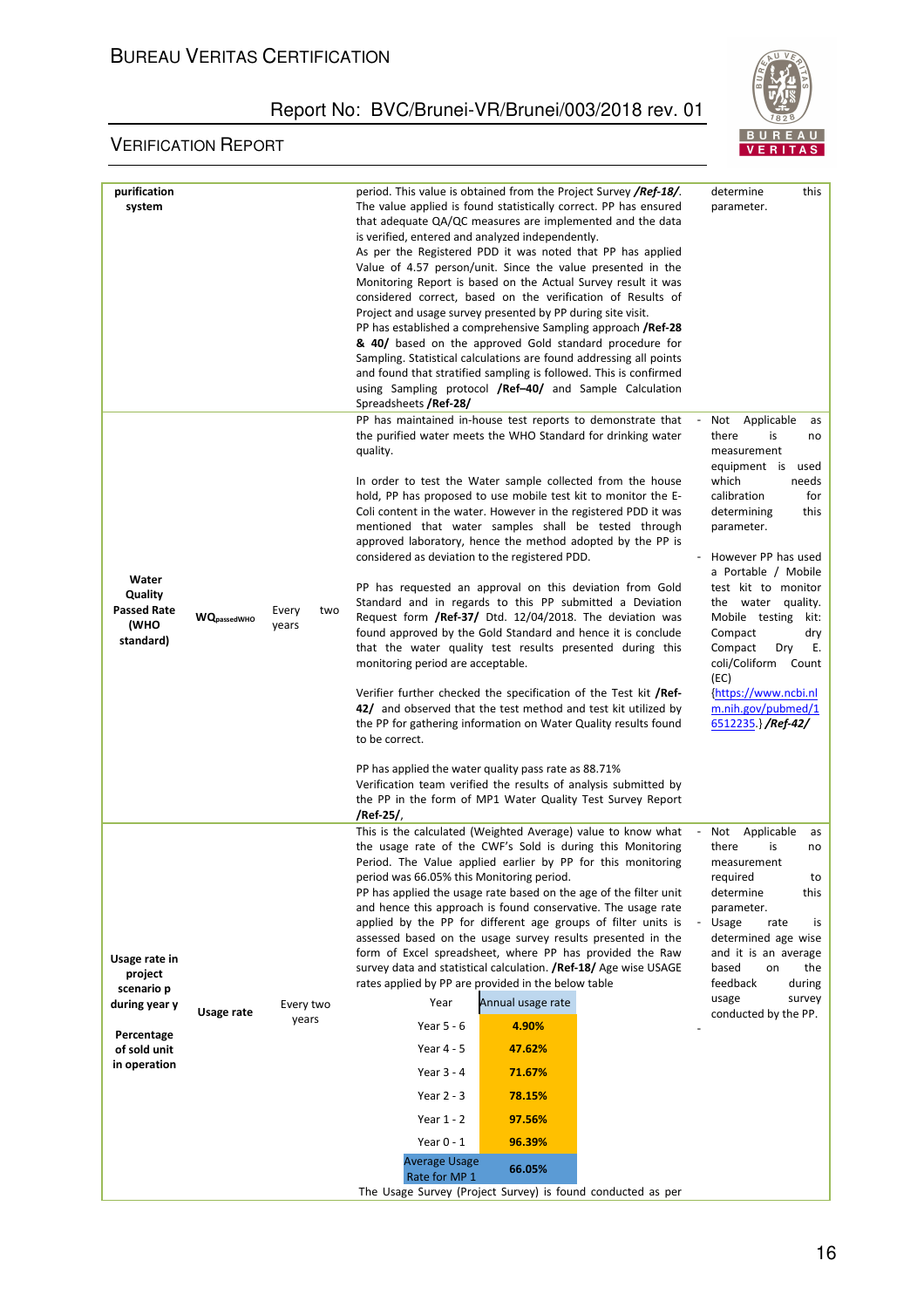

|                                                                                  |                                        |                                                    | "Guidelines for carrying out usage surveys for projects<br>implementing household water filtration technologies -<br>05/02/2014"                                                                                                                                                                                                                                                                                                                                                                                                                                                                                                                     |                                                                                                |
|----------------------------------------------------------------------------------|----------------------------------------|----------------------------------------------------|------------------------------------------------------------------------------------------------------------------------------------------------------------------------------------------------------------------------------------------------------------------------------------------------------------------------------------------------------------------------------------------------------------------------------------------------------------------------------------------------------------------------------------------------------------------------------------------------------------------------------------------------------|------------------------------------------------------------------------------------------------|
|                                                                                  |                                        |                                                    | A detailed Usage Survey Questionnaire has been established<br>and presented during site visit for assessment $-$ PP has done<br>tablet based survey and the format created in the tablet is<br>found complying with the established Questionnaire.                                                                                                                                                                                                                                                                                                                                                                                                   |                                                                                                |
|                                                                                  |                                        |                                                    | In order to assess the existence of Public Distribution Networks<br>of safe drinking water in host country Indonesia, PP has adopted<br>two approaches i.e. Desk Review and Project Survey.                                                                                                                                                                                                                                                                                                                                                                                                                                                          | Not Applicable as<br>there is no<br>measurement<br>required to                                 |
| <b>Existence of</b><br>public<br>distribution<br>network of                      | <b>SDW</b>                             | Annually                                           | During Desk review PP has obtained relevant information on the<br>Host country status of having distribution network of Safe<br>drinking water across the country, however from the reliable<br>sources i.e. WHO / Unicef (Published Data in year 2015) <b>/Ref</b> -<br>20/ and the survey results published in 2017 by IPB (agricultural<br>institute in Bogor) <b>/Ref-43/</b> as well as using reference document<br>published by Ministry of Health of Indonesia in year 2013 <b>/Ref-</b><br><b>36/</b> it was confirmed that there is no existence of the Public<br>distribution network of safe drinking water in host country<br>Indonesia. | determine this<br>parameter.                                                                   |
| safe drinking<br>water                                                           |                                        |                                                    | This was further confirmed using the result of Water quality<br>Test using mobile test kit during month $Oct - Nov 2018$ that the<br>Water used by Public / house hold within the project boundary<br>is not safe for drinking as it is. PP conducted microbial tests on<br>water before the CWF and water after filtration.                                                                                                                                                                                                                                                                                                                         |                                                                                                |
|                                                                                  |                                        |                                                    | PP is maintaining a brief SDW monitoring report to summarize<br>the finding of desktop review and other published data available<br>in Host country Indonesia to demonstrate actual situation of<br>public distribution network of drinking water in the form of<br>"SDW Monitoring Report" / Ref-30/ Found satisfactory in<br>arriving at the conclusion in a transparent manner.<br>Default Values fixed at Validation / prior to the 1 <sup>st</sup> Verification                                                                                                                                                                                 |                                                                                                |
| <b>Fraction of</b><br>woody<br><b>biomass</b><br>used in the                     |                                        | The NRB will                                       | PP has applied value of 82.1%, this value is a default value<br>applied by PP for the entire crediting period. The Value is<br>determined by PP using credible references and the calculation<br>is presented transparently in the Spreadsheet <b>/Ref-23/</b> and a                                                                                                                                                                                                                                                                                                                                                                                 | Not Applicable as<br>there is no<br>measurement<br>required to                                 |
| absence of<br>the project<br>activity in<br>year y that<br>can be<br>established | $fNRB_{,y}$                            | be updated<br>when new<br>values are<br>available. | detailed report i.e. "Appendix 4 in the Registered PDD" is made<br>available for verification/Ref-1/. This was confirmed using<br>UNFCCC Information note/Ref-24/. The Value was validated<br>earlier and GS has approved this value earlier.                                                                                                                                                                                                                                                                                                                                                                                                        | determine this<br>parameter.                                                                   |
| as non-<br>renewable                                                             |                                        |                                                    |                                                                                                                                                                                                                                                                                                                                                                                                                                                                                                                                                                                                                                                      |                                                                                                |
| The average<br>volume of<br>drinking<br>water per<br>person per<br>day           | Ry,i                                   | Default<br>Value                                   | PP has applied a default value of 3.5 liters/person/day as the<br>average volume of drinking water per person per day<br>The Value is found obtained from "Minimum water<br>quantity needed for domestic uses" by WHO Regional<br>Office for South-East Asia.<br>This is found to be a reliable source for the information<br>and this was also validated earlier and approved by the GS<br>as default value hence accepted.                                                                                                                                                                                                                         | Not Applicable as<br>there is no<br>measurement<br>required to<br>determine this<br>parameter. |
| <b>Emission</b><br>factor for<br>the<br>substitution                             |                                        |                                                    | PP has applied a default value of 81.6 tCO2/TJ for this<br>monitoring period, and the value is representing Emission factor<br>for the substitution of non-renewable woody biomass or the<br>emission factor of the fossil fuel substituted by similar                                                                                                                                                                                                                                                                                                                                                                                               | Not Applicable as<br>there is no                                                               |
| of non-<br>renewable<br>woody                                                    | EF <sub>projected_foss</sub><br>ilfuel | Default<br>Value                                   | consumers.<br>The Value is a default value and it is obtained from Approve                                                                                                                                                                                                                                                                                                                                                                                                                                                                                                                                                                           | measurement<br>required to<br>determine this                                                   |
| biomass or<br>the emission<br>factor of the                                      |                                        |                                                    | Small scale Methodology AMS-I.E and it is found in accordance<br>with the applied methodology AMS-III.AV Version 4 for this<br>project activity. - This value is found correct and conservative                                                                                                                                                                                                                                                                                                                                                                                                                                                      | parameter.                                                                                     |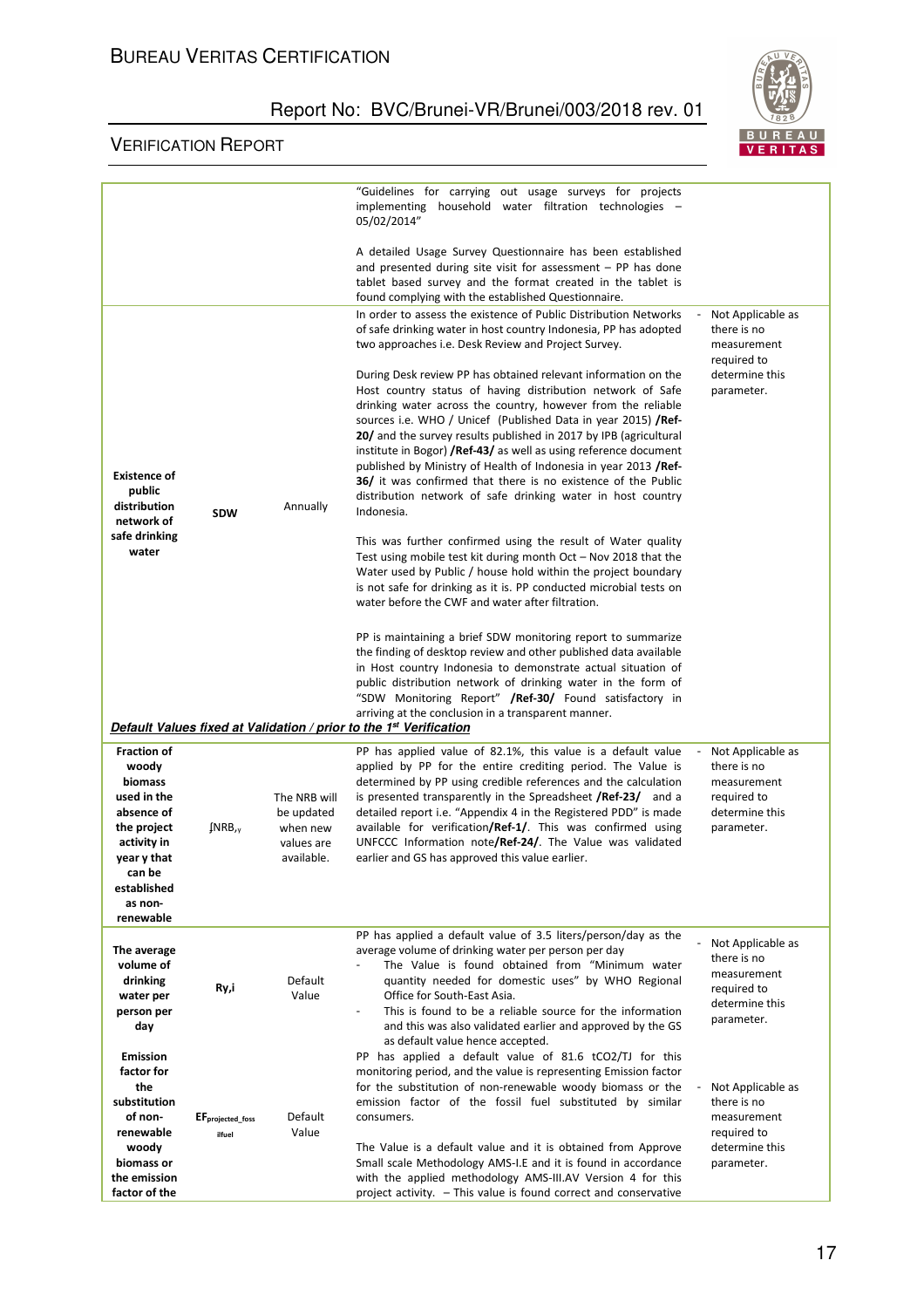#### VERIFICATION REPORT



| fossil fuel<br>substituted<br>by similar<br>consumers.                                                                                                                                            |               |                                       | hence acceptable.                                                                                                                                                                                                                                                                                                                                                                                                                                                                                                                   |                                                                                                  |
|---------------------------------------------------------------------------------------------------------------------------------------------------------------------------------------------------|---------------|---------------------------------------|-------------------------------------------------------------------------------------------------------------------------------------------------------------------------------------------------------------------------------------------------------------------------------------------------------------------------------------------------------------------------------------------------------------------------------------------------------------------------------------------------------------------------------------|--------------------------------------------------------------------------------------------------|
| <b>Specific Heat</b><br>of Water                                                                                                                                                                  | WH            | Default<br>Value                      | PP has applied a default value of 4.186 kJ/L °C for this<br>monitoring period, and the value is obtained from AMS-III.AV<br>Version 4<br>- This value is found correct and conservative hence acceptable.                                                                                                                                                                                                                                                                                                                           | Not Applicable as<br>there is no<br>measurement<br>required to<br>determine this<br>parameter.   |
| Final<br>Temperature                                                                                                                                                                              | $T_f$         | Default<br>Value                      | PP has applied a default value of 100 $\degree$ C for this monitoring<br>period, and the value is obtained from AMS-III.AV Version 4<br>- This value is found correct and conservative hence acceptable.                                                                                                                                                                                                                                                                                                                            | Not Applicable as<br>there is no<br>measurement<br>required to<br>determine this<br>parameter.   |
| Initial<br><b>Temperature</b>                                                                                                                                                                     | T,            | Default<br>Value                      | PP has applied a default value of 20 $\degree$ C for this monitoring<br>period, and the value is obtained from AMS-III.AV Version 4<br>- This value is found correct and conservative hence acceptable.                                                                                                                                                                                                                                                                                                                             | Not Applicable as<br>there is no<br>measurement<br>required to<br>determine this<br>parameter.   |
| <b>Latent Heat</b><br>of Water<br>Evaporation                                                                                                                                                     | <b>WHE</b>    | Default<br>Value                      | PP has applied a default value of 2,260 kJ/L for this monitoring<br>period, and the value is obtained from AMS-III.AV Version 4<br>- This value is found correct and conservative hence acceptable.                                                                                                                                                                                                                                                                                                                                 | - Not Applicable as<br>there is no<br>measurement<br>required to<br>determine this<br>parameter. |
| Leakage<br>relating to<br>non-<br>renewable<br>woody<br>biomass                                                                                                                                   | L             | Once before<br>first<br>verification  | - PP has applied 0.95 as default value for this Monitoring<br>period. This value is obtained from AMS I.E, Version 6 /Ref-<br>44/ and it is found in line with the applied Small Scale<br>Methodology AMS III.V, Version 4.<br>- The Value is validated using Registered PDD /Ref-1/and the<br>Value applied by the PP is found correct and conservative<br>hence accepted.                                                                                                                                                         | Not Applicable as<br>there is no<br>measurement<br>required to<br>determine this<br>parameter.   |
| <b>Fraction of</b><br>the<br>population<br>serviced by<br>the project<br>activity for<br>which the<br>common<br>practice of<br>water<br>purification<br>is or would<br>have been<br>water boiling | $X_{b,old}$   | Once before<br>first<br>verification. | - During this Monitoring period PP applied 88.26% as the value<br>based on the result of project survey completed by PP in year<br>2018 / Ref-30/.<br>- During this verification it was noted that PP has changed the<br>value from 70.1 % which was applied at the time of<br>validation.<br>- The Change in the default value is acceptable as Applied<br>methodology AMS III.AV, version 4, para 11 allows under Case<br>2 Project scenario.<br>The Value applied by the PP is found correct and<br>conservative hence accepted. | Not Applicable as<br>there is no<br>measurement<br>required to<br>determine this<br>parameter.   |
| <b>Efficiency of</b><br>water boiling<br>system being<br>replaced                                                                                                                                 | $\eta_{wb,y}$ | Once before<br>first<br>verification. | - The Value applied by the PP i.e. 0.4 is found correct and<br>conservative hence accepted.<br>- Default efficiencies from AMS-III.AV Version 4 for each<br>baseline technology Percentage of fuel types i.e. LPG, Wood,<br>Charcoal, Kerosene and other.<br>- This is found validated earlier and hence acceptable.                                                                                                                                                                                                                | Not Applicable as<br>there is no<br>measurement<br>required to<br>determine this<br>parameter.   |

## **Compliance of the monitoring with Sustainability Monitoring Plan :**

During verification of the monitoring period 3 verification team verified compliance towards Sustainability Monitoring plan. PP has established Monitoring plan in the Passport and established suitable methods for monitoring the same and ensuring compliance towards project objective of sustainable development.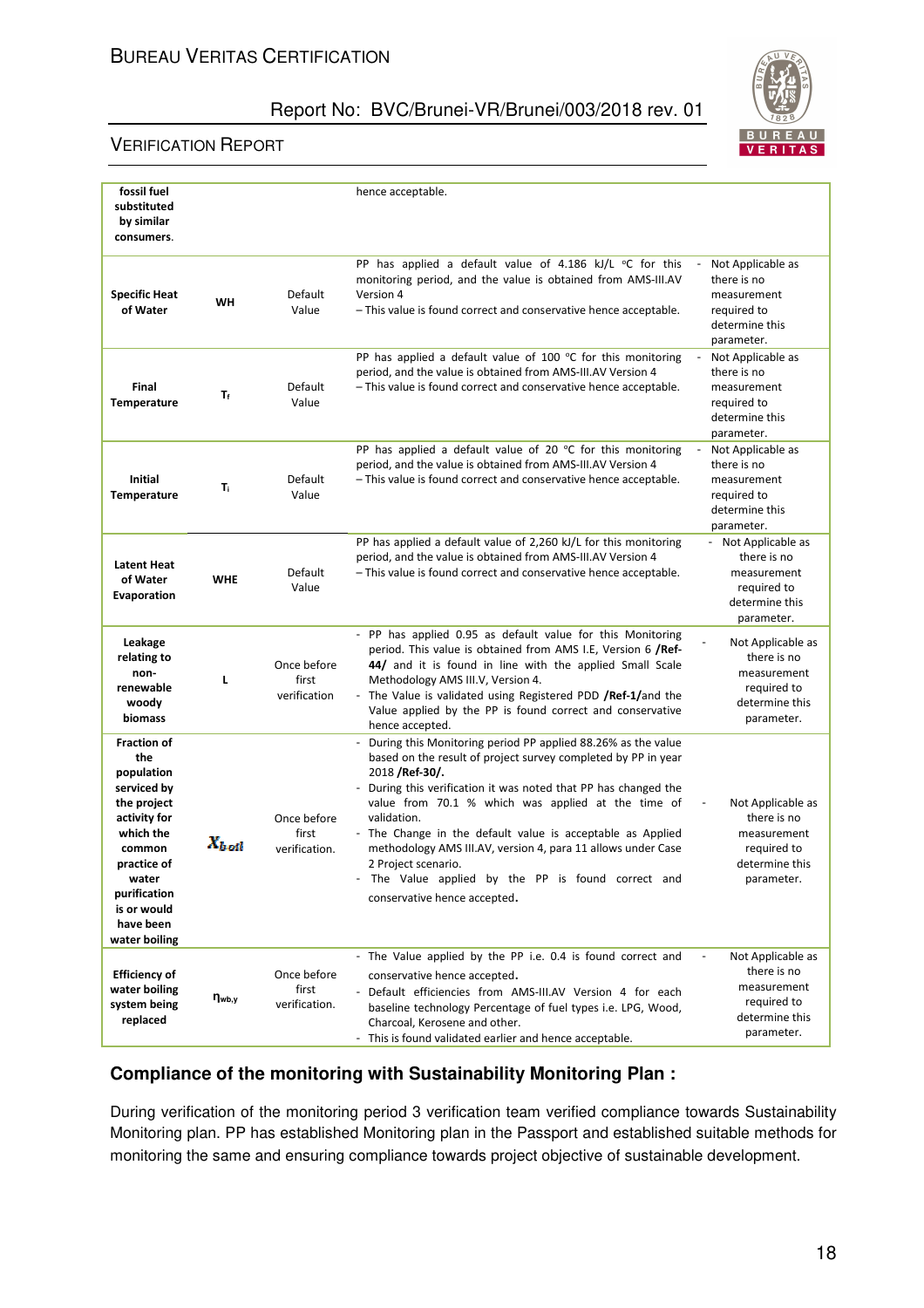

#### VERIFICATION REPORT

Verification Team Verified the compliance in detailed and verification conclusion is provided in the following table.

| <b>Description of Do Not Harm</b>                   | <b>Monitoring Requirement and Verification Conclusion</b>                                                      |
|-----------------------------------------------------|----------------------------------------------------------------------------------------------------------------|
| <b>Human</b> rights                                 | As there is no risk of human rights issues, no action has                                                      |
|                                                     | been included to monitor this activity according to PT                                                         |
|                                                     | Holland for Water (2015) "GS Passport". Dtd. 9/04/2015,                                                        |
|                                                     | Version 1.0 /Ref-4/                                                                                            |
|                                                     | Verification Conclusion:                                                                                       |
|                                                     | During verification, verification team assessed the                                                            |
|                                                     | employment process and found that employees are hired in                                                       |
|                                                     | a rightful manner and this is found demonstrated through                                                       |
|                                                     | Employment contracts signed between PT Holland for<br>Water and the employee. The Salary and other details are |
|                                                     | found clearly and transparently documented in such                                                             |
|                                                     | Contracts. Interviews of various employees<br>were                                                             |
|                                                     | conducted to understand the fairness and found that there                                                      |
|                                                     | is no violation. Human rights of each employee are                                                             |
|                                                     | maintained properly.                                                                                           |
| <b>Involuntary settlements</b>                      | As there are no risk involuntary settlements caused by the                                                     |
|                                                     | project activity, no action to monitor this activity has been                                                  |
|                                                     | included in the document PT Holland for (2015) "GS                                                             |
|                                                     | Passport". Dtd. 9/04/2015, Version 1.0/Ref-4/                                                                  |
|                                                     | Verification Conclusion:                                                                                       |
|                                                     | There are no incidents of Involuntary settlements noticed                                                      |
|                                                     | during this verification site visit.                                                                           |
| <b>Cultural heritage</b>                            | As there is no risk of harm towards cultural heritage, no                                                      |
|                                                     | action to monitor this activity has been identified<br>according to PT Holland for Water (2015) "GS Passport". |
|                                                     | Dtd. 9/04/2015, Version 1.0/Ref-4/                                                                             |
|                                                     | Verification Conclusion:                                                                                       |
|                                                     | There are no incidents of violation of cultural heritage                                                       |
|                                                     | noticed during this verification site visit.                                                                   |
| - collective<br>bargaining<br>Labor<br>and          | As there is no risk of harm towards Labor issues <i>i.e.</i>                                                   |
| freedom of association. Has the project             | Collective Bargaining and freedom of association, no                                                           |
| demonstrated that it will not limit                 | action to monitor this activity has been identified                                                            |
| freedom of association and right to                 | according to PT Holland for Water (2015) "GS Passport".                                                        |
| collective bargaining more than required<br>by law? | Dtd. 9/04/2015, Version 1.0/Ref-4/                                                                             |
|                                                     | Verification Conclusion:                                                                                       |
|                                                     | There are no incidents of violation of cultural heritage                                                       |
|                                                     | noticed during this verification site visit.                                                                   |
| Forced labor -                                      | As there is no risk of forced labor foreseen by the PP and                                                     |
| Are employees free to quit their services           | hence, no action has been included to monitor this activity                                                    |
| without the menace of penalty? Are all              | according to PT Holland for Water (2015) "GS Passport".                                                        |
| employees offering their services on a              | Dtd. 9/04/2015, Version 1.0/Ref-4/                                                                             |
| voluntary basis?                                    | Verification Conclusion:                                                                                       |
|                                                     | During verification, verification team assessed the                                                            |
|                                                     | employment process and found that employees are hired in                                                       |
|                                                     | a rightful manner and this is found demonstrated through                                                       |
|                                                     | Employment contracts signed between PT Holland for                                                             |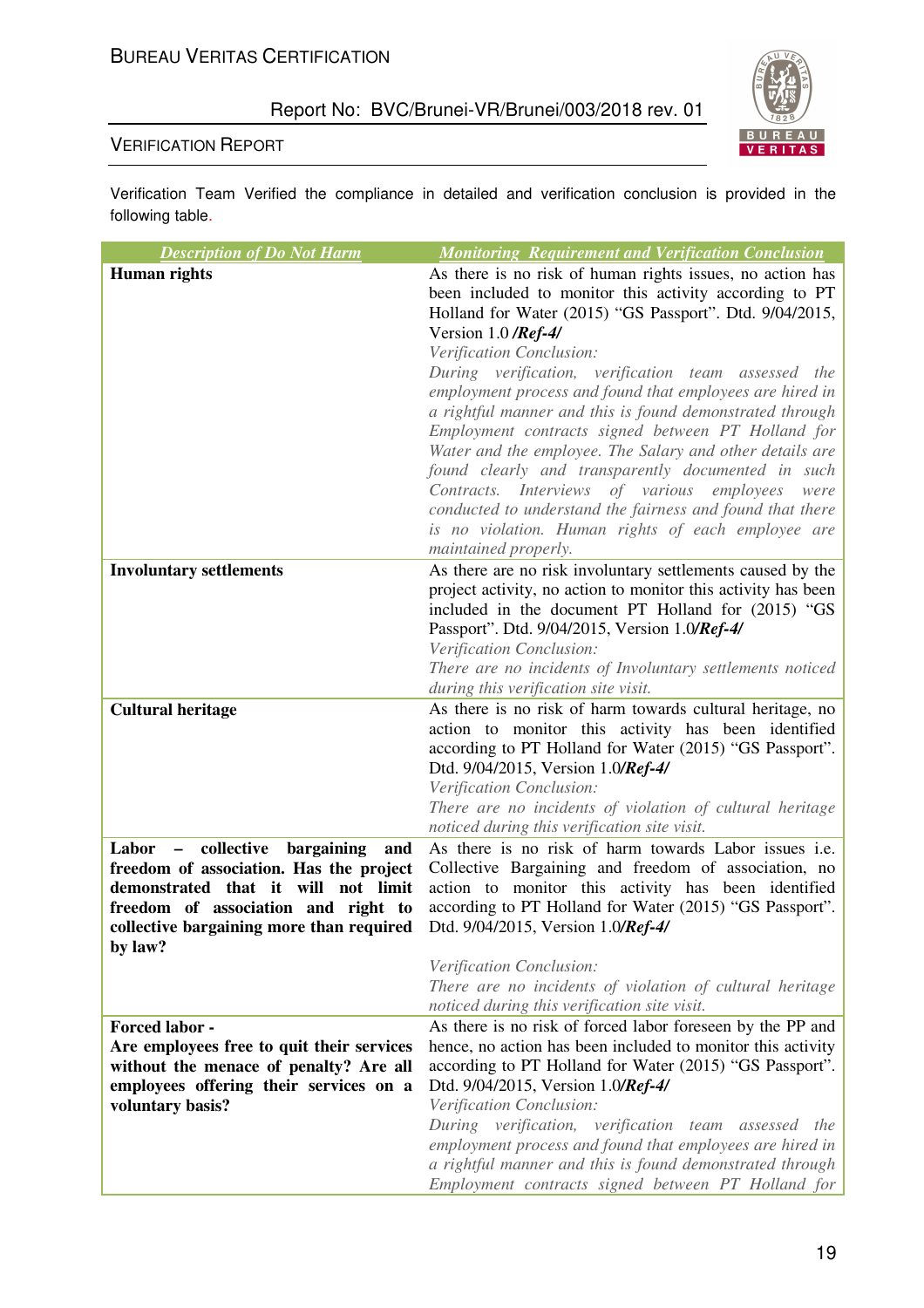

|                                              | Water and the employee. The Salary and other details are                                                                |
|----------------------------------------------|-------------------------------------------------------------------------------------------------------------------------|
|                                              | found clearly and transparently documented in such                                                                      |
|                                              | Contracts. Interviews of various employees<br>were                                                                      |
|                                              | conducted to understand the fairness and found that there                                                               |
|                                              | is no violation. Human rights of each employee are                                                                      |
|                                              | maintained properly.                                                                                                    |
| <b>Child Labor -</b>                         | The project does not employ and is not complicit in any                                                                 |
|                                              | form of child labor and it is in line with PT Holland for                                                               |
| Does the project employ or intend to         | Water (2015) "GS Passport". Dtd. 9/04/2015, Version                                                                     |
| employ children below the age of 15 in       | 1.0/ $Ref-4/$                                                                                                           |
| regular work or hazardous work? Does         | Verification Conclusion:                                                                                                |
| the project employ or intend to employ       | During verification, verification team assessed the                                                                     |
| children below the age of 18 in              | employment process and found that employees are hired in                                                                |
| hazardous work?                              | a rightful manner and this is found demonstrated through                                                                |
|                                              | Employment contracts signed between PT Holland for                                                                      |
|                                              | Water and the employee. The Salary and other details are                                                                |
|                                              | found clearly and transparently documented in such                                                                      |
|                                              | Contracts. Interviews of various employees<br>were                                                                      |
|                                              | conducted to understand the fairness and found that there                                                               |
|                                              | is no violation. Human rights of each employee are                                                                      |
|                                              | maintained properly. Also during this verification there                                                                |
|                                              | was no forced labor was found working in the Factory of                                                                 |
|                                              | PT Holland for Water.                                                                                                   |
| <b>Labor discrimination -</b>                | The project does not involve and is not complicit in any                                                                |
| Does the project's employment policy         | form of discrimination based on gender, race, religion,                                                                 |
| district, exclude or prefer people based     | sexual orientation or any other basis. And hence it is                                                                  |
| on race, colour, gender, religion, sexual    | according to PT Holland for Water (2015) "GS Passport".                                                                 |
| orientation, political opinion, national     | Dtd. 9/04/2015, Version 1.0/Ref-4/                                                                                      |
| extraction, social origin or physical or     | Verification Conclusion:                                                                                                |
| mental disability?                           | During verification, verification team assessed the                                                                     |
|                                              |                                                                                                                         |
|                                              | employment process and found that employees are hired in                                                                |
|                                              | a rightful manner and this is found demonstrated through                                                                |
|                                              | Employment contracts signed between PT Holland for                                                                      |
|                                              | Water and the employee. The Salary and other details are                                                                |
|                                              | found clearly and transparently documented in such                                                                      |
|                                              | Contracts. Interviews of various employees were                                                                         |
|                                              | conducted to understand the fairness and found that there                                                               |
|                                              | is no violation. Human rights of each employee are                                                                      |
|                                              | maintained properly. There is no labor discrimination is                                                                |
|                                              | found during this verification (race, color, gender,                                                                    |
|                                              | religion, sexual orientation, political)                                                                                |
| Labor safety -                               | The project provides workers with a safe and healthy work                                                               |
| Has there been a credible and sufficient     | environment and is not complicit in exposing workers to                                                                 |
| identify<br>investigation<br>potential<br>to | unsafe or unhealthy work environments. This is found in                                                                 |
| hazards for workers?<br>Are workers          | accordance with PT Holland for Water (2015) "GS                                                                         |
| exposed to hazardous chemicals or other      | Passport". Dtd. 9/04/2015, Version 1.0/Ref-4/                                                                           |
| involved in<br>material?<br>Are workers      | Verification Conclusion:                                                                                                |
| which<br>potentially<br>processes<br>are     | During verification, verification team assessed the                                                                     |
| dangerous? Have other hazardous been         | employment process and found that relevant Personal                                                                     |
| identified?<br>Has the risk of sexual        | protection has been provided from any occupational                                                                      |
| harassment and abuse of women been           | hazards and health hazards by PT Holland for Water to its<br>employee. This was very much evident during the site visit |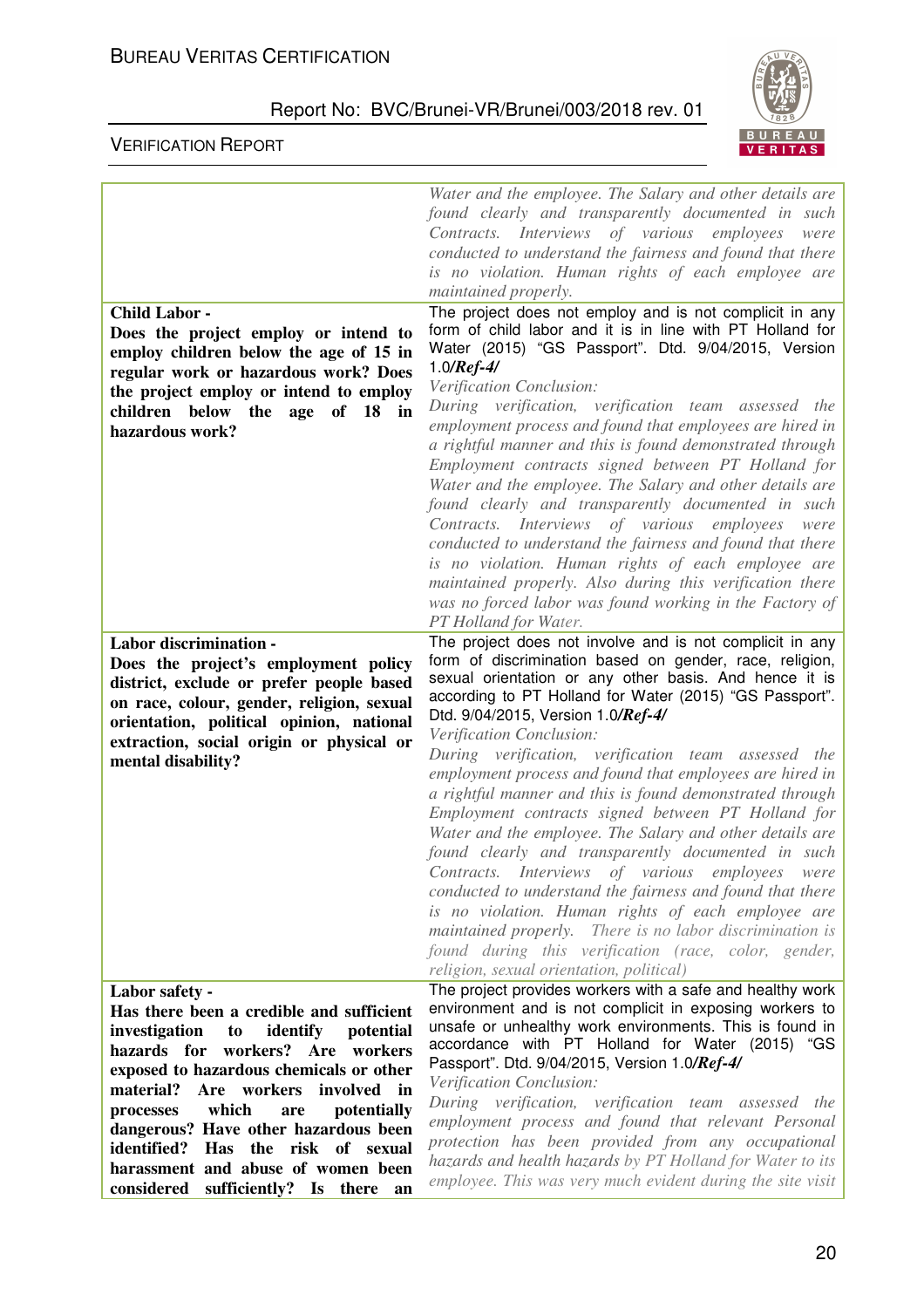

| emergency action plan in the case of                                                                           | and factory visit.                                                                                                                                                                                                                                                                                                                                                                                                                                                                                                                                                                                                                                                                                                                                 |
|----------------------------------------------------------------------------------------------------------------|----------------------------------------------------------------------------------------------------------------------------------------------------------------------------------------------------------------------------------------------------------------------------------------------------------------------------------------------------------------------------------------------------------------------------------------------------------------------------------------------------------------------------------------------------------------------------------------------------------------------------------------------------------------------------------------------------------------------------------------------------|
| accidents for every site? Is there an                                                                          |                                                                                                                                                                                                                                                                                                                                                                                                                                                                                                                                                                                                                                                                                                                                                    |
| insurance or pension system for workers<br>in place in case of health impacts?                                 | Employees are aware of the occupational and health<br>hazards while working in the factory or field and they are<br>found using relevant PPE's to safeguard themselves from<br>safety hazards at workplace.                                                                                                                                                                                                                                                                                                                                                                                                                                                                                                                                        |
|                                                                                                                | Based on the physical site visit as well as interview with<br>employees it is confirmed that the Safeguarding Principle<br>"Labor safety" is ensured and correctly implemented by<br>the PP and PP has taken appropriate efforts to ensure<br>compliance on regular basis.                                                                                                                                                                                                                                                                                                                                                                                                                                                                         |
| <b>Environmental harm</b>                                                                                      | The project takes a precautionary approach in regard to<br>environmental challenges and is not complicit in practices<br>contrary to the precautionary principle. This is found in<br>accordance with PT Holland for Water (2015) "GS<br>Passport". Dtd. 9/04/2015, Version 1.0/Ref-4/<br>Verification Conclusion:<br>There is no harm to environment noted during the site visit                                                                                                                                                                                                                                                                                                                                                                  |
| <b>Degradation of habitats</b>                                                                                 | No risk of degradation of habitats has been identified and<br>therefore monitoring is not required according to PT<br>Holland for Water (2014) "Passport " / Ref-4/. The project<br>does not involve and is not complicit in significant<br>conversion or degradation of critical natural habitats,<br>including those that are (a) legally protected, (b) officially<br>proposed for protection, (c) identified by authoritative<br>sources for their high conservation value, or (d) recognized<br>as protected by traditional local communities.<br>Verification Conclusion:<br>From the Production activity it is observed that there is no<br>degradation of habitats is possible and hence no specific<br>monitoring arrangements evidenced. |
| Corruption<br>Is the project known to employ practiced<br>where entrusted power is abused for<br>private gain? | As there is no risk of corruption issues During project<br>scenario and hence no action has been included to<br>monitor this activity according to PT Holland for Water<br>(2015) "GS Passport". Dtd. 9/04/2015, Version 1.0. / Ref-4/<br>The project does not involve and is not complicit in<br>corruption.<br>Verification Conclusion:<br>During verification, verification team assessed the entire<br>process of sales and distribution and after sales support<br>and it was noted that there is no chance of Bribery or<br>corruption while performing above activities and hence<br>there is no envisaged negative impact of corruption or<br>bribery incidences on the project.                                                           |

| <b>Sustainability Matrix</b>                                                                            | <b>Monitoring method Conclusion</b>                                                                                                                                                                                                                                                                                        |
|---------------------------------------------------------------------------------------------------------|----------------------------------------------------------------------------------------------------------------------------------------------------------------------------------------------------------------------------------------------------------------------------------------------------------------------------|
| Water Quality and quantity: Surveys and<br>records of number of HHs/People served<br>with the CWF units | As per PT Holland for Water MP3 ER Calculation<br>Sheet, the data shows 57,263 /Ref-11/ CWF's are<br>distributed during 1 <sup>st</sup> monitoring period which have<br>served an average of 171,308 persons. The<br>calculation of the Total persons served with safe water<br>quality is done using correct formula i.e. |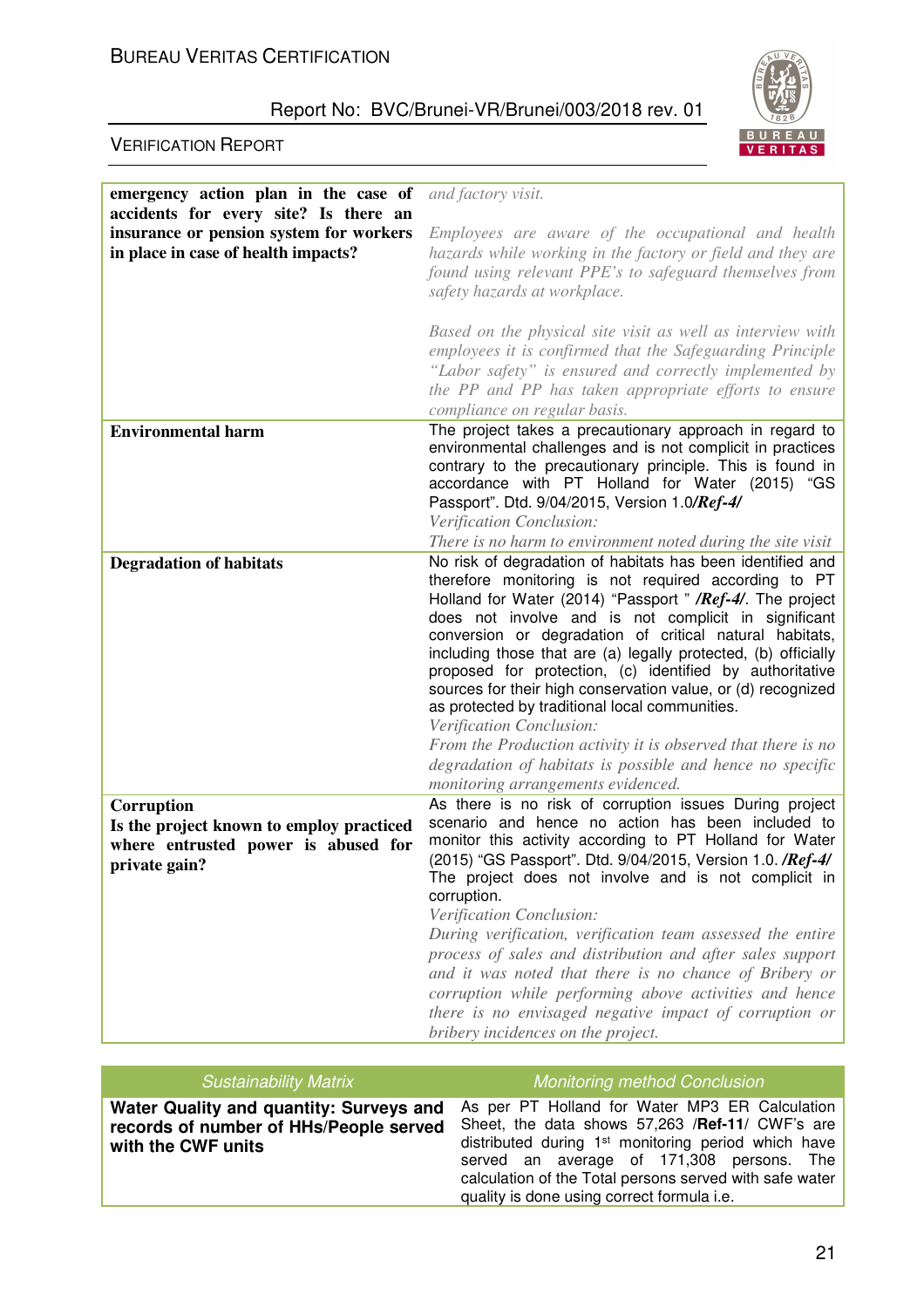

|                                                                                                                                                                                                                                                                                                                                                                                                               | E Number of Sold CWFs * Usage Rate * Water<br>Quality passed rate * Number of people per<br>household per CWF}, PP has monitored the water<br>quality and it was noted that 88.71% of filters are<br>passing the criteria of water quality i.e. E.Coli<br>presence in the output water from CWF. This is shown<br>in latest Water Quality Test Reports / Ref-25/.<br>Verification Conclusion:<br>PP has performed Project survey and usage survey<br>during year 2018 and the results are documented in a<br>report and the persons served during this monitoring<br>period is calculated based on the Field water Quality<br>test report. Verified the data for this survey and found<br>transparent.                                                                                          |
|---------------------------------------------------------------------------------------------------------------------------------------------------------------------------------------------------------------------------------------------------------------------------------------------------------------------------------------------------------------------------------------------------------------|-------------------------------------------------------------------------------------------------------------------------------------------------------------------------------------------------------------------------------------------------------------------------------------------------------------------------------------------------------------------------------------------------------------------------------------------------------------------------------------------------------------------------------------------------------------------------------------------------------------------------------------------------------------------------------------------------------------------------------------------------------------------------------------------------|
|                                                                                                                                                                                                                                                                                                                                                                                                               | PP conducts Bacterial Analysis using mobile test kit<br>and this is found reported in the Water Quality Survey<br>Report and Water quality Test reports.                                                                                                                                                                                                                                                                                                                                                                                                                                                                                                                                                                                                                                        |
|                                                                                                                                                                                                                                                                                                                                                                                                               | During This MR PP has considered only those<br>number of CWF's which passes the WHO standard<br>and this is transparently shown in the ER spread sheet<br>- The Calculation is found correct and in line with the<br>Revised GS TAC rule.- Hence found satisfactory.                                                                                                                                                                                                                                                                                                                                                                                                                                                                                                                            |
| Livelihood of the Poor: Project Survey<br>academic<br>relevant<br>reports<br>and<br>or<br>literature; fuel savings from kitchen<br>performance tests multiplied by current<br>market price for charcoal and wood (if<br>purchased). The Project Survey will ask<br>how people are using the time saved,<br>this will be reported in the monitoring<br>report. The price of the CWF will also be<br>monitored. | established<br>PP.<br>adequate<br>has<br>monitoring<br>an<br>methodology i.e. Project Survey, which is found in<br>accordance with the description provided in the<br>Passport. The questionnaire established for Project<br>survey is found satisfactory.<br>PP has obtained information through Project survey<br>against following criteria to assess the compliance<br>towards indicator "Livelihood of the Poor"<br>Amount of fuel save (Increased income<br>through fuel savings)<br>Percentage of user claimed time saving via<br>eliminating/reducing the need to boil water for<br>Drinking.<br>As per the Project Survey, the data collected shows<br>that Time saving due to reduction in boiling of water is<br>97.21% reported that they save time from avoiding<br>boiling water. |
|                                                                                                                                                                                                                                                                                                                                                                                                               | Money saving due to use of water filter (Source:<br>Project Survey Report)/Ref-30/. The financial savings<br>was mostly resulted by not buying, purchasing less<br>fuel i.e. Wood (12,422 tonnes of wood equivalent) and<br>LPG (6,383 tonnes of LPG) during this monitoring<br>period.<br>Verification Conclusion:<br>PP has established adequate arrangements for<br>monitoring and measurement of the sustainability                                                                                                                                                                                                                                                                                                                                                                         |
|                                                                                                                                                                                                                                                                                                                                                                                                               | indicators. The Data collected through Surveys found<br>properly analyzed to arrive at the conclusion. The<br>claims made by the PP towards compliance of the<br>Sustainability indicator are correct.                                                                                                                                                                                                                                                                                                                                                                                                                                                                                                                                                                                          |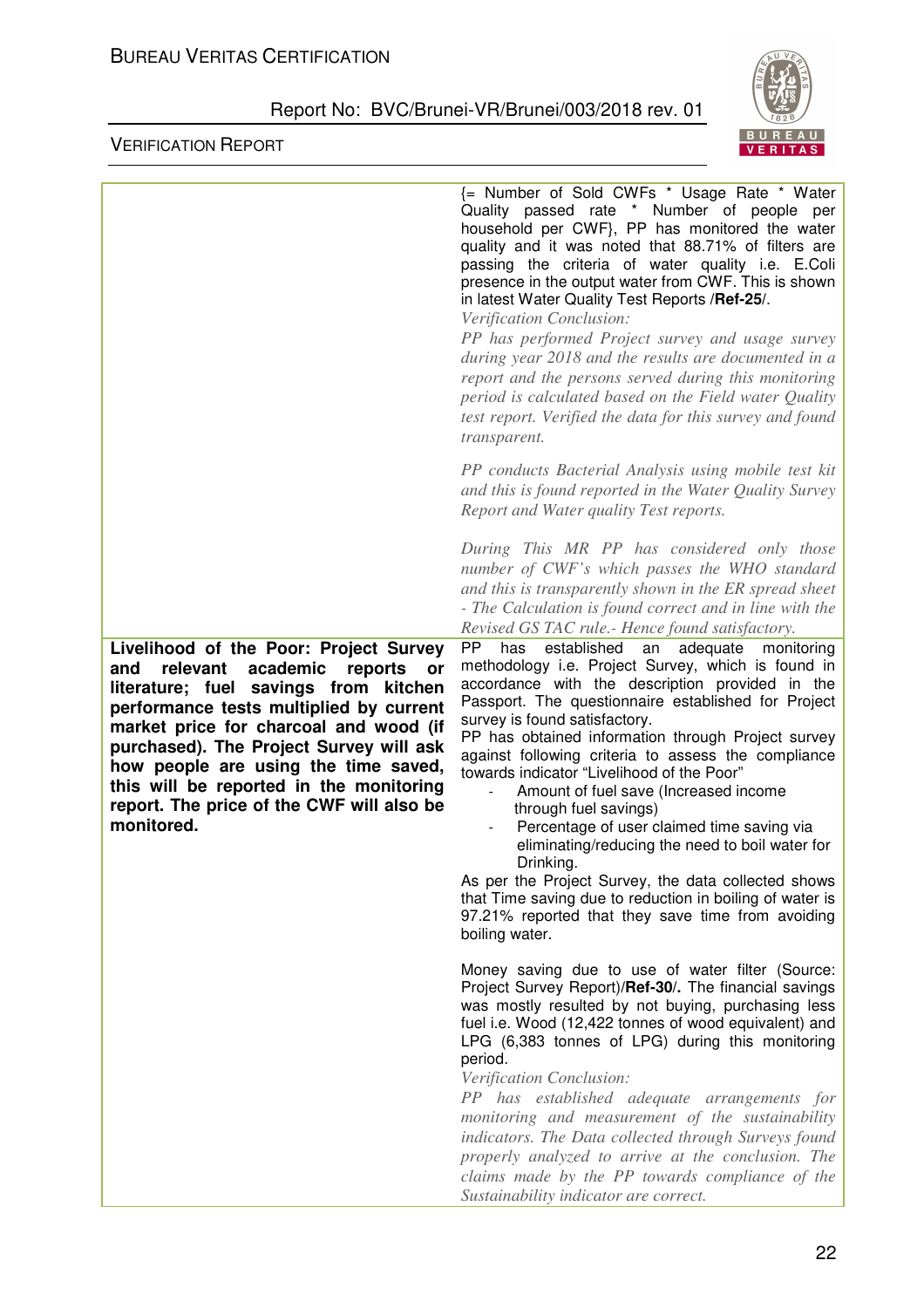

VERIFICATION REPORT

|                                    | Verified below documents                                            |
|------------------------------------|---------------------------------------------------------------------|
|                                    | Project Survey Report - /Ref-30/                                    |
|                                    | ER Spread Sheet (Tab ER&SD) / Ref-7/                                |
| Quantitative employment and income | At the end of December 2018, PT Holland for Water                   |
| generation: employment record      | employed 103 staff, 47 of which are female:                         |
|                                    | PT HOLLAND FOR WATER OFFICE AND FIELD                               |
|                                    | STAFF:                                                              |
|                                    | Direct: 23 Total (03 Female)                                        |
|                                    | Indirect: 80 Total (44 Female)                                      |
|                                    | The Staffing information presented in the Monitoring                |
|                                    | report was verified against the Employment Record<br>/Ref-26 & 32/. |
|                                    |                                                                     |
|                                    | Verification Conclusion:                                            |
|                                    | During site visit Verifier verified the Employment data             |
|                                    | and confirmed that the claims are correct <b>Ref-55</b> /. It       |
|                                    | is evident that that the project is generating                      |
|                                    | employment opportunities for the local people and                   |
|                                    | helping them to gain financial stability. It was                    |
|                                    | observed that the attrition rate is prevailing which                |
|                                    | also creates opportunities for new personnel.                       |
|                                    | Based on the documents verified which supports this                 |
|                                    | claim it was noted that PP is paying its employees as               |
|                                    | per the minimum wage act prevailing at the time of                  |
|                                    | Verification                                                        |

The PP has collected Project relevant data during this monitoring report using established Project Survey Sample Plan **/Ref-40/**. The Sampling Plan is the comprehensive document to ensure consistency in the sampling for various surveys and analyzing the data obtained through such surveys. As per the guidelines provided by UNFCCC and Gold Standard PP has established various stratified Sampling and survey approach to ensure that representation of data is correct and this provides consistent and accurate results to arrive at the Emission Reduction Calculations. The Sample plan established is based on the CDM Methodology Guidelines, EB 86 Report Annex 4 "Guidelines for sampling and surveys for CDM Project Activities and Programme of Activities, Version 4 **/Ref-27/**.

The Sampling Plan considers following surveys as an important representation

- 1. Project Sample Group Representative Sample of all participating households in the target population. Stratified Random Sampling method is selected.
- 2. Project Survey and Usage Survey Representative of purchasers across geography and age group of filters disseminated during the monitoring period. As well as representative of users across geography and age groups
- 3. Water Quality Test Survey Representative of users across geography and age group (Subsample of monitoring survey)

While reviewing the results of Surveys performed by PP during November 2018 it is confirmed that the Sampling plan established is followed correctly and results obtained during surveys are representative of the particular sample group and fulfills the objective of survey.

Corresponding to the paragraph 360 - 364 of CDM Validation and Verification Standard for Project Activities, Version 02.0, Bureau Veritas (India) Private Limited can confirm that:

The monitoring has been carried out in accordance with the monitoring plan contained in the approved/submitted revised PDD.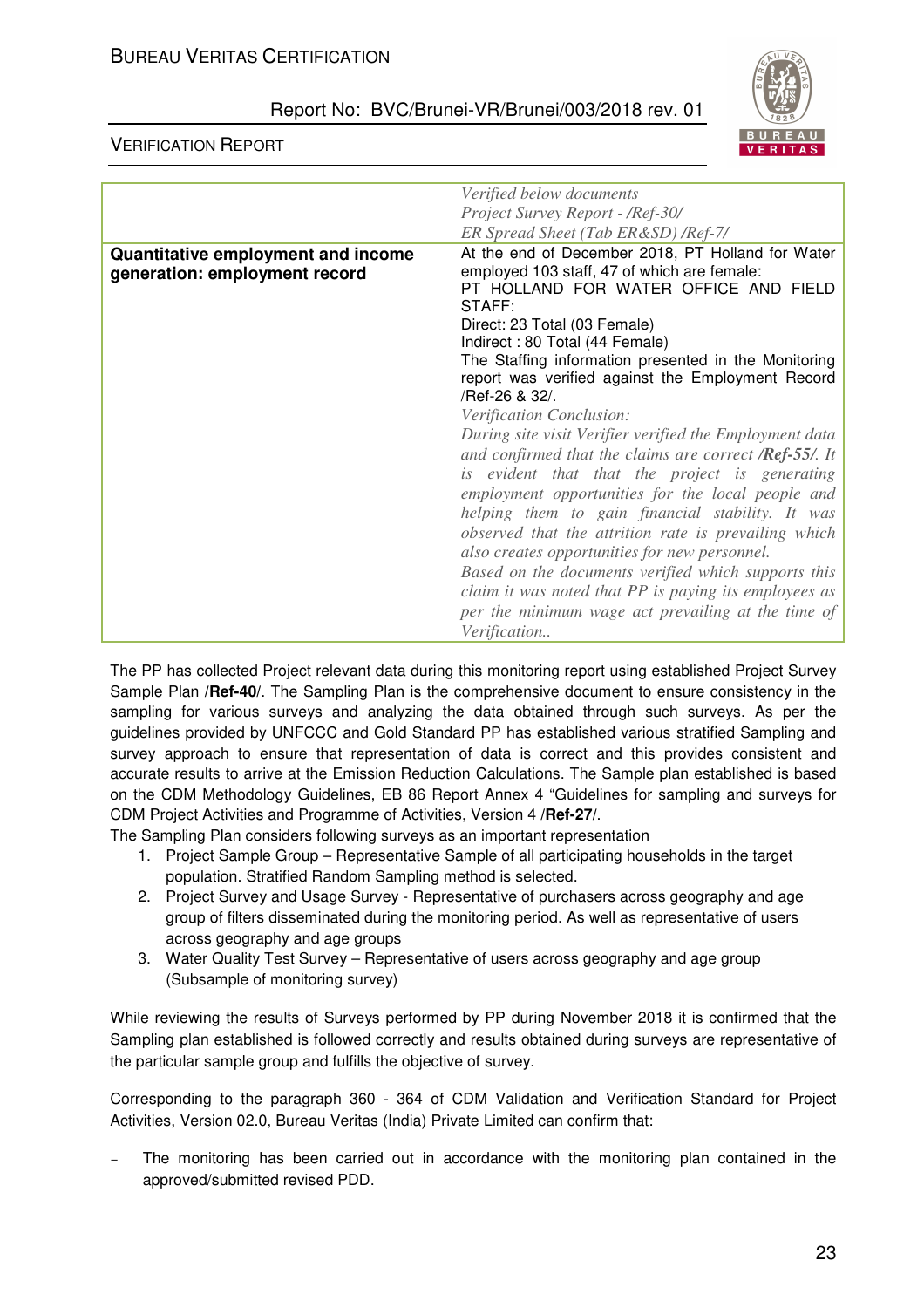

## VERIFICATION REPORT

All parameters required by the monitoring plan have been sufficiently monitored and correctly listed. The monitored data for required parameters have been verified by checking the whole information flow.

## **3.5. Compliance with the calibration frequency requirements for measuring instruments**

There is no monitoring parameter in the monitoring plan where PP has to use a calibrated instrument or equipment to ensure that the result of monitoring is consistent and reliable and hence this section is not applicable for this project.

- $\mathbb{R}$  Corresponding to the paragraph 365 - 371 of CDM Validation and Verification Standard for Project Activities, Version 02.0, Bureau Veritas (India) Private Limited can confirm that:
- The calibration is conducted at the frequency as specified by the methodology and the monitoring plan contained in the approved/submitted revised PDD.

## **3.6. Assessment of data and calculation of emission reductions**

A complete set of data for the specified monitoring period is available.

The critical parameter used for the determination of the Emission Reductions is the total number of units of CWF's sold and other parameters which are derived from the Surveys done during the monitoring period. Important surveys which are critical to arrive at the emission reductions are as listed below.

- 1. Project Survey Report **/Ref-18/**
- 2. Water Quality Test Record **/Ref-29/**

The data obtained through above survey and monitoring methods is maintained in the form of relevant records. All the data are in compliance with that stated in the Monitoring Report version 2.0.

As per the methodology AMS-III.AV, version 04.0, Small-scale Methodology, "Low greenhouse gas emitting safe drinking water production systems" and the registered PDD, the emission reductions for the Project are calculated as the baseline emissions minus the project emissions and leakage. Hence the emission reduction is determined by the following formula:

|                  | $ER_v = BE_v - PE_v - LE_v$                                               |
|------------------|---------------------------------------------------------------------------|
| Where:           |                                                                           |
| BE, <sub>v</sub> | Emissions for baseline scenario during the year $y$ in tCO <sub>2</sub> e |
| $PE_{\cdot}$     | Emissions for project scenario during the year y in $tCO2e$               |
| $LE_{p,y}$       | Leakage emissions for project scenario during year y in tCO2e             |

#### **[Baseline emissions]**

In order to arrive at the Baseline emissions PP has utilized Equation 1 and Equation 2 from Approved Small Scale Methodology AMS-III.AV, version 04.0. Baseline calculation needs to establish QPW i.e. Quantity of purified water in year y (litres) and for this Equation 2 is provided by the Approved Methodology. PP has calculated Baseline emissions using following formula,

$$
BE_y = QPW_y \times SEC \times f_{NRB,y} \times EF_{projected fassiffue1} \times 10^{-9}
$$
 Equation 1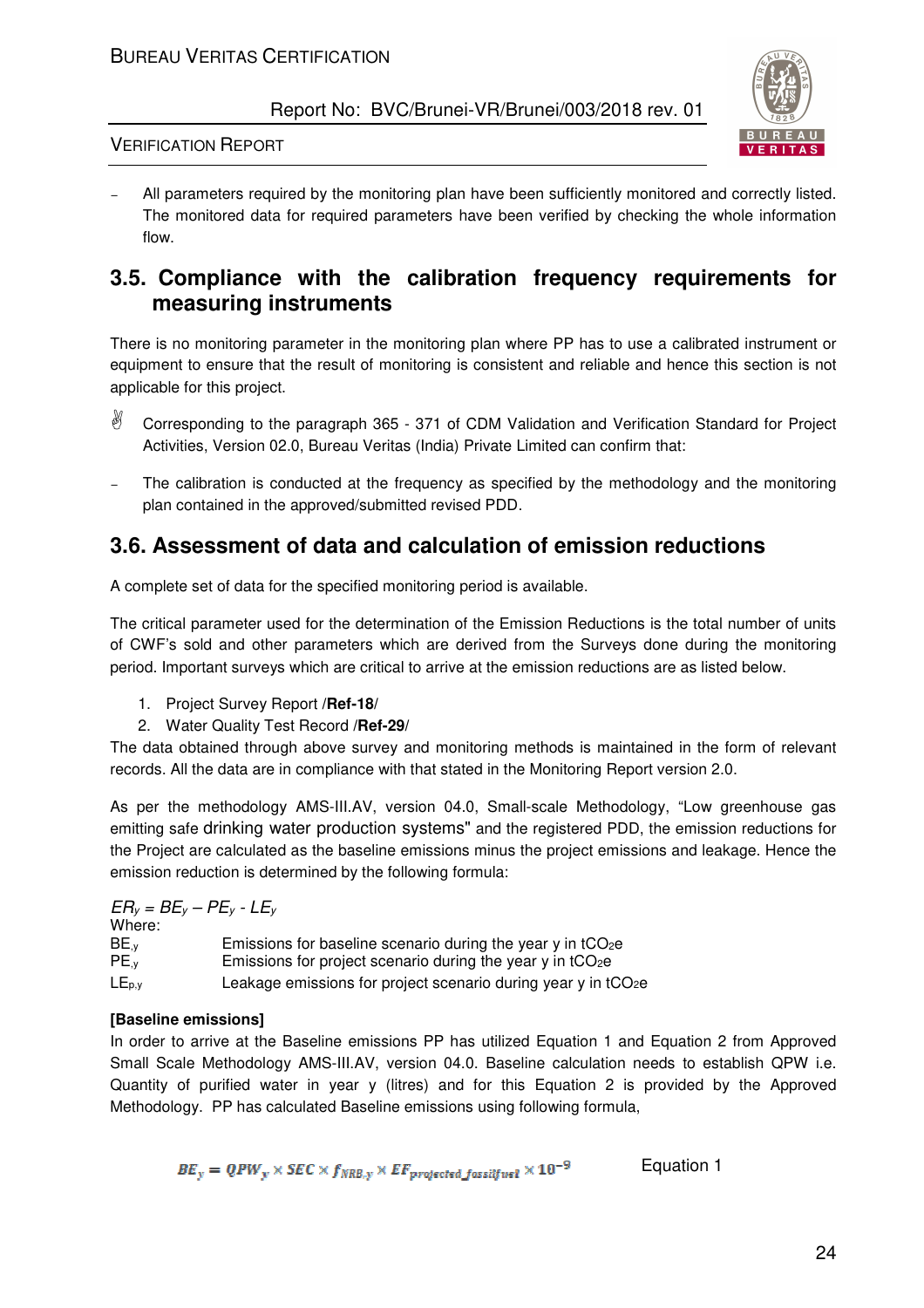

| Where:                 |                                                                                                                                                   |
|------------------------|---------------------------------------------------------------------------------------------------------------------------------------------------|
| Parameter              | Description                                                                                                                                       |
| BEy                    | Baseline Emission in year y                                                                                                                       |
| QPWy                   | Quantity of purified water in year y (litres)                                                                                                     |
| <b>SEC</b>             | Specific energy consumption required to boil one litre of water                                                                                   |
| fNRB, y                | Fraction of woody biomass used in the absence of the project activity in year y that<br>can be established as non-renewable                       |
| EFprojected_fossilfuel | Emission factor for the substitution of non-renewable woody biomass or the emission<br>factor of the fossil fuel substituted by similar consumers |

For Calculation of QPW following formula is used

$$
QPW_y = \sum_{0}^{1} T_{y,t} * N_{y,t} * R_{y,t} * 365 * Water\ Quality * Operational\ Units * X_{bot}
$$

Where:

| <b>Parameter</b>         | <b>Description</b>                                                               |
|--------------------------|----------------------------------------------------------------------------------|
| QPWy                     | Quantity of purified water in year y (litres)                                    |
| Ty,i                     | Total distributed water purification units                                       |
| Ny,i                     | The average population serviced by water purification system                     |
| <b>Water Quality</b>     | PP has applied Water Quality Pass Rate in %                                      |
| Ry,i                     | The average volume of drinking water per person per day                          |
| <b>Operational Units</b> | Usage rate of the sold units based on its age group                              |
| Xboil                    | Fraction of the population serviced by the project activity for which the common |
|                          | practice of water purification is or would have been water boiling               |

The input to calculate baseline emissions are taken form the Surveys done during monitoring period i.e. Water consumption Field Test, Project Survey and Usage survey. The Values monitored and recorded during these surveys are summarized and compared against previous monitoring period. The values monitored during such surveys are transparently shown in the Monitoring Report Section 3.1 and 3.3. During Onsite Verification team verified these values in detail using various supporting records and documents. The Baseline emission calculation is provided in the Emission reduction calculation spreadsheet in a transparent manner and the calculation found correct. There is no material error noted in the accounting and application of various data against monitored parameters.

The baseline emissions of the Project are calculated as:

BE<sub>y</sub>= 30,399 tCO<sub>2</sub>e

#### **[Project emissions]**

Based on the proposed methodology and the registered PDD. There is no project emission. The Project Emissions calculated and presented in monitoring report is 00,000 tCO<sub>2</sub>e.

#### **[Leakage emissions]**

Leakage related to the non-renewable woody biomass saved by the project activity: The use/diversion of non-renewable woody biomass saved under the project activity by non-project households/users that previously used renewable energy sources. To account for leakages associated to non-renewable woody biomass a fixed adjustment factor of 0.95 was applied according to the AMS I.E version 6.0.

The conditions set in the registered PDD Section B.6.1 under Leakage were verified during this verification to confirm that there is no change. The conditions set at the time of registration are still found valid and hence it is acceptable that the Leakage calculation presented by PP during this monitoring period in monitoring report section E.3 is accurate and in line with the Registered PDD.

The Formula for calculation of Leakage emission is provided in the monitoring report is as given below.



Equation 2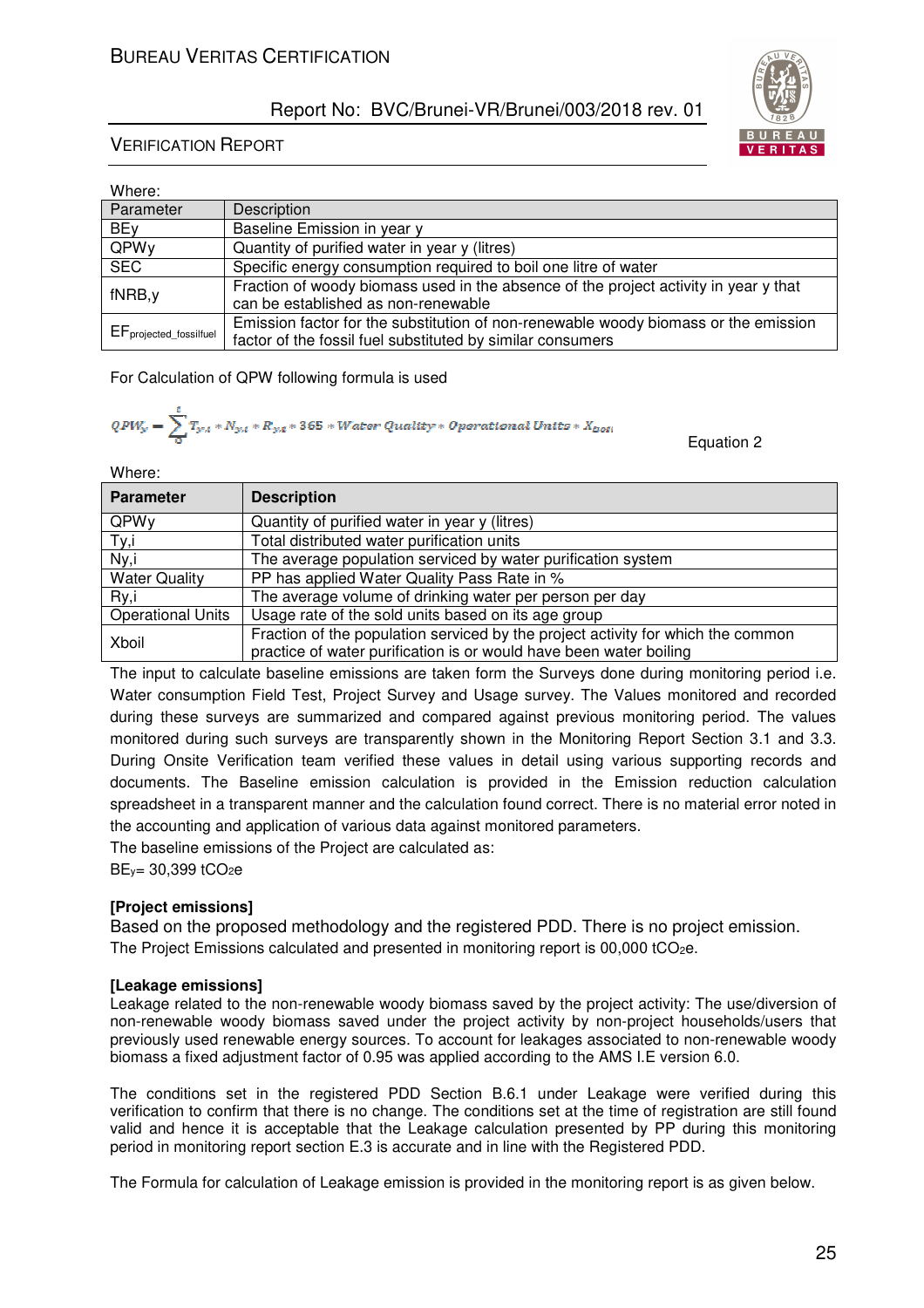## VERIFICATION REPORT



#### Leakage emissions =  $BEy * (1 - 0.95)$  $= 30,399$  \*(1 - 0.95) = **1,520 tCO2e**

#### **[Emission reductions]**

The emission reductions during the monitoring period from 19/12/2015 to 18/12/2018 are calculated as:

## *ERy = BEy – PEy - LE<sup>y</sup>*

The result of ER calculation is presented in the below table

| Vintage (including both start and<br>end date) | Baseline GHG<br>emissions or baseline<br>net GHG removals<br>$BEy$ (t $CO2e$ )) | <b>Project GHG</b><br>emissions or actual<br>net GHG removals<br>$PEy$ (t $CO2e$ ) | Leakage GHG<br>emissions<br>LE ( $t CO2e$ ) | GHG emission reductions<br>or net anthropogenic GHG<br>removals<br>$ERy$ (t $CO2e$ ) |
|------------------------------------------------|---------------------------------------------------------------------------------|------------------------------------------------------------------------------------|---------------------------------------------|--------------------------------------------------------------------------------------|
| From 19/12/2015 to 31/12/2015                  | 228                                                                             | 0                                                                                  |                                             | 217                                                                                  |
| From 01/01/2016-to 31/12/2016                  | 7.888                                                                           | 0                                                                                  | 394                                         | 7.493                                                                                |
| From 01/01/2017 to 31/12/2017                  | 10.713                                                                          | 0                                                                                  | 536                                         | 10.177                                                                               |
| From 01/01/2018 to 18/12/2018                  | 11.571                                                                          | 0                                                                                  | 579                                         | 10.992                                                                               |
| Total                                          | 30.399                                                                          | $\Omega$                                                                           | 1.520                                       | 28.879                                                                               |

The ER Calculated in the ER spread sheet i.e.  $28,879$  tCO<sub>2e</sub> is done using correct formulae and presented in a transparent manner and hence the Verification team accepted that ER Calculation method presented in ER spreadsheet as per the PDD.

#### **[Comparison of ERs]**

The annual estimated emission reductions are 22,735 tCO2e as per the registered PDD. The actual operation days of the Project in the monitoring period are 1096 days. The corresponding estimate during 1st monitoring period i.e. from 19/12/2015 to 18/12/2018 are 32,108 tCO2<sup>e</sup>

 $[(5,432/365)*13+7,440+10,452+ (14,541/365)*352]$ <sub>t</sub>CO2<sub>e</sub>. However the Actual emission reductions calculated by the PP for 1st Monitoring period are 28,879 tCO2e which is found to be 10.06% lower than that of estimated emissions as per the PDD.

This decrease in the Emission reduction is attributed to the low sales and decreasing usage rate over a period of 5 years. Average usage rate applied for this monitoring period is. 66.05% which is obtained through Usage Survey performed by the PP during year 2018. Based on this comparison it is concluded that the Emission Reductions calculated and presented by PP in the form of Monitoring report and emission reduction calculation spreadsheet found to be conservative and no over estimation noted.

- 8 Corresponding to the paragraph 372 - 374 of CDM Validation and Verification Standard for Project Activities, Version 02.0, Bureau Veritas (India) Private Limited can confirm that:
- Data used for the determination of the emission reductions are available and monitored in accordance with the monitoring plan contained in the approved/submitted revised PDD.
- Information and data provided in the monitoring report have been cross-checked with other sources such as plant logbooks, inventories, purchase records, laboratory analysis.
- <sup>−</sup> Appropriate methods and formulae for calculating baseline emissions, project emissions and leakage have been followed.
- <sup>−</sup> Assumptions, emission factors and default values that were applied in the calculations have been justified.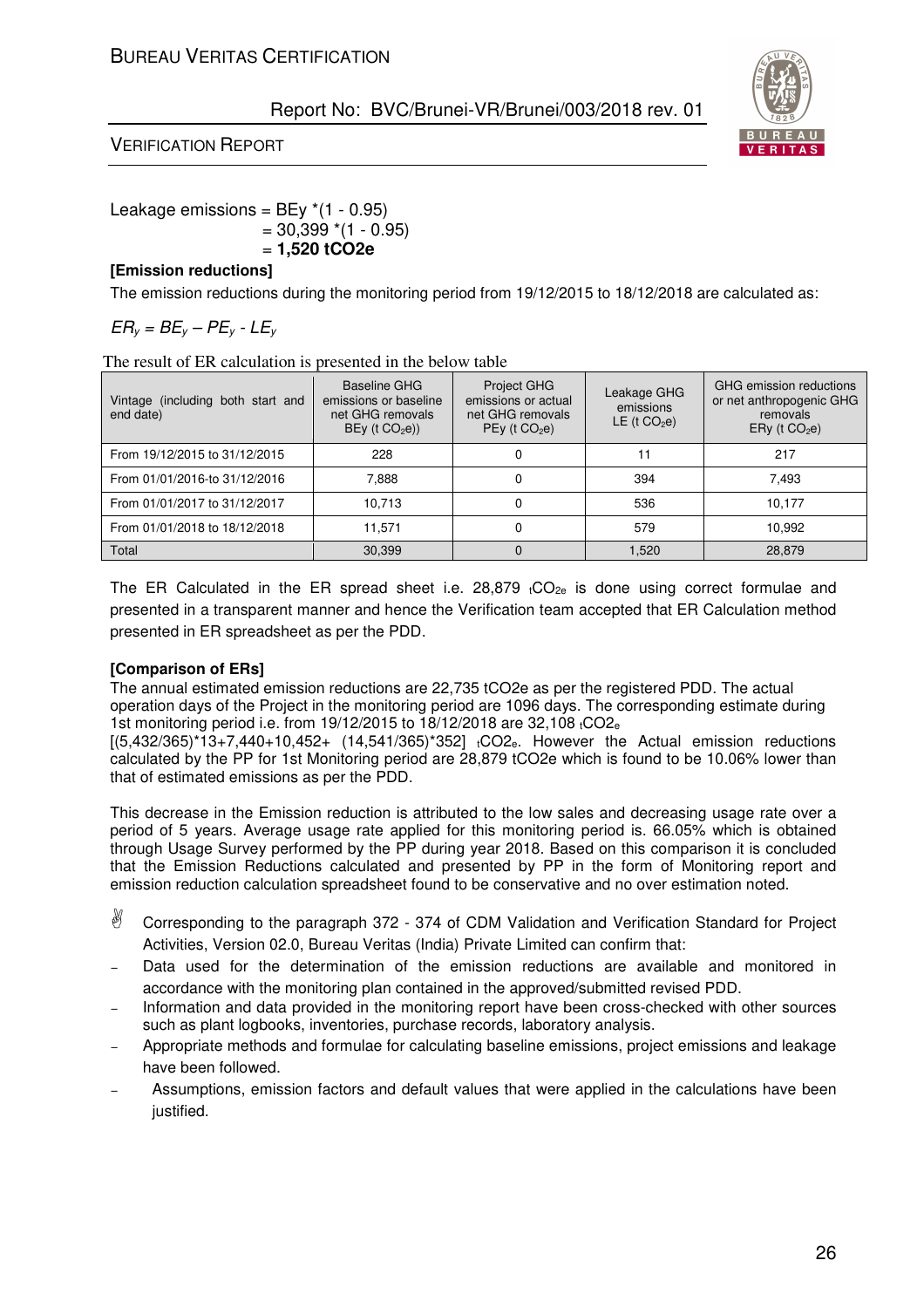

VERIFICATION REPORT

## **4.0 Verification opinion**

Bureau Veritas (India) Private Limited has performed the 1st periodic verification of Nazava Water Filter Project, GS Registration Reference Number GS4290, which is located in Jalan Kolonel Masturi 345. Kav 1,KM 1.4 RW 22, RT 01 Kel. Cipageran Kec. Cimahi Utara, 40511 Cimahi Indonesia, and applying the methodology AMS-III.AV, version 04.0, Small-scale Methodology, "Low greenhouse gas emitting safe drinking water production systems". The verification was performed based on the requirements set by the CDM / GS and relevant guidance provided by CMP and the CDM Executive Board & GS Secretariat.

The verification consisted of the following three phases: i) desk review of the project design, the baseline and monitoring plan; ii) follow-up interviews with project stakeholders; iii) resolution of outstanding issues and the issuance of the final verification report and opinion.

The management of PT Holland For Water is responsible for the preparation of the GHG emissions data and the reported GHG emission reductions of the project on the basis set out within the monitoring plan contained in the approved/submitted revised PDD. The development and maintenance of records and reporting procedures in accordance with that plan, including the calculation and determination of GHG emission reductions from the project, is the responsibility of the management of the project.

Bureau Veritas (India) Private Limited has verified the project Monitoring Report version 2.0 dated 24/01/2019 for the reporting period as indicated below. Bureau Veritas (India) Private Limited confirms that the project is implemented as described in the validated and approved/submitted revised project design documents. Installed equipment's being essential for generating emission reductions run reliably and are calibrated appropriately. The monitoring system is in place and the Project is generating GHG emission reductions as a GS project.

Bureau Veritas (India) Private Limited can confirm that the GHG emission reductions are calculated without material misstatements. Our opinion relates to the projects' GHG emissions and resulting GHG emission reductions reported and related to the validated and registered project baseline, approved/submitted revised monitoring plan and its associated documents. Based on the evidence and information that are considered necessary to guarantee that GHG emission reductions are appropriately calculated, Bureau Veritas (India) Private Limited confirms the following statement:

Hong Linh Nguyen **Mr. Ram M. Desai** Internal Technical Reviewer Date: 28/02/2019

Reporting period: 19/12/2015 to 18/12/2018 Baseline emissions: 30,399 t CO<sub>2</sub> equivalents Project emissions: 00,000 t CO<sub>2</sub> equivalents Leakage emissions: 1,520 t CO<sub>2</sub> equivalents Emission Reductions: 28,879 t CO<sub>2</sub> equivalents

Team Leader Date : 28/02/2019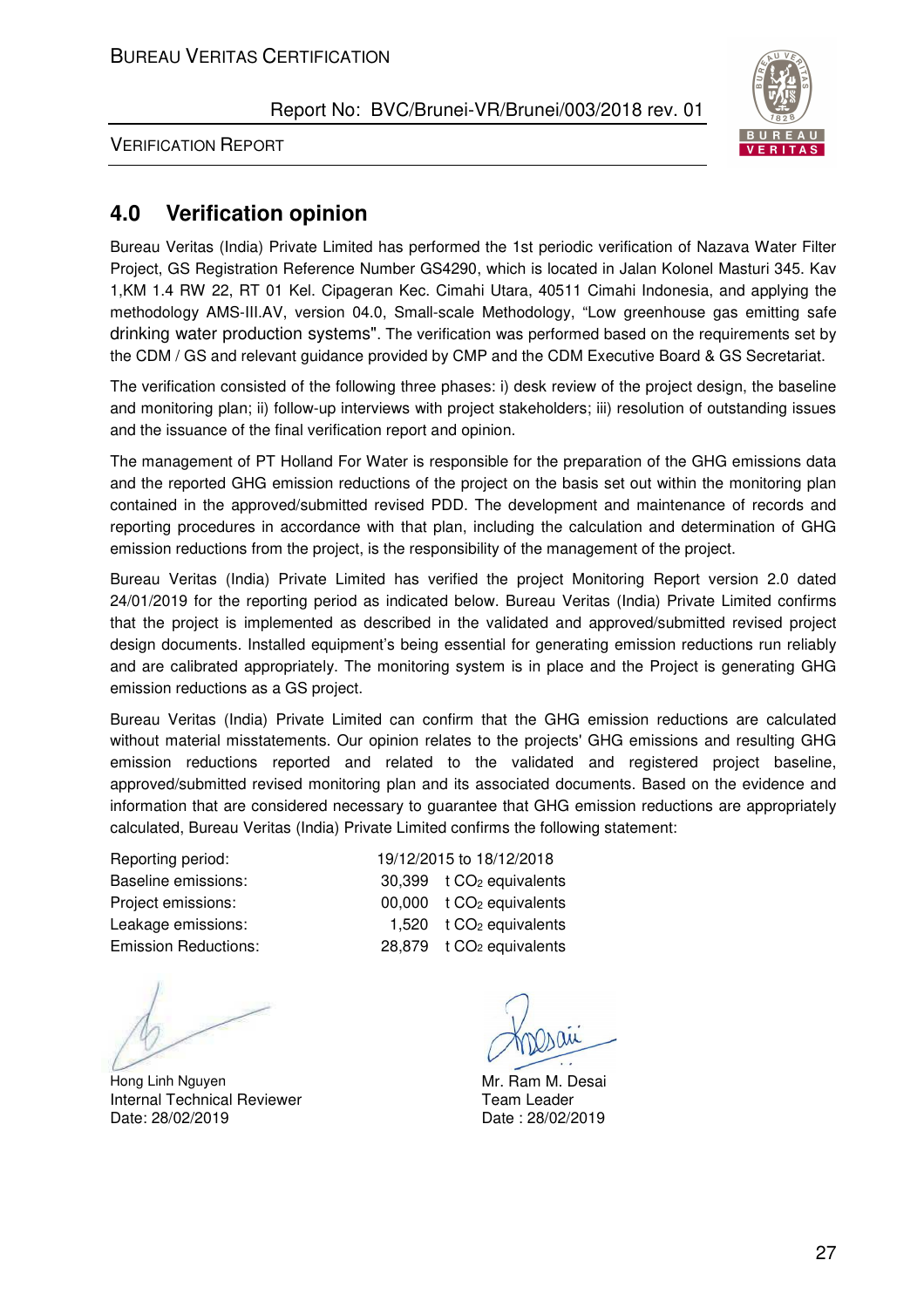VERIFICATION REPORT

## **4. REFERENCES**

#### **Documents reviewed:**

- /1/ *Registered PDD version 3.0 dated 13/04/2016, GS ref no.GS4290*
- /2/ *Gold Standard Validation & Verification Manual and Gold standard version 2.2*
- /3/ *Previous Validation Report*
- /4/ *GS passport, version 05.0, dated of 2014-12-05*
- /5/ *Monitoring Report version 1.0, dated 03/11/2018*
- /6/ *Monitoring Report version 2.0, dated 24/01/2019*
- /7/ *ER Calculation Spreadsheet version 3.0, dated 24/01/2019*
- /8/ *AMS-III.AV, version 04.0, Small-scale Methodology, "Low greenhouse gas emitting safe drinking water production systems"*
- /9/ *Validation and Verification Standard Version 09.0*
- /10/ *Gold Standard website: GS registration number: GS4290 https://mer.markit.com/br-reg/public/project.jsp?project\_id=103000000009787*
- /11/ *PT Holland for Water MP1 (2018)\_Sales Data base*
- /12/ *PT Holland for Water MP1 (2018) Direct Sales Invoice*
- /13/ *PT Holland for Water MP1 (2018) NGO Sales Invoice*
- /14/ *PT Holland for Water MP1 (2018) NGO Sales Receipt*
- /15/ *NAZAVA\_MP1(2018)\_Project\_Survey\_Questionaire(EN\_Final)*
- /16/ *PT Holland for Water MP1 (2018) Retail Sales Invoice*
- /17/ *PT Holland for Water MP1 (2018) Retail Sales Receipt*
- /18/ *Nazava\_MP1(2018)\_ProjectSurveyData\_20181212*
- /19/ *NAZAVA\_MP1(2018)\_US\_Quest\_20180126(EN)*
- /20/ *"Domestic Water Quantity, Service Level and Health", World Health Organization 2003; URL: http://www.who.int/water\_sanitation\_health/diseases/WSH03.02.pdf*
- /21/ *NAZAVAP Customer Database All MP1 Sales\_20181003*
- 
- /22/ *GS4290\_6W\_registration\_review*  /23/ *ʄNRB Value Calculation Sheet: NAZAVA19\_fNRB\_updated 20150808*
- /24/ *UNFCCC Information note: Default values of fraction of non-renewable biomass for least developed countries and small island developing States v01.0; EB 67 dated 11 May 2012*
- /25/ *Nazava\_MP1(2018)WaterQualityTest\_20181212*
- /26/ *PT Holland for Water MP1 (2018) List of Employee*
- /27/ *CDM-EB67-A06-GUID, Version 4.0 "Guidelines for Sampling and Surveys for CDM Project Activities and Programme of Activities"*
- /28/ *Sample size Calculation Spreadsheet for MP 1.*
- /29/ *Nazava\_MP1(2018)\_Project SurveyData\_20181212*
- /30/ *Nazava\_MP1(2018)\_SDW\_MonitoringReport*
- /31/ *Guidance on Application of ISO /IEC Guide 62:1996 for determining the sample size for data to be sampled for the 1st monitoring period.*
- /32/ *NAZAVA\_MP1(2018)\_Employment Report.*
- /33/ *Gold Standard Toolkit Ver 2.1 and 2.2*
- /34/ *PTH\_MP1\_Nazava\_SamplePlan20180813*
- /35/ *Independent assessments on effectiveness of Nazava Filter in removal of bacteria by Thunderbird School of Management*: *http://knowledgenetwork.thunderbird.edu/tem-indonesiakopernik-7\_11/2011/08/01/how-can-a-water-filter-make-a-difference/*
- /36/ *Indonesian Demographic and health survey report published by Indonesian Ministry of Health on Aug 2013*
- /37/ *MP1\_US&PS\_Deviation Email Communication with GS TAC*

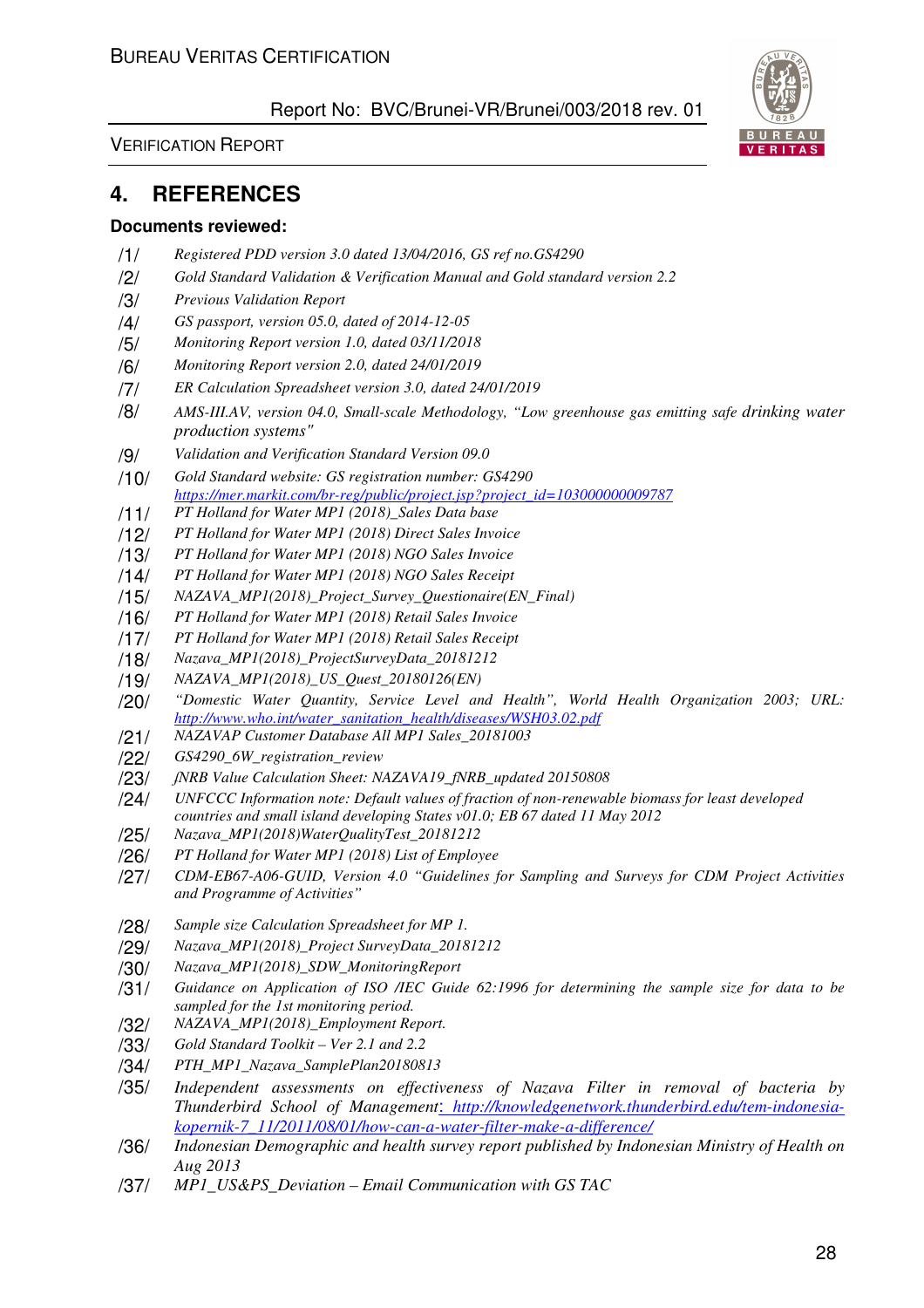## VERIFICATION REPORT



- /38/ *Summary of responses for GS4290\_MP1 deviation request\_12042018*  /39/ *Economics of CWF v/s Boiling of water for drinking purpose- . http://kopernik.info/sites/default/files/instructions/Nazava%20more%20info\_0\_0.pdf*
- /40/ *Nazava Filter Specifications http://www.nazava.com/english/nazava\_filter\_solution.php*
- /41/ *Summary of testing reports from Basic Water Needs ceramic water filters*  *http://www.basicwaterneeds.com/wpcontent/uploads/qaqc/Netherlands/Netherlands/Netherlands %20Waterlab%20Noord%20Analysis.pdf*
- /42/ *Mobile testing kit: Compact dry Compact Dry E. coli/Coliform Count (EC) {https://www.ncbi.nlm.nih.gov/pubmed/16512235.}*
- /43/ *Demographic Survey Results Published by IPB(Agricultural Institute in Bogor)*
- /44/ *Approved Small Scale Methodology AMS.I.E, Version 6 "Switch from non-renewable biomass for thermal applications by the user*"

#### **Persons interviewed: PT Holland For Water**

- Mr. Guido van Hofwegen Co Founder & Director of PT Holland for Water
- Mr. Lieselotte Jantine Heederik Marketing Director
- Mr. Syahri Abdillah Country Manager
- Ms. Gita Nurul Fairiani **Admin Office Assistant** Admin Office Assistant
- 
- 

## **Nexus, Carbon for Development**

Mr. Suherman **Mr.** Suherman Logistic & Production Mr. Asep Supendi **Logistic & Production** 

Mr. Chanvibol Meng Carbon Project Manager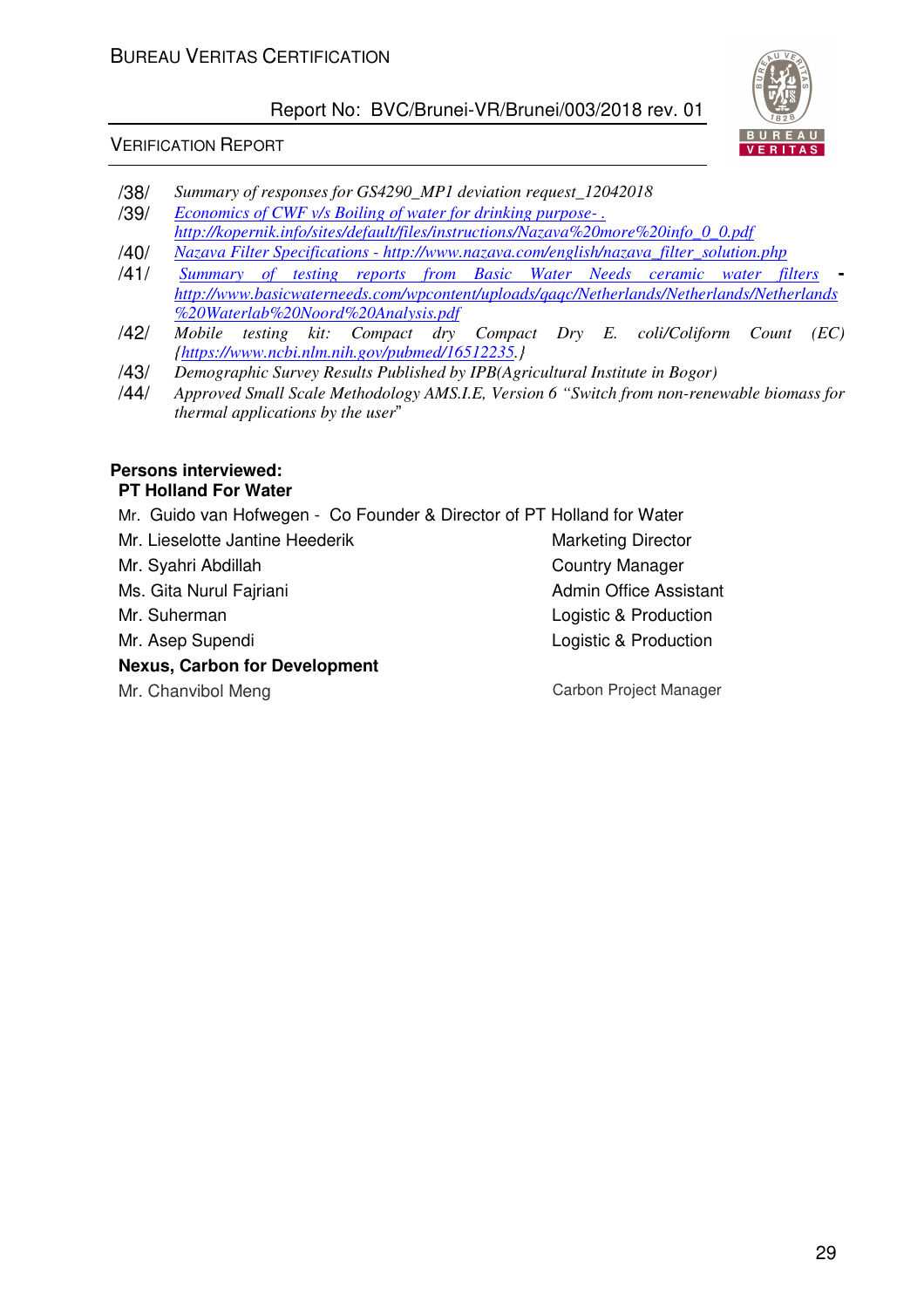

| Sr.<br>No.              | <b>Name of Person Interviewed</b>                             | <b>Position</b>             |
|-------------------------|---------------------------------------------------------------|-----------------------------|
|                         | <b>Cihanguang - Bandung</b>                                   |                             |
| $\mathbf{1}$            | Ms. Mila Tajmilah                                             | House hold owner / End user |
| $\overline{2}$          | Ms. Boni                                                      | House hold owner / End user |
| 3                       | Mr. Gumilar                                                   | House hold owner / End user |
| 4                       | Mrs. Tokanah                                                  | House hold owner / End user |
| 5                       | Ms. Iyul                                                      | House hold owner / End user |
|                         | Ciawi Tali - Bandung                                          |                             |
| 6                       | Mrs. Fitri                                                    | House hold owner / End user |
| $\overline{\mathbf{z}}$ | Ms. Imas                                                      | House hold owner / End user |
| 8                       | Ms. Dedeh                                                     | House hold owner / End user |
| 9                       | Ms. Ani Susanti                                               | House hold owner / End user |
| 10                      | Ms. Nani                                                      | House hold owner / End user |
| 11                      | Ms. Indri                                                     | House hold owner / End user |
| 12                      | Ms. Susi                                                      | House hold owner / End user |
| 13                      | Ma. Yati                                                      | House hold owner / End user |
|                         | Pada Suka - Bandung                                           |                             |
| 14                      | Ms. Ageline                                                   | House hold owner / End user |
| 15                      | Ms. Eni                                                       | House hold owner / End user |
| 16                      | Ms. Murni                                                     | House hold owner / End user |
| 17                      | Ms. Yanti                                                     | House hold owner / End user |
| 18                      | Ms. Nani                                                      | House hold owner / End user |
| 19                      | Ms. Riyani                                                    | House hold owner / End user |
| 20                      | Ms Tetti                                                      | House hold owner / End user |
| 21                      | Mr. Eden Suriyana                                             | House hold owner / End user |
| 22                      | Mr. Yanto                                                     | House hold owner / End user |
| 23                      | Mr. Ganjar                                                    | House hold owner / End user |
| 24                      | Ms. Siswanti                                                  | House hold owner / End user |
| 25                      | Ms. Yanti Susanti                                             | House hold owner / End user |
| 26                      | Ms. Siti                                                      | House hold owner / End user |
| 27                      | Mr. Atis Surana                                               | House hold owner / End user |
| 28                      | Ms. Ariyanti                                                  | House hold owner / End user |
| 29                      | Ms. Yati Supriyati                                            | House hold owner / End user |
|                         | Village Tawang (Semarang / Province Central Jawa/ Dist Kendal |                             |
| 30                      | Ms. Soleha                                                    | House hold owner / End user |
| 31                      | Ms. Winerati                                                  | House hold owner / End user |
| 32                      | Ms. Pokhaitul                                                 | House hold owner / End user |
| 33                      | Ms. Ngatini                                                   | House hold owner / End user |
| 34                      | Ms. Nurhalimah                                                | House hold owner / End user |
| 35                      | Ms. Winarti                                                   | House hold owner / End user |
| 36                      | Ms. Wasmi                                                     | House hold owner / End user |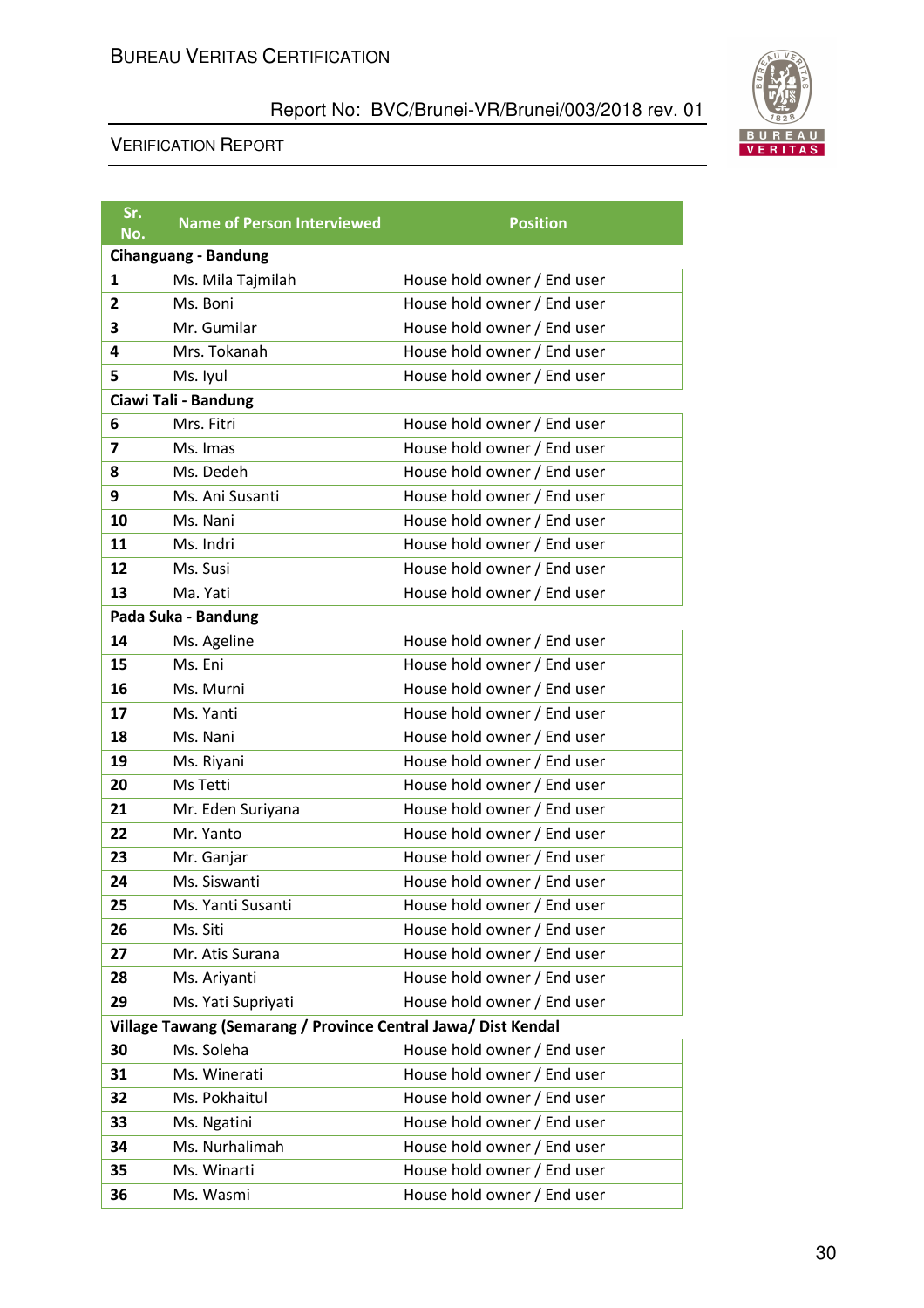

| Sr.<br>No. | <b>Name of Person Interviewed</b>       | <b>Position</b>             |
|------------|-----------------------------------------|-----------------------------|
| 37         | Ms. Sumiyati                            | House hold owner / End user |
| 38         | Ms. Junainah                            | House hold owner / End user |
| 39         | Ms. Supartini                           | House hold owner / End user |
| 40         | Ms. Dewi                                | House hold owner / End user |
|            | Village - Sukorrjo                      |                             |
| 41         | Ms. Vita                                | House hold owner / End user |
| 42         | Ms. Aning                               | House hold owner / End user |
| 43         | Ms. Jaeni                               | House hold owner / End user |
| 44         | Ms. Sari                                | House hold owner / End user |
|            | Village - Kendal Payak - Malang Regency |                             |
| 45         | Ms. Wiwik                               | House hold owner / End user |
| 46         | MS. Siti Aminah                         | House hold owner / End user |
| 47         | Ms. Martha                              | House hold owner / End user |
| 48         | Ms. Hari                                | House hold owner / End user |
| 49         | Ms. Ifa                                 | House hold owner / End user |
| 50         | Ms. Sufriyani                           | House hold owner / End user |
| 51         | Ms. Fatiyah                             | House hold owner / End user |
| 52         | Ms. Christine Octavia                   | House hold owner / End user |
| 53         | Ms. Sutipah                             | House hold owner / End user |
| 54         | Mr. Tribuwano                           | House hold owner / End user |
| 55         | Ms. Ulum                                | House hold owner / End user |
| 56         | Ms. Fatimawati                          | House hold owner / End user |
| 57         | MS. Endang                              | House hold owner / End user |
| 58         | Ms. Bukhori                             | House hold owner / End user |
| 59         | Ms. Kud                                 | House hold owner / End user |
| 60         | Ms. Nurjannah                           | House hold owner / End user |
| 61         | Ms. Tutut                               | House hold owner / End user |
| 62         | Ms. Didi                                | House hold owner / End user |
| 63         | Ms. Rita                                | House hold owner / End user |
| 64         | Ms. Solikhaa                            | House hold owner / End user |
| 65         | Ms. Erma                                | House hold owner / End user |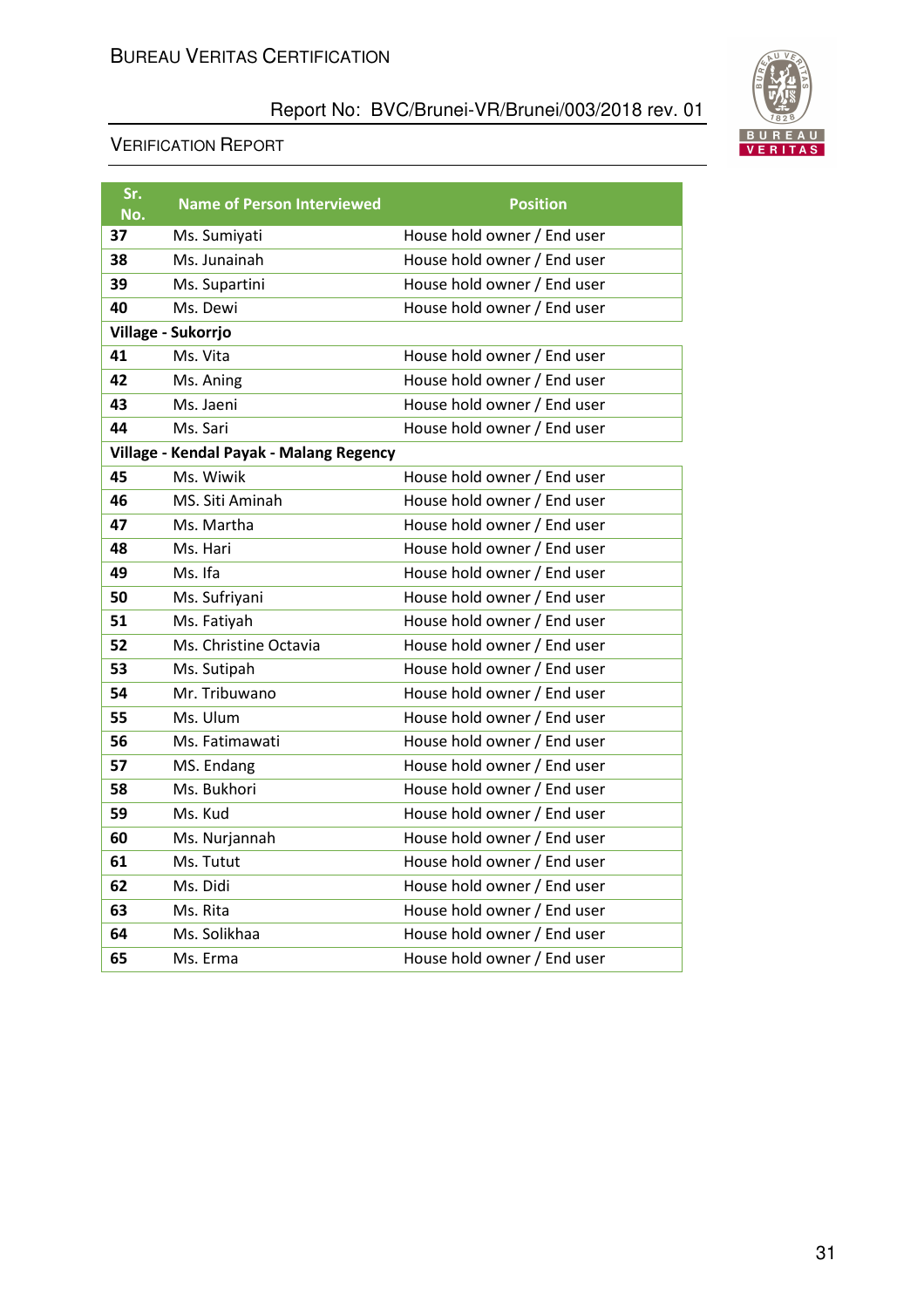

## VERIFICATION REPORT

## **5. CURRICULA VITAE OF THE DOE'S VERIFICATION TEAM MEMBERS**

| Mr. Ram M. Desai                | <b>Bureau Veritas</b><br>Certification,<br><b>Brunei</b>           | Team Leader, Climate Change Lead Verifier,<br>Environmental Engineer with over all 13 years of experience in various industries related to Water & Waste water engineering<br>design, installation & Commissioning, Integrated Facility Management for Environmental Services operations in various industries<br>i.e Automotive, Pharmaceutical, IT & Electronics (With Clean Room).                                                                                                                                                                                                                                                                                                                                                                                                                                                            |
|---------------------------------|--------------------------------------------------------------------|--------------------------------------------------------------------------------------------------------------------------------------------------------------------------------------------------------------------------------------------------------------------------------------------------------------------------------------------------------------------------------------------------------------------------------------------------------------------------------------------------------------------------------------------------------------------------------------------------------------------------------------------------------------------------------------------------------------------------------------------------------------------------------------------------------------------------------------------------|
|                                 |                                                                    | Management System Implementation and Maintenance, Green Building concept implementation, Lean Management Implementation,<br>Water & Waste Water engineering Design & project Management, Project Environmental Compliance etc for a construction<br>company.                                                                                                                                                                                                                                                                                                                                                                                                                                                                                                                                                                                     |
|                                 |                                                                    | He is the lead auditor for Environment management system, Quality management system and Occupational health and safety<br>management system and his auditing experience spans for 3 year with BVCI & BVCS. He has undergone intensive training on Clean<br>Development Mechanism and was trained as Lead Verifier for CDM in the year 2005 and working as a lead Verifier for validation<br>and verification of CDM/VCS projects                                                                                                                                                                                                                                                                                                                                                                                                                 |
| Mr.<br>Murugappan<br>Palanisamy | <b>Bureau Veritas</b><br>Certification,<br>Singapore               | <b>Technical Specialist (Site Visit)</b><br>He is Bachelor of Engineering in Electrical and Electronics. He is working with Bureau Veritas Marine as Electrical Engineer. He is working in<br>Electrical engineering field since last 09 years and is having reach hands on experience in designing, installation, commissioning of electrical<br>systems for various applications in marine and oil and gas sector.<br>He is also having experience in carrying out inspections of various marine equipment including electrical panels, rotating equipments, HVAC<br>equipment's and operations of such equipment's.                                                                                                                                                                                                                           |
| Mr.<br>Sanjay<br>Patankar       | Veritas<br><b>Bureau</b><br>Private<br>(India)<br>Limited<br>India | Technical Specialist (ITR), Climate Change Lead Verifier.<br>Educational qualifications: B.E. (Mech.) M.E. (Mech.)<br>He has over 20 years of experience in engineering manufacturing industry covering various functions like enterprise management,<br>product design, engineering, tool & die design, improvements in the production shop, quality assurance & control and systems<br>planning and implementation, including ISO 9001 based quality management systems. He is working for the last 4 years in Bureau<br>Veritas (India) Private Limited (India) Pvt. Ltd. as Lead Verifier for CDM and also Lead Auditor for ISO 9001, 14001 and OHSAS<br>18001 standards/specifications. Has undergone training related to Clean Development Mechanism and is currently involved in<br>validation and verification of CDM project activities |
| Mr. Hong<br>Linh<br>Nguyen      | Bureau<br>Veritas<br>Vietnam                                       | Technical Reviewer, Climate change Lead Verifier:<br>He has graduated in Environmental Studies and had a Master Degree of Quality Management. He has undergone intensive training<br>on Clean Development Mechanism. His working experience includes more than 7 years of auditing works in the field of Quality<br>Management System and Environmental Management System. He has been involved in the validation / verification / technical review<br>work of more than 30 GHG projects                                                                                                                                                                                                                                                                                                                                                         |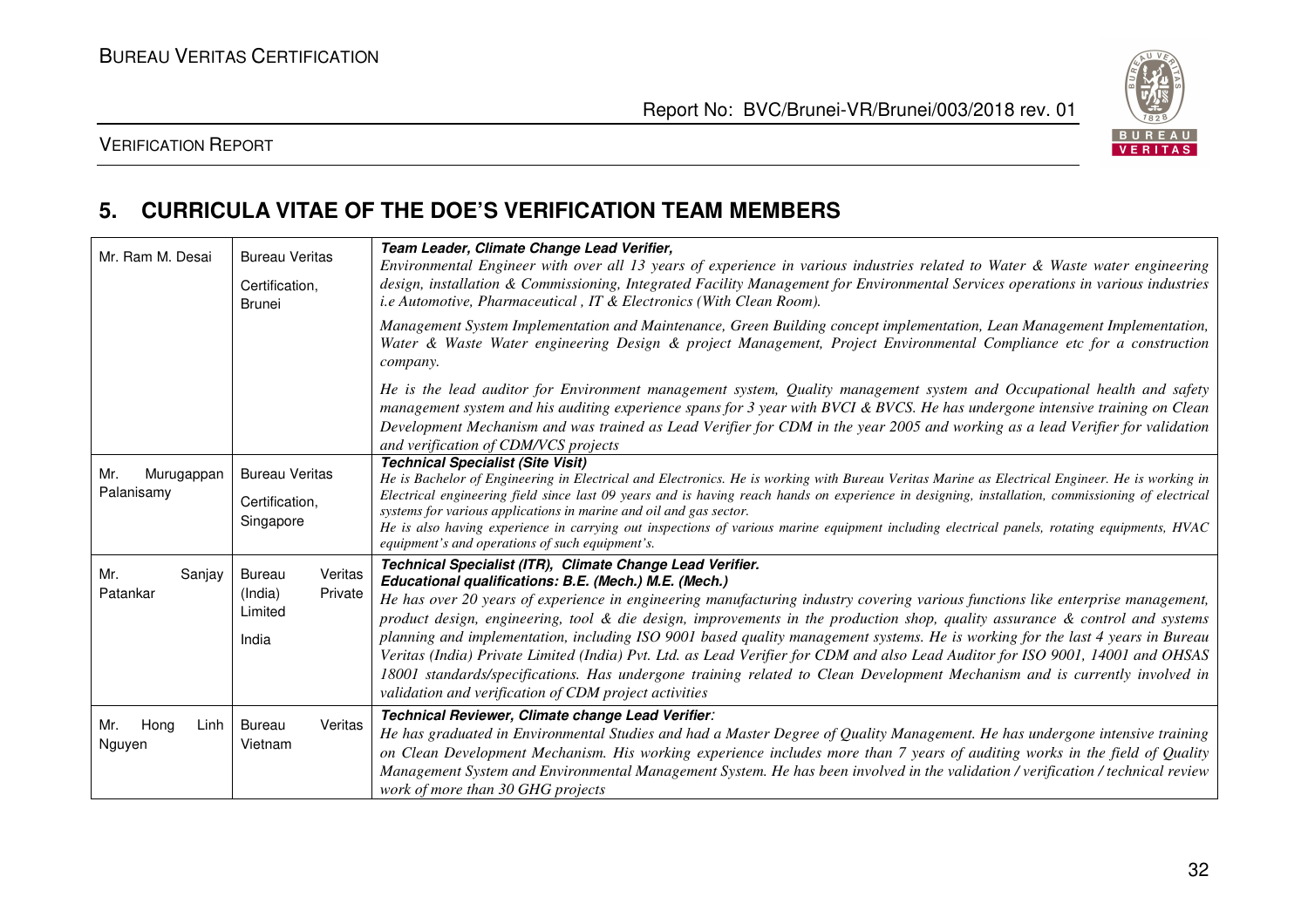

VERIFICATION REPORT

## **Table 1 Verification requirements based on the Gold Standard Validation and Verification Manual**

| <b>CHECKLIST QUESTION</b>                                                                                                                                                                | <b>COMMENTS</b>                                                                                                                                                                                                                                                                                                                                                                                                                                                                                                                                                                                        |           | <b>Final</b><br>Concl |
|------------------------------------------------------------------------------------------------------------------------------------------------------------------------------------------|--------------------------------------------------------------------------------------------------------------------------------------------------------------------------------------------------------------------------------------------------------------------------------------------------------------------------------------------------------------------------------------------------------------------------------------------------------------------------------------------------------------------------------------------------------------------------------------------------------|-----------|-----------------------|
| Project implementation in accordance with the registered<br>project document                                                                                                             |                                                                                                                                                                                                                                                                                                                                                                                                                                                                                                                                                                                                        |           |                       |
| Are all physical features of the proposed GS project proposed in the<br>registered PD in place?                                                                                          | Yes, The Compliance to the registered PDD verified during this verification<br>period exclusively and found satisfactory.                                                                                                                                                                                                                                                                                                                                                                                                                                                                              | <b>OK</b> | OK                    |
| Have the project participants operated the proposed GS project as<br>per the registered PD?                                                                                              | Yes - all requirements of PDD has been implemented and found<br>satisfactorily meeting during 1st monitoring period.                                                                                                                                                                                                                                                                                                                                                                                                                                                                                   | OK        | OK                    |
| Was an on-site visit conducted?                                                                                                                                                          | Yes, 3 days on site visit was conducted to verify the implementation of project<br>and accuracy and authenticity of the data and parameters used to arrive at<br>the emission reductions during 1st monitoring period.                                                                                                                                                                                                                                                                                                                                                                                 | OK        | OK                    |
| If not, justify the rationale of the decision.                                                                                                                                           | Not applicable                                                                                                                                                                                                                                                                                                                                                                                                                                                                                                                                                                                         | <b>NA</b> | <b>NA</b>             |
| Does the implementation or operation of GS project conform with the<br>description contained in the registered PD?                                                                       | Yes,<br>During Last registration submission, GS has raised one FAR, which was<br>verified during site visit for the compliance and found satisfactory, PP has<br>established necessary monitoring arrangements. The response and action<br>taken towards FAR verified and closed based on the verification satisfactory<br>implementation Corrective actions agreed at the time of last Verification.                                                                                                                                                                                                  | OK        | OK                    |
| If not, which are the potential impacts due to these changes?                                                                                                                            | Since there is no change to the PDD during this monitoring period, there is no<br>potential impact noted on the Project Design, Project Additionality as well as<br>Emission reduction calculations.                                                                                                                                                                                                                                                                                                                                                                                                   | OK        | OK                    |
| Compliance of the monitoring plan with the monitoring<br>methodology                                                                                                                     |                                                                                                                                                                                                                                                                                                                                                                                                                                                                                                                                                                                                        |           |                       |
| Is the validated monitoring plan in accordance with the approved<br>methodology applied by the proposed GS project?                                                                      | Yes- there are few deviations found reported during this monitoring period.<br>PP has requested the deviation on the Water Quality monitoring method,<br>earlier at the time of registration monitoring plan mentions that the water<br>quality shall be monitored using 3rd party laboratory for detecting the<br>microbial presence in the treated water, however during this monitoring<br>period PP proposed to change this method to the use of mobile test kit, which<br>is found accepted by the GS and PP has provided relevant evidences to<br>support the approval on the deviation request. | OK        | OK                    |
| Are there any monitoring aspects of the project that are not specified<br>in the methodology (e.g. additional monitoring parameters, monitoring<br>frequency and calibration frequency)? | No - The information provided in PDD is exactly suiting the requirement of<br>project.                                                                                                                                                                                                                                                                                                                                                                                                                                                                                                                 | OK.       | OK                    |
| Compliance of monitoring with the monitoring plan                                                                                                                                        |                                                                                                                                                                                                                                                                                                                                                                                                                                                                                                                                                                                                        |           |                       |
| Have the monitoring plan and the applied methodology been properly   Yes - there is no deviation observed during this varification                                                       |                                                                                                                                                                                                                                                                                                                                                                                                                                                                                                                                                                                                        | OK        | OK                    |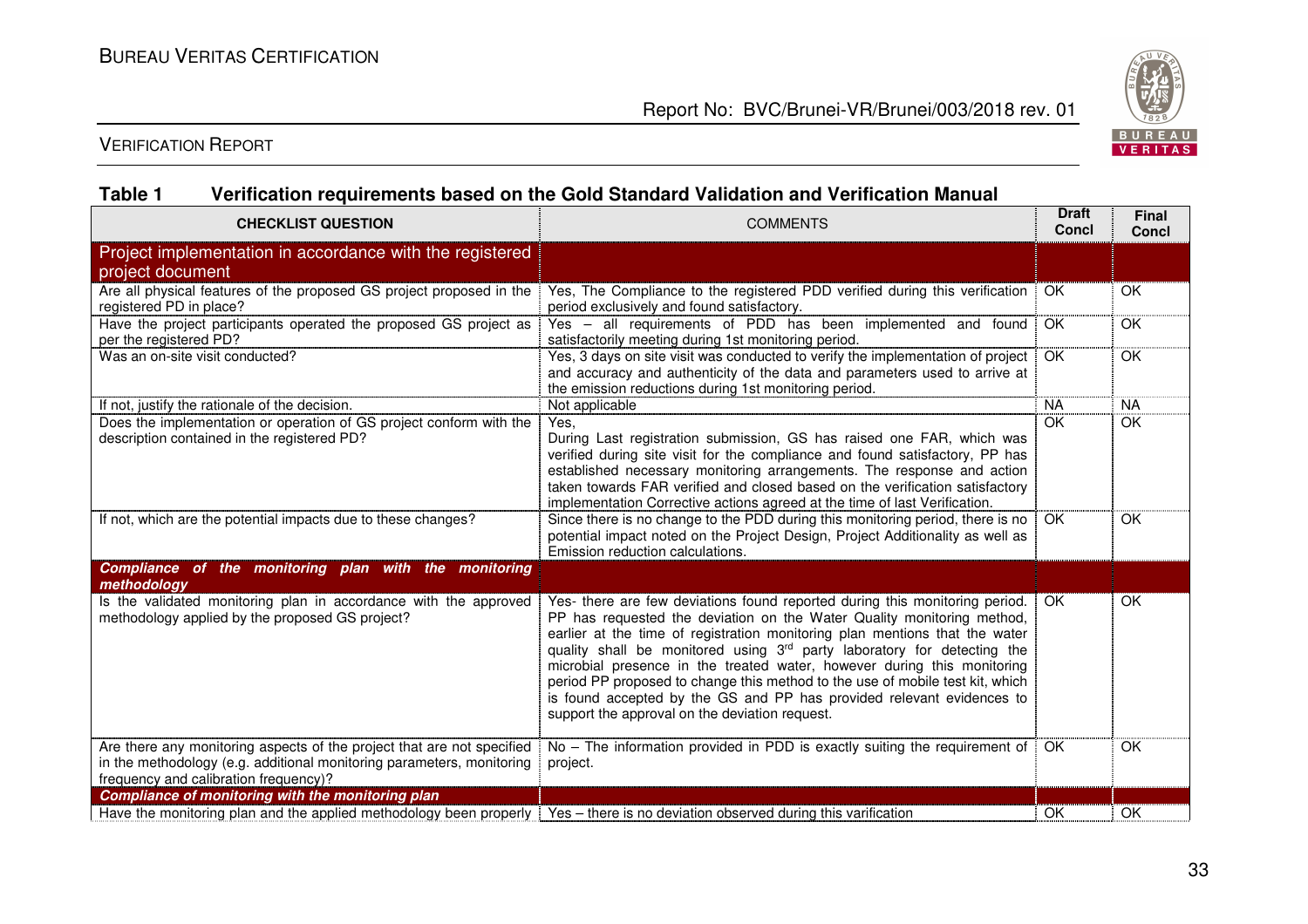

| <b>CHECKLIST QUESTION</b>                                                                                                                                                                                                                                                                                                                                                                    | <b>COMMENTS</b>                                                                                                                                                                                                                                                                                                                                                                                                                                                                   | <b>Draft</b><br><b>Concl</b> | Final<br><b>Concl</b> |
|----------------------------------------------------------------------------------------------------------------------------------------------------------------------------------------------------------------------------------------------------------------------------------------------------------------------------------------------------------------------------------------------|-----------------------------------------------------------------------------------------------------------------------------------------------------------------------------------------------------------------------------------------------------------------------------------------------------------------------------------------------------------------------------------------------------------------------------------------------------------------------------------|------------------------------|-----------------------|
| implemented and followed by the project participants?                                                                                                                                                                                                                                                                                                                                        |                                                                                                                                                                                                                                                                                                                                                                                                                                                                                   |                              |                       |
| Have all parameters stated in the monitoring plan, the applied<br>methodology been sufficiently monitored and updated as applicable,<br>including:                                                                                                                                                                                                                                           | Yes.                                                                                                                                                                                                                                                                                                                                                                                                                                                                              | OK                           | OK                    |
| Project emission parameters?                                                                                                                                                                                                                                                                                                                                                                 | Yes - Parameters which determines project emissions are monitored and<br>presented transperently in the emission reduction stread sheet - calculation<br>is found correct and there is not material error noted during data verification.                                                                                                                                                                                                                                         | OK                           | OK                    |
| Baseline emission parameters?                                                                                                                                                                                                                                                                                                                                                                | Yes - Parameters which determines Baseline emissions are monitored and<br>presented transperently in the emission reduction stread sheet – calculation<br>is found correct and there is not material error noted during data verification.                                                                                                                                                                                                                                        | OK                           | OK                    |
| Leakage parameters?                                                                                                                                                                                                                                                                                                                                                                          | Not Applicable and Leakage parameters are not applicable as defined in the<br>registered PDD.                                                                                                                                                                                                                                                                                                                                                                                     | <b>NA</b>                    | <b>NA</b>             |
| Management and operational system: the responsibilities and<br>authorities for monitoring and reporting are in accordance with the<br>responsibilities and authorities stated in the monitoring plan?                                                                                                                                                                                        | Yes - Management and operational system is followed meticulously and<br>found comprehensive - personnel and aware of their roles and<br>responsibilities and are contributing effectively in ensuring accuracy and<br>authenticity of data collection and monitoring $-$ PP has provided series of<br>training to all relevant staff.                                                                                                                                             | OK                           | OK                    |
| Are equipment controlled and calibrated in accordance with the<br>monitoring plan?                                                                                                                                                                                                                                                                                                           | Yes - Calibration of measuring equipment is seeen - which is an internal<br>cross check mechanism and PP has developed a suitable protocol for<br>calibration of equipments.                                                                                                                                                                                                                                                                                                      | OK                           | OK                    |
| Are monitoring results consistently reccorded as per approved<br>frequency?                                                                                                                                                                                                                                                                                                                  | Yes - The Data and parameters monitored and measure are transparently<br>recorded either in the survey sheets, Daily records and other records. -<br>Found satisfactory - The Traceability of such raw data captured during day to<br>day operations and Survey is found good to the ER data presented during<br>Site visit.                                                                                                                                                      | OK                           | OK                    |
| Have quality assurance and quality control procedures been applied<br>in accordance with the monitoring plan?                                                                                                                                                                                                                                                                                | Yes - comprehensive set up of the quality control and assurance is in place<br>and this was demonstrated by the PP transperently during site visit.                                                                                                                                                                                                                                                                                                                               | OK                           | OK                    |
| Assessment of data and calculation of greenhouse gas emission<br><b>reductions</b>                                                                                                                                                                                                                                                                                                           |                                                                                                                                                                                                                                                                                                                                                                                                                                                                                   |                              |                       |
| Is a complete set of data for the specified monitoring period<br>available? (If no, i.e., only partial data are available because activity<br>levels or non-activity parameters have not been monitored in<br>accordance with the registered monitoring plan, the validator shall<br>make the most conservative assumption theoretically possible in<br>finalizing the verification report). | Yes - Complete set of data is available for the verification of 1st monitoring<br>period.<br>Monitoring Report section provides monitoring information on Quantitative -<br>Employment and income Generation. For this monitoring period PP has given<br>total Employee count, however, year wise data is not provided for the current<br>monitoring period - Please provide data to establish compliance towards this<br>monitoring parameter for the current monitoring period. | <b>GAR 01</b>                | OK                    |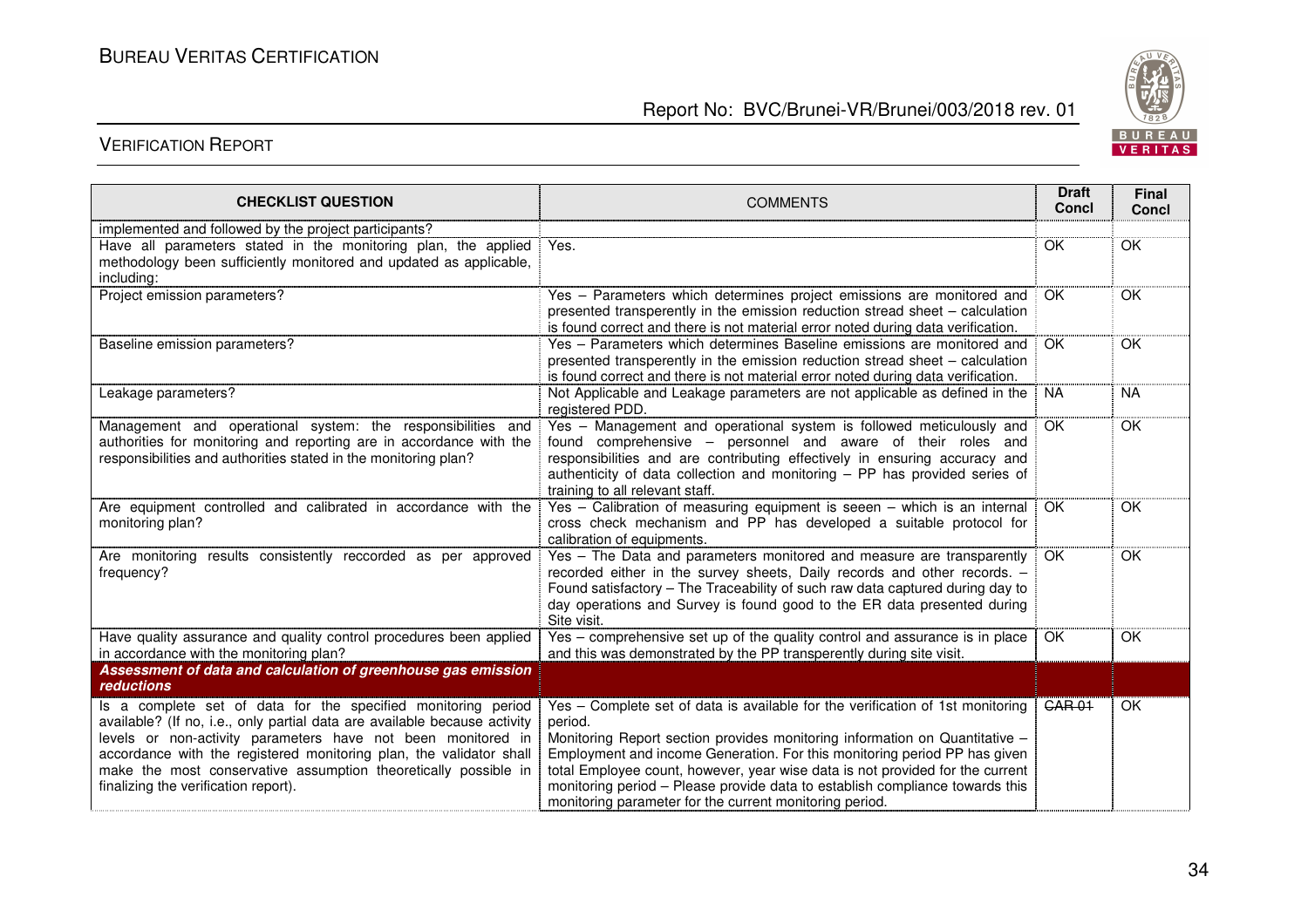

| <b>CHECKLIST QUESTION</b>                                                                                                                                                                                                                     | <b>COMMENTS</b>                                                                                                                                                                                                                                                                                            | <b>Draft</b><br><b>Concl</b> | <b>Final</b><br>Concl |
|-----------------------------------------------------------------------------------------------------------------------------------------------------------------------------------------------------------------------------------------------|------------------------------------------------------------------------------------------------------------------------------------------------------------------------------------------------------------------------------------------------------------------------------------------------------------|------------------------------|-----------------------|
| Has information provided in the monitoring report been cross-<br>checked with other sources such as plant log books, inventories,<br>purchase records, laboratory analysis?                                                                   | Yes – Various back up records were seen during this verification site visit i.e.<br>Factory log books for production and quality control - Survey records, Sales<br>Records, Invoices and interview with house hold using CWF's in the remote<br>villages (selected villages in three different provinces) | OK.                          | OK                    |
| Have calculations of baseline emissions, proposed project emissions<br>and leakage, as appropriate, been carried out in accordance with the<br>formulae and methods described in the monitoring plan and the<br>applied methodology document? | Yes - There is no deviation noted during this Verification, 3 CLs & 01 CAR<br>reported during this verification.                                                                                                                                                                                           | -OK                          | OK                    |
| Have any assumptions used in emission calculations been justified?                                                                                                                                                                            | Yes – PP has used several inputs from Surveys, default values and these are<br>justified adequately. Also this is found in accordance with the registered PD.                                                                                                                                              | OK.                          | OK                    |
| Have appropriate emission factors, IPCC default values and other<br>reference values been correctly applied?                                                                                                                                  | Yes - All emission factors used by PP are found valid and are validated in<br>the Validation report Section 3.4                                                                                                                                                                                            | OK                           | OK                    |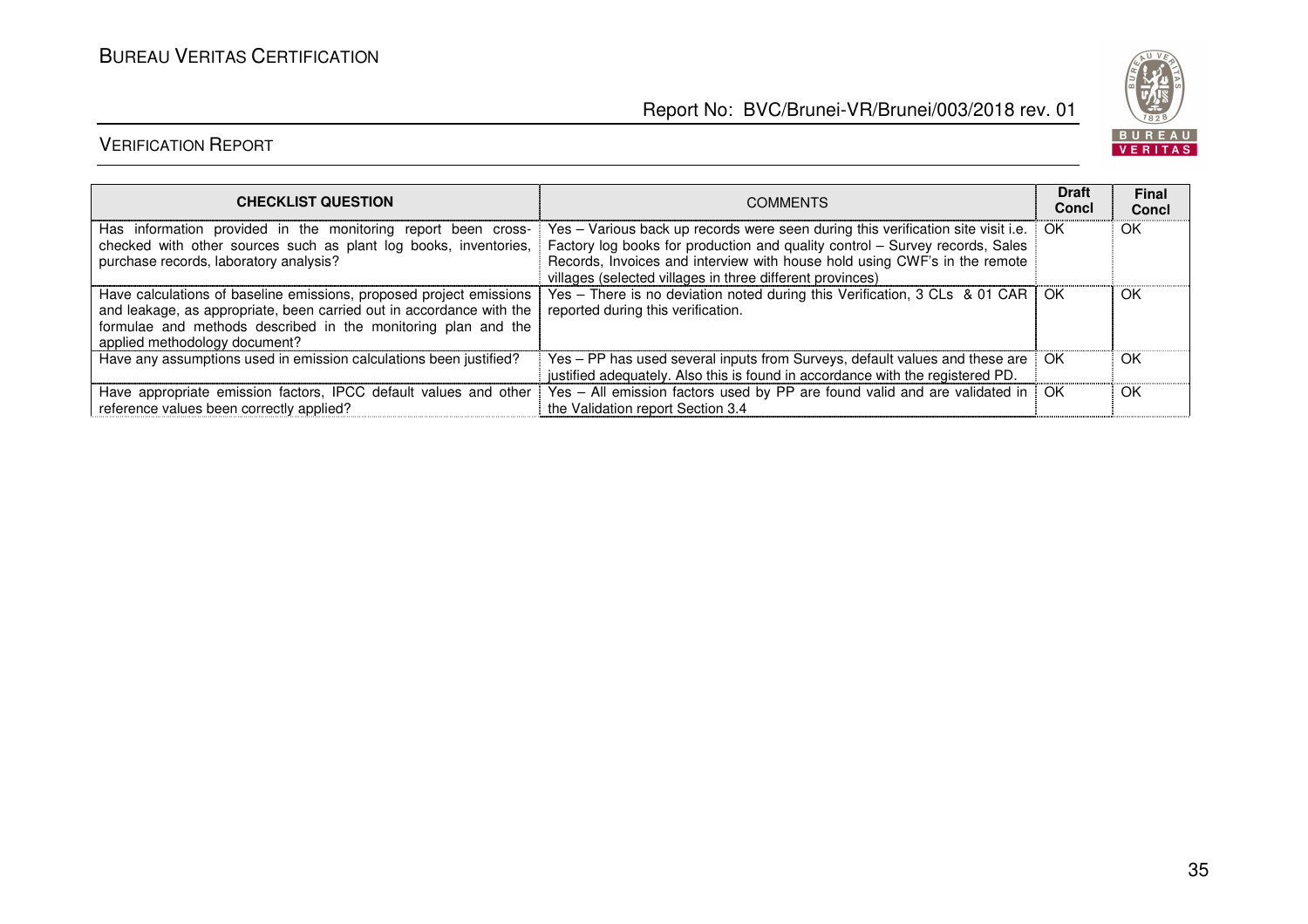BUREAU<br>VERITAS

Report No: BVC/Brunei-VR/Brunei/003/2018 rev. 01

VERIFICATION REPORT

**Appendix A:** Production and dissemination of Ceramic Nazava Water Filter Project GOLD STANDARD PROJECT VERIFICATION Protocol Table 2 – CAR & CL List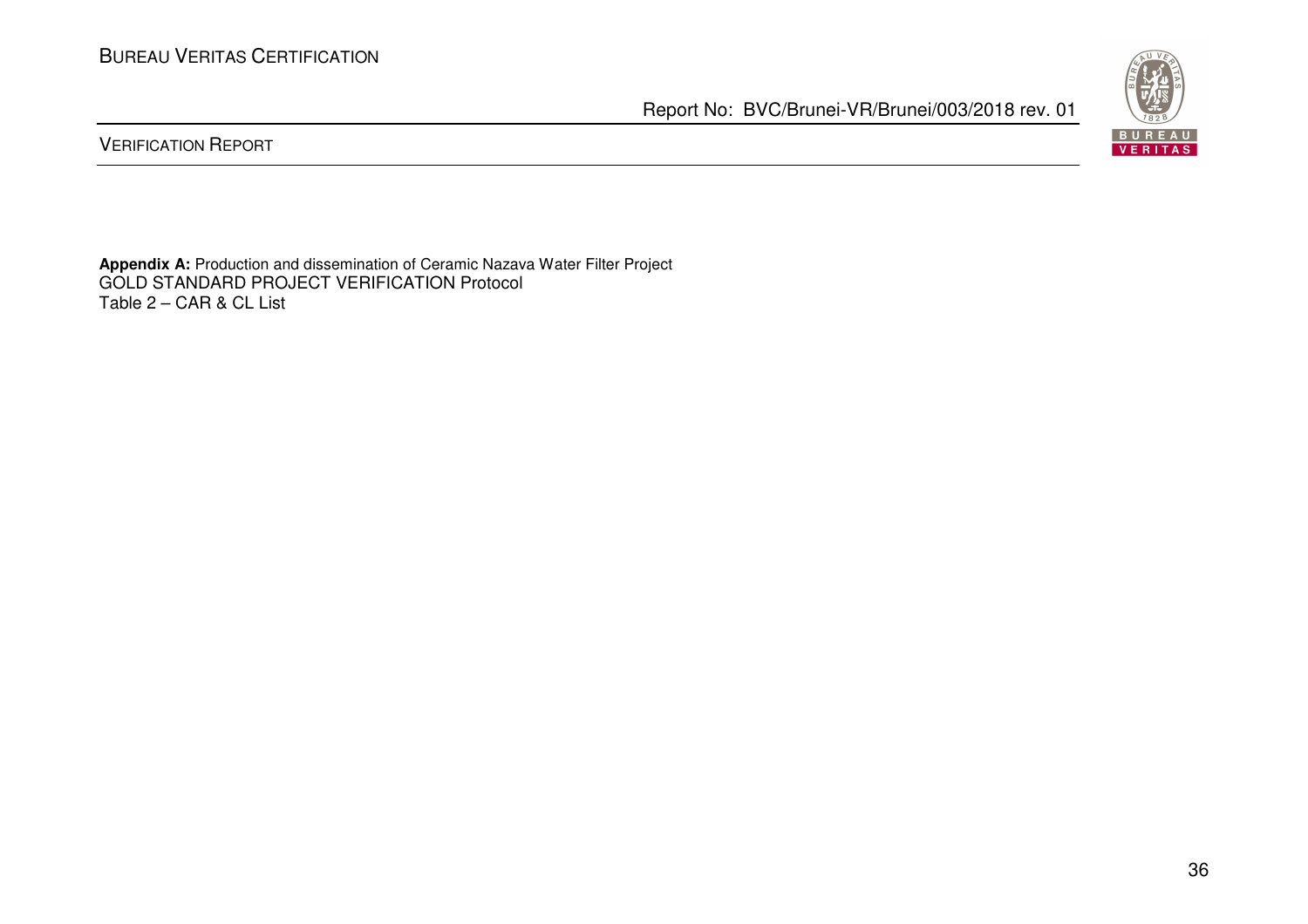BUREAU<br><mark>VERITAS</mark>

## VERIFICATION REPORT

| Draft report clarifications<br>and  <br>corrective action requests<br>by<br>validation team                                                                                                                                                                                                                                                                      | Summary of project owner response                                                                                                                                                                                                                                                                                                                                                                                                                                                                                                                                                                                                                               | <b>Validation team conclusion</b>                                                                                                                                                                                                                                                                                |
|------------------------------------------------------------------------------------------------------------------------------------------------------------------------------------------------------------------------------------------------------------------------------------------------------------------------------------------------------------------|-----------------------------------------------------------------------------------------------------------------------------------------------------------------------------------------------------------------------------------------------------------------------------------------------------------------------------------------------------------------------------------------------------------------------------------------------------------------------------------------------------------------------------------------------------------------------------------------------------------------------------------------------------------------|------------------------------------------------------------------------------------------------------------------------------------------------------------------------------------------------------------------------------------------------------------------------------------------------------------------|
| <b>CLARIFICATIONS (CL)</b>                                                                                                                                                                                                                                                                                                                                       |                                                                                                                                                                                                                                                                                                                                                                                                                                                                                                                                                                                                                                                                 |                                                                                                                                                                                                                                                                                                                  |
| CL <sub>1</sub><br>In Section D.1 of the Monitoring<br>Report it is observed that X Boil<br>factor is described as the fixed ex<br>Ante parameter and it is taken from<br>the registered PDD however PP has<br>changed it from $70.1\%$ to $88.26\%$<br>which is impacting the baseline<br>significantly. There is no clarity how<br>this increase is justified? | According to the applied methodology, the project fall to Case 2. Therefore the<br>following adjustment is required:<br>«For Case 2, total project population needs to be adjusted for the fraction of the<br>population serviced by the project equipment at households/buildings for which it<br>can be demonstrated through documentation or survey that the practice of water<br>purification would have been water boiling» - AMS III.AV, version 4, paragraph<br>11.                                                                                                                                                                                      | OK Accepted,<br>PP,<br>clarified<br>by<br>applied<br>As<br>methodology AMS III. AV Version 4<br>Para 11 provides this concession for<br>the CASE 2 project scenarios that<br>values which represents population<br>serviced by the project equipments can<br>be adjusted based on the survey<br>results.         |
|                                                                                                                                                                                                                                                                                                                                                                  | During the validation stage, due to no available survey with the project filter<br>users (or «the population serviced by the project equipment»), PP applied the<br>Xboil factor of 70.1% according to the Indonesian Demographic and health<br>survey 2012 report for ex-ante ER calculation. This survey was a general survey<br>and was not targeted the specific project user group of having CWF.<br>Therefore, during the first verification, the PP conducted the survey according to<br>methodology requirement. Thus, PP proposes to apply this latest survey result<br>which well reflects the baseline situation of the project targeted households. | Moniotirng parameter X boil factor is<br>also representing the<br>population<br>served by the project equirpment,<br>hnece it is acceptable that PP has<br>revised the factor fro, 70.1 % to<br>88.26%, which is obtained from the<br>result of 1st survey conducted by PP<br>after registration of the project. |
|                                                                                                                                                                                                                                                                                                                                                                  |                                                                                                                                                                                                                                                                                                                                                                                                                                                                                                                                                                                                                                                                 | Based on the Clarification provided<br>and the Result of 1st survey it<br>concluded that the CL 1 is closed.                                                                                                                                                                                                     |

Report No: BVC/Brunei-VR/Brunei/003/2018 rev. 01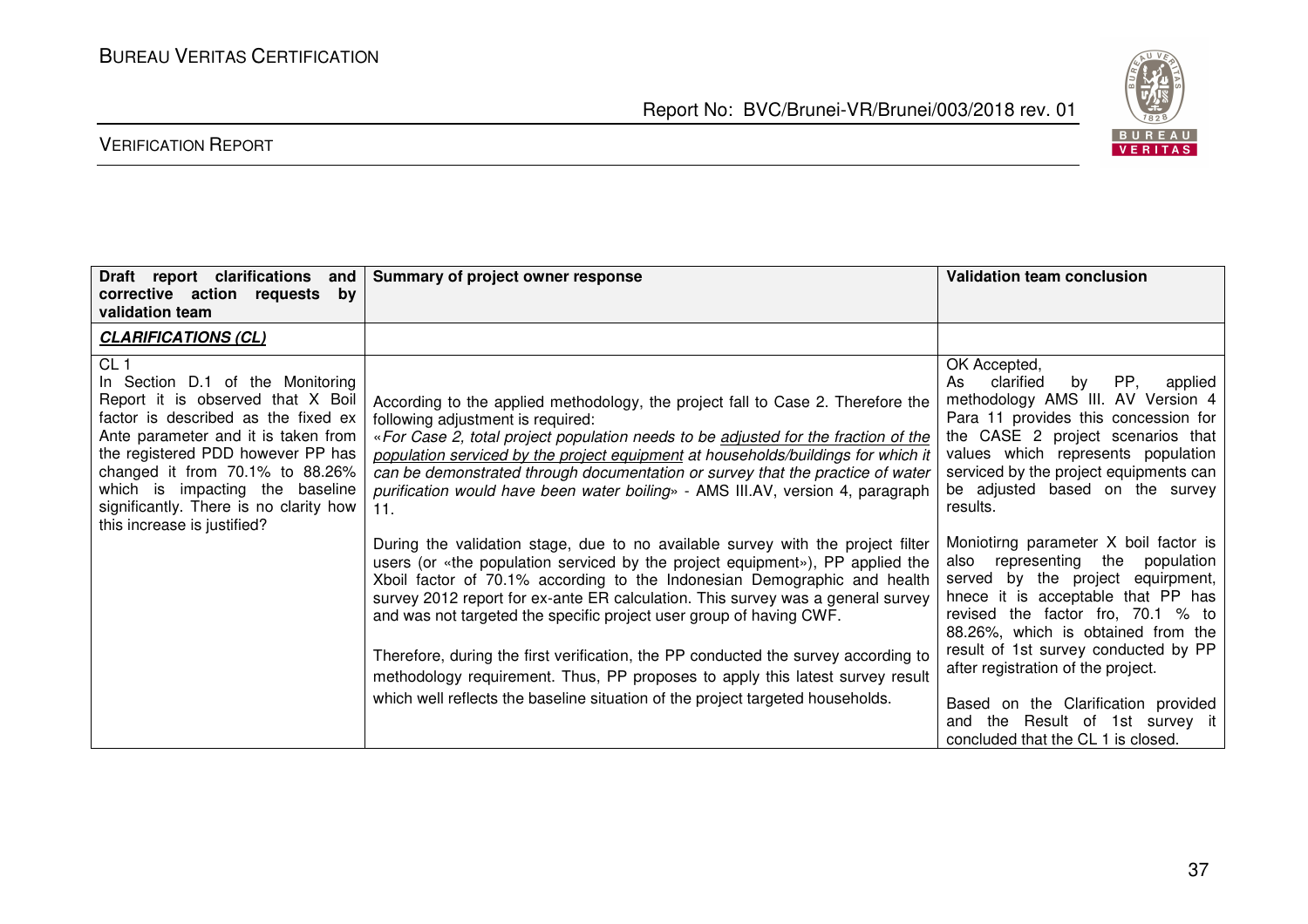

| CL <sub>2</sub><br>In Monitoring report section D.2 PP<br>explained<br>monitoring<br>has<br>monitoring<br>arrangements towards<br>parameter "Existence<br>of public<br>distribution network of safe drinking<br>water" [SDW] - Please explain how<br>monitored<br>parameter<br>is<br>this<br>annually? And provide relevant<br>evidences of survey done. (CL) | SDW is monitored annually by using desk review and/or field survey method. It<br>was concluded from the result of the desk review and monitoring survey that<br>during this monitoring period (2015 to 2018), there has been no reliable public<br>water supply utilities that could provide reliable safe drinking water to the public<br>in Indonesia. That means SDW is zero. PP has compiled a review report on<br>water quality of public water pipe system by integrating its desk review and the<br>result of the monitoring survey. Please see the details of the report name<br>Nazava MP1(2018) SDW Monitoring Report. | Verifier<br>assessed<br>the<br>response<br>provided by PP to the CL 2 and it was<br>noted that PP has provided relevant<br>evidence to support that parameter<br>SDW<br>is monitored using publicly<br>available information of Water Supply<br>scenario in the host country and<br>sepcific Project area.<br>The method adopted for monitoring<br>SDW is found to be conservative and<br>relevant, hence it is concluded that the<br>CL 2 is closed. |
|---------------------------------------------------------------------------------------------------------------------------------------------------------------------------------------------------------------------------------------------------------------------------------------------------------------------------------------------------------------|----------------------------------------------------------------------------------------------------------------------------------------------------------------------------------------------------------------------------------------------------------------------------------------------------------------------------------------------------------------------------------------------------------------------------------------------------------------------------------------------------------------------------------------------------------------------------------------------------------------------------------|-------------------------------------------------------------------------------------------------------------------------------------------------------------------------------------------------------------------------------------------------------------------------------------------------------------------------------------------------------------------------------------------------------------------------------------------------------|
| CL <sub>3</sub><br>In section E.1 of Monitoring report<br>PP has described parameters used<br>for calculating Baseline emissions in<br>a table form, however description<br>against parameter EFprojected_fossilfuel<br>is found missing - please provide<br>description<br>this<br>clear<br>against<br>parameter.<br><b>ACTION</b><br><b>CORRECTIVE</b>      | PP has added the description for $EF_{projected_fossilfuel}$ as " <i>Emission factor for the</i><br>substitution of non-renewable woody biomass or the emission factor of the fossil<br>fuel substituted by similar consumers".                                                                                                                                                                                                                                                                                                                                                                                                  | Response to the Clarification 3 is<br>found satisfactory as PP has revised<br>section E.1 of the Monitoring report to<br>make it more clear.                                                                                                                                                                                                                                                                                                          |
| <b>REQUEST (CAR)</b>                                                                                                                                                                                                                                                                                                                                          |                                                                                                                                                                                                                                                                                                                                                                                                                                                                                                                                                                                                                                  |                                                                                                                                                                                                                                                                                                                                                                                                                                                       |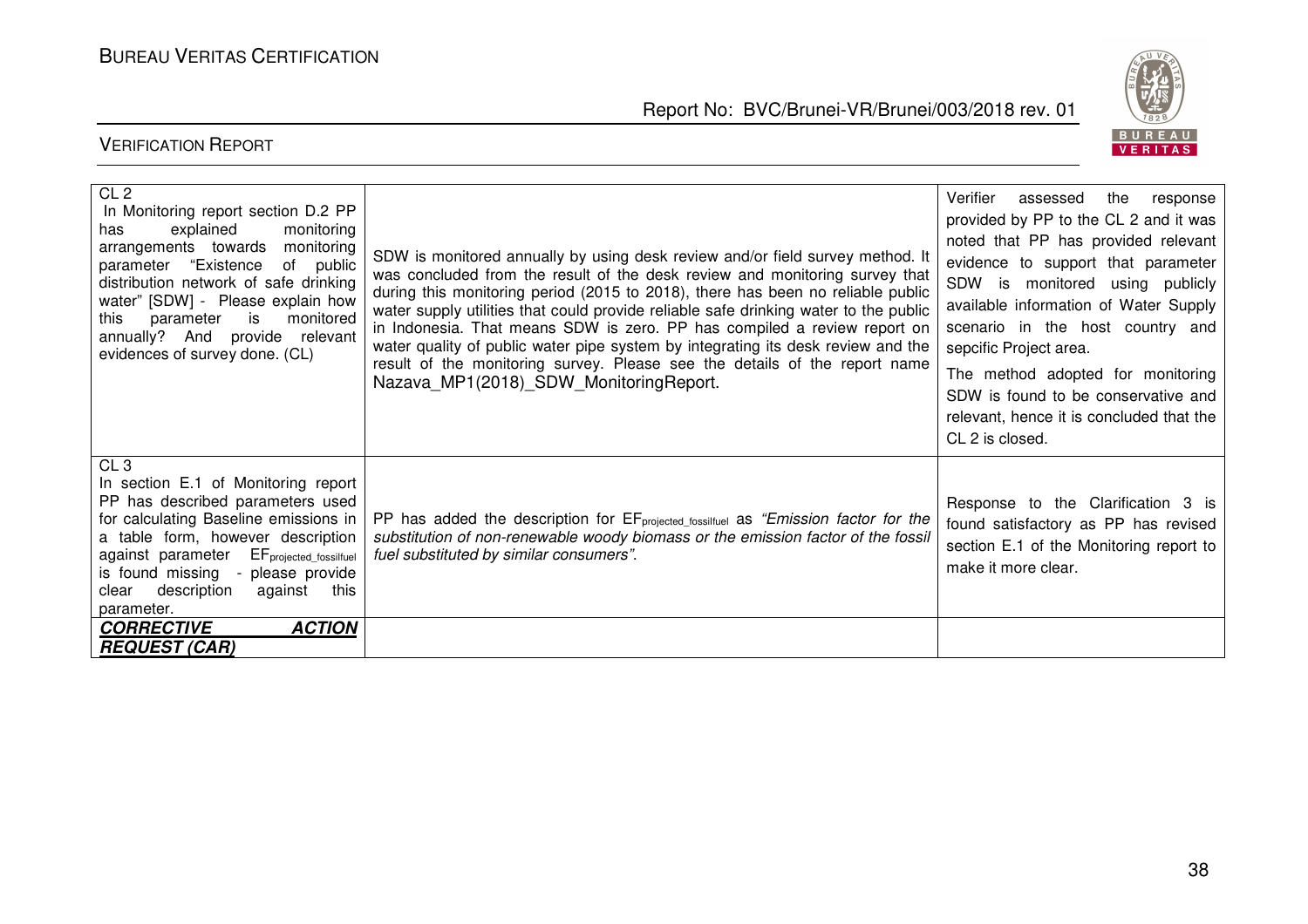

| <b>CAR01</b><br>In section<br>D.2 of the Monitoring<br>PP has<br>Report it<br>was noted<br>the<br>monitoring<br>explained<br>for<br>Monitoring<br>arrangement<br>parameter Quantity of purified water<br>in year y (litres) [QPW <sub>y</sub> ], and it is<br>that the<br>noted<br>parameter is<br>calculated parameter, however there<br>is no calculation method found<br>described in the Monitoring report. | The calculation method is added to the section as following:<br>The value is estimated using below equation:<br>$\overline{Q}PW_y=\sum T_{y,t}*N_{y,t}*R_{y,t}*365*Water\;Quality*Operational\; Units*X_{boll}$ |                                                                                                                                                              |                         |                                     | The Calculation approach to parameter                                                                |
|-----------------------------------------------------------------------------------------------------------------------------------------------------------------------------------------------------------------------------------------------------------------------------------------------------------------------------------------------------------------------------------------------------------------|-----------------------------------------------------------------------------------------------------------------------------------------------------------------------------------------------------------------|--------------------------------------------------------------------------------------------------------------------------------------------------------------|-------------------------|-------------------------------------|------------------------------------------------------------------------------------------------------|
|                                                                                                                                                                                                                                                                                                                                                                                                                 | <b>Paramete</b>                                                                                                                                                                                                 | <b>Description</b>                                                                                                                                           | Valu<br>е               | Source/co<br>mment                  | QPW is now found presented in the<br>Monitoring report section D.2 and it                            |
|                                                                                                                                                                                                                                                                                                                                                                                                                 | QPWy                                                                                                                                                                                                            | Quantity of purified water in year y<br>(litres)                                                                                                             | 4,320<br>(L/y/u<br>nit) | Calculated                          | isfound to be correct and in line with<br>the applied Approved Methodology<br>AMS III. AV.           |
|                                                                                                                                                                                                                                                                                                                                                                                                                 | Ty,i                                                                                                                                                                                                            | Distributed water purification unit                                                                                                                          | unit)                   | For one unit                        |                                                                                                      |
|                                                                                                                                                                                                                                                                                                                                                                                                                 | Ny,i                                                                                                                                                                                                            | The average population serviced by<br>water purification system                                                                                              | 4.32                    | See below<br>(section<br>D.2)       | Based on the correction<br>to<br>the<br>Monitoring report it is concluded that<br>the CAR is closed. |
|                                                                                                                                                                                                                                                                                                                                                                                                                 | Ry,i                                                                                                                                                                                                            | drinking<br>The average volume of<br>water per person per day                                                                                                | 3.5<br>(L/da)           | See section<br>D.1                  |                                                                                                      |
|                                                                                                                                                                                                                                                                                                                                                                                                                 | Water<br>Quality                                                                                                                                                                                                | Water quality                                                                                                                                                | 88.71<br>$\%$           | See below<br>(section<br>D.2        |                                                                                                      |
|                                                                                                                                                                                                                                                                                                                                                                                                                 | Operation<br>al Units                                                                                                                                                                                           | Usage rate of the sold units based on<br>its age group                                                                                                       | 100%                    | Assumption<br>100% for 1<br>in use. |                                                                                                      |
|                                                                                                                                                                                                                                                                                                                                                                                                                 | Xboil                                                                                                                                                                                                           | Fraction of the population serviced by<br>the project activity for which the<br>common practice of water purification<br>is or would have been water boiling | 88.26<br>%              | Section D.1                         |                                                                                                      |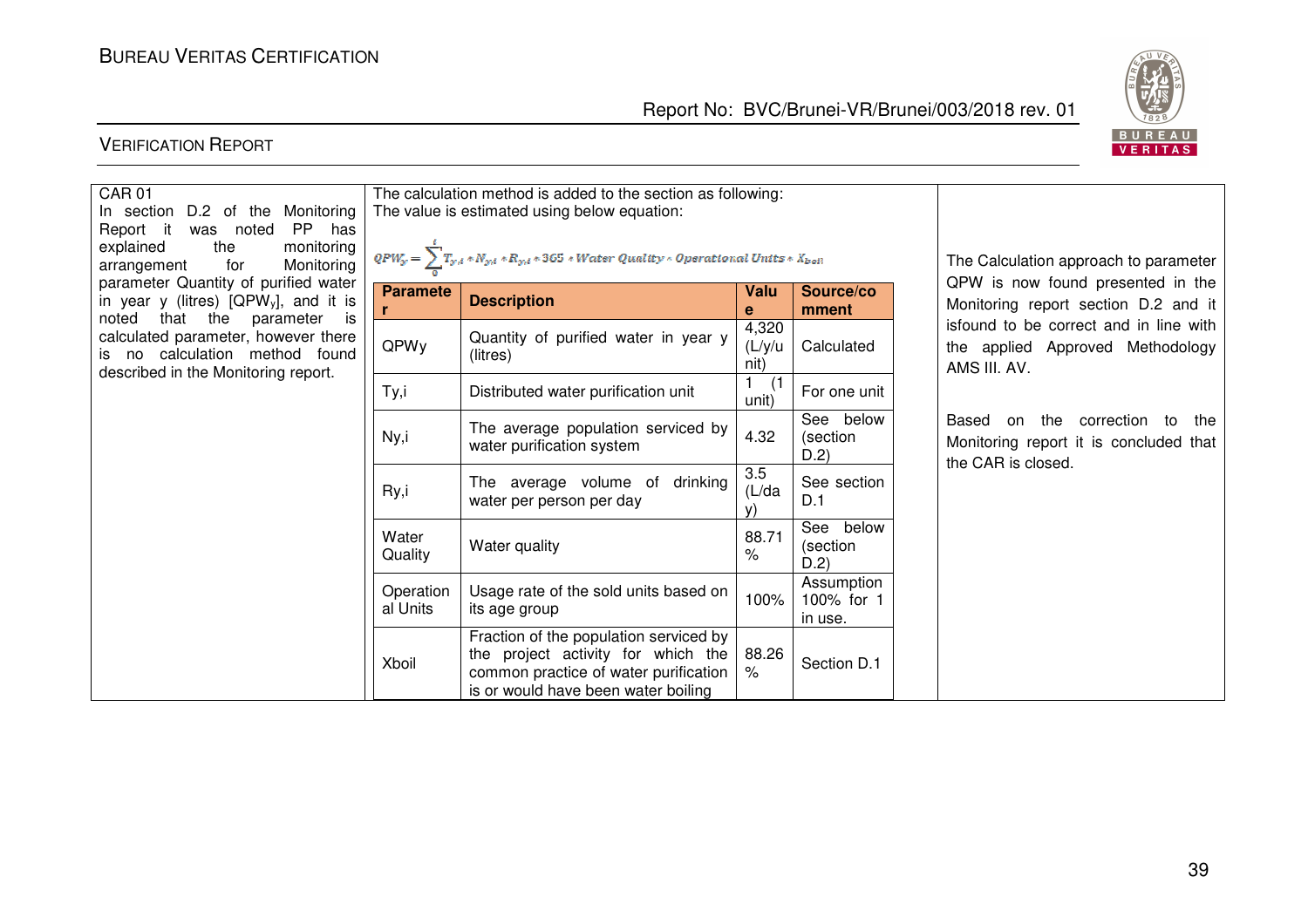BUREAU<br><mark>VERITAS</mark>

Report No: BVC/Brunei-VR/Brunei/003/2018 rev. 01

| CAR <sub>2</sub><br>In Monitoring Report Section E.5 PP<br>has provided Comparison<br>ot<br>reductions<br>emission<br>net<br>or<br>anthropogenic removals achieved<br>with estimates in the registered PDD<br>and arrived at the value of 32,968<br>tCO2e towards estimated ex ante<br>emission, however based on the<br>prorated calculation as per PDD the<br>value shall be 32,108 tCO2e. There<br>is an error in the estimation of ex<br>∩f<br>emission<br>estimation<br>ante<br>reductions noted. | PP has corrected this figure and updated it in monitoring report (page 24) to<br>32,108 tCO2e. | verified the<br>Verifier<br>correction in<br>monitoring Report Section E.5 and<br>correct and hence it is<br>found<br>concluded that the CAR 2 is closed. |
|--------------------------------------------------------------------------------------------------------------------------------------------------------------------------------------------------------------------------------------------------------------------------------------------------------------------------------------------------------------------------------------------------------------------------------------------------------------------------------------------------------|------------------------------------------------------------------------------------------------|-----------------------------------------------------------------------------------------------------------------------------------------------------------|
|--------------------------------------------------------------------------------------------------------------------------------------------------------------------------------------------------------------------------------------------------------------------------------------------------------------------------------------------------------------------------------------------------------------------------------------------------------------------------------------------------------|------------------------------------------------------------------------------------------------|-----------------------------------------------------------------------------------------------------------------------------------------------------------|